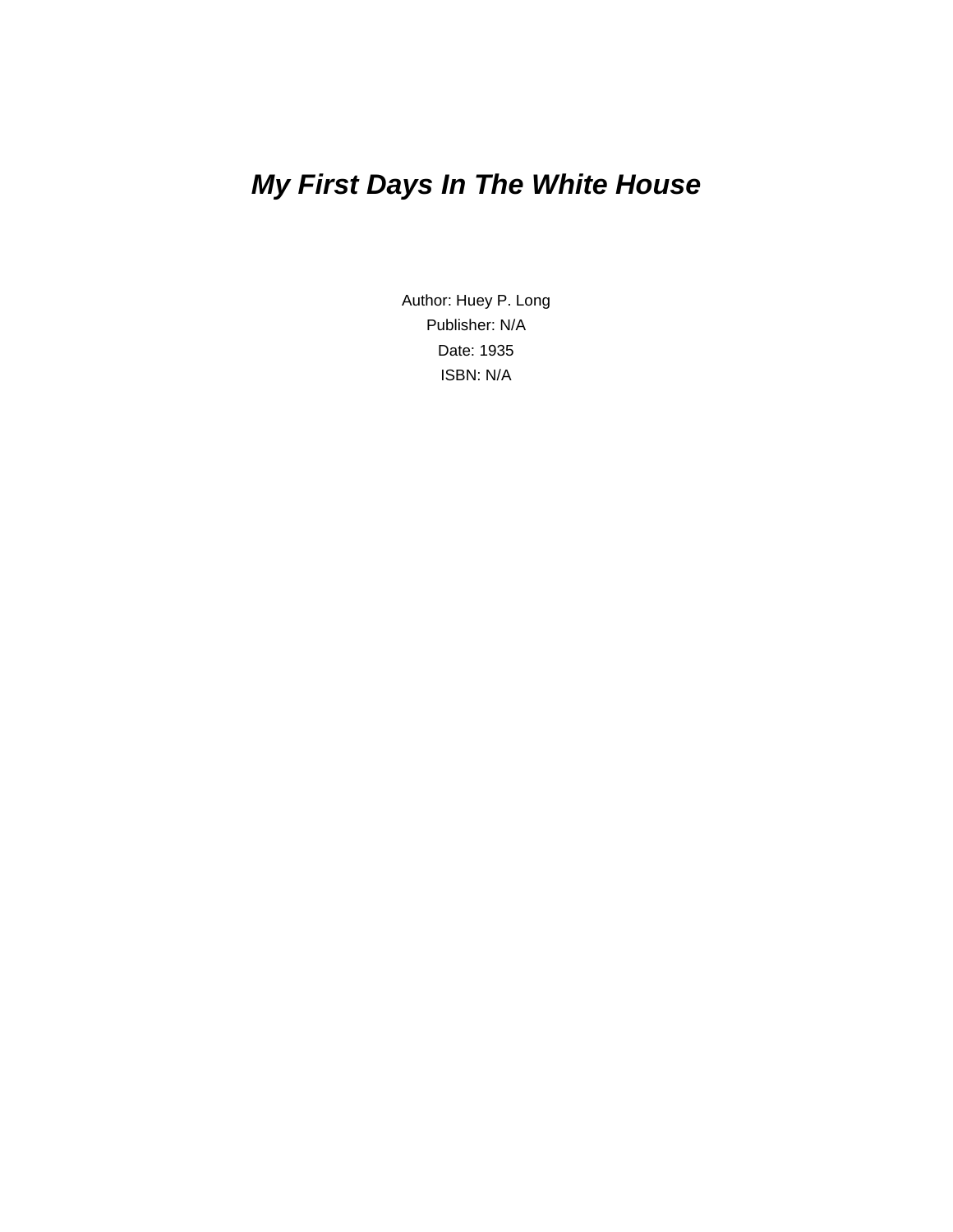# **Table of Contents**

| II. Wherein We Arrange To Overhaul And Revive The Nation11                     |  |
|--------------------------------------------------------------------------------|--|
| III. Wherein We Care For The Soul And Body Of A Great Nation 19                |  |
| IV. Wherein The New President Encounters The Masters Of Finance And Destiny.29 |  |
|                                                                                |  |
|                                                                                |  |
| VII. Wherein We Inspect The Revived And Greater America 57                     |  |
|                                                                                |  |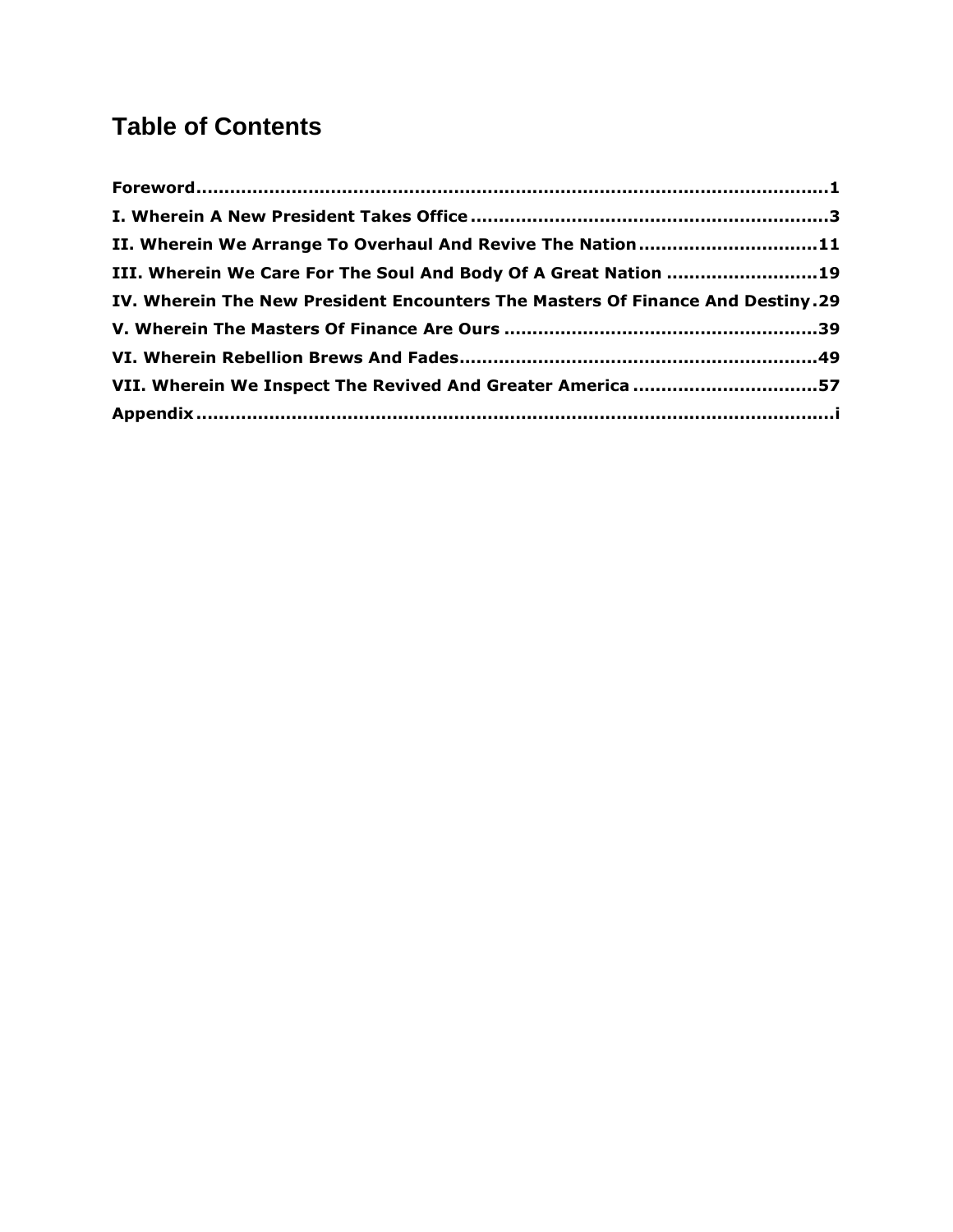# <span id="page-2-0"></span>**Foreword**

This volume is presented as a prophecy by its Author; the late Huey Pierce Long, wherein he endeavored to portray what he would have done had he become President and how he would have conducted national government; setting forth his impressions of what he believed would be the reaction of the people referred to and the public, generally.

This book has been 'published in good faith, without malice, but with a desire to present to its readers a future America under the guidance of its Author.

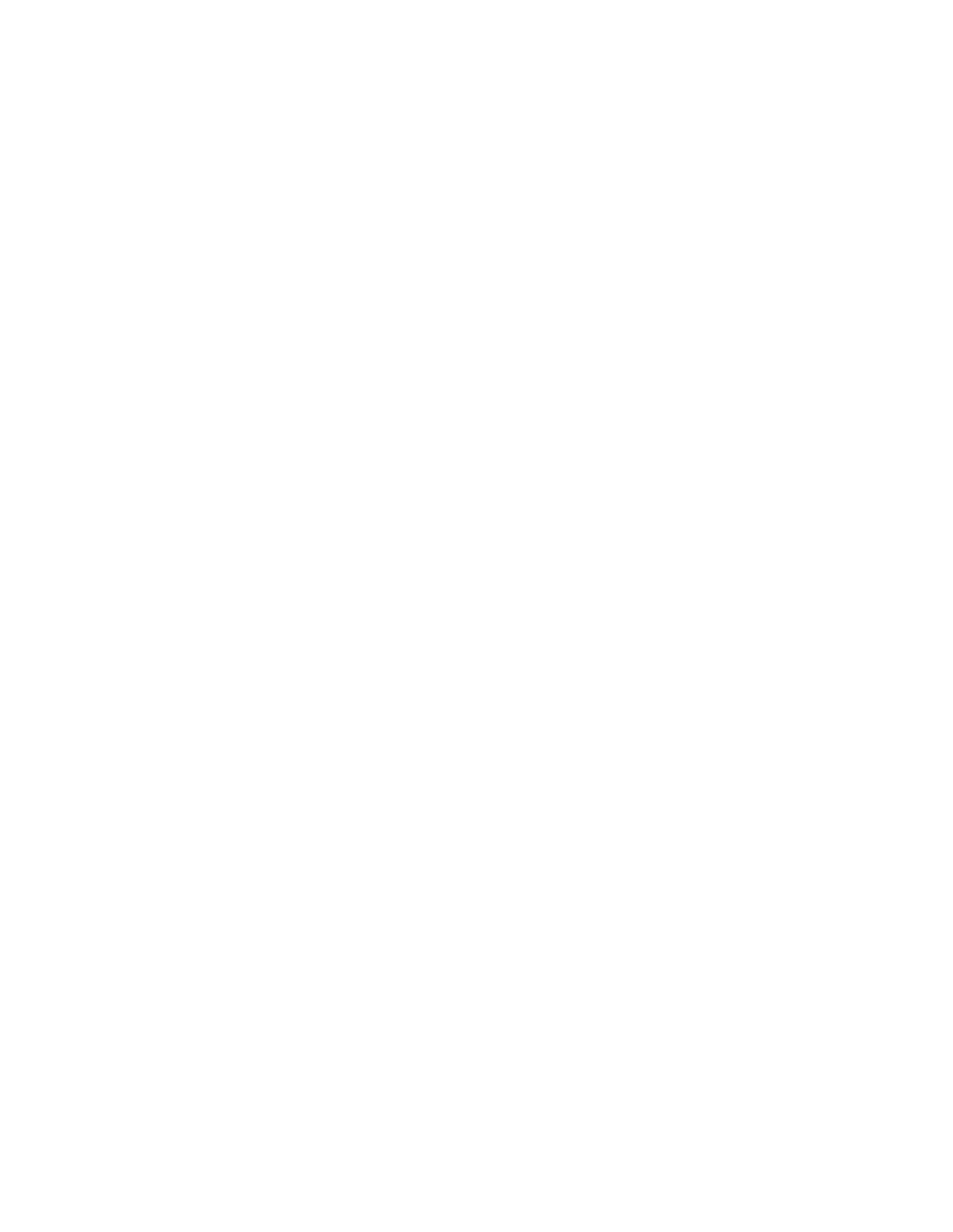### <span id="page-4-0"></span>**I. Wherein A New President Takes Office**

*The bitter campaign of 1936; inauguration and speech of the new President; the selection of a cabinet; laws outlined to survey wealth and poverty; states' organizations for problems at hand.*



### **My First Days in the White House**

It had happened. The people had endorsed my plan for the redistribution of wealth and I was

President of the United States. I had just sworn upon the Bible from which my father read to us as children to uphold the Constitution and to defend my country against all enemies, foreign and domestic.

Yet standing there on the flag-draped platform erected above the East portico of the Capitol, delivering my inaugural address, it all seemed unreal. I felt that I was dreaming. The great campaign which was destined to save America from Communism and Fascism was history. Other politicians had promised to re-make America; I had promised to sustain it.

The campaign had been bitter. I was cartooned and caricatured unmercifully in some of the newspapers. About the most striking example of the venom of my opposition was shown in a cartoon of an evening newspaper published in the City of New York under the title: "Invictus!" which I have had my artist reproduce in this volume.

As my eyes swept the throng before me, I paused in my inaugural address and looked into the face of the retiring president. He seemed worn and tired. He wore the same expression of resigned fatigue that I had observed in the face of President Hoover on Inauguration Day in 1933 when Mr. Roosevelt declared so confidently that: "The only thing we have to fear is fear itself."

And with all humility, fully conscious of the solemnity of the promise I was making, I laid aside my prepared speech and closed my inaugural address extemporaneously with these words:

I promise life to the guaranties of our immortal document, the Declaration of Independence, which has decreed that all shall be born equal, and by this I mean that children shall not come into this life burdened with debt, but on the contrary, shall inherit the right to life, liberty and such education and training as qualifies them and equips them to take their proper rank in the pursuance of the occupation and vocation wherein they are worth most to themselves and to this country. And now I must be about my work.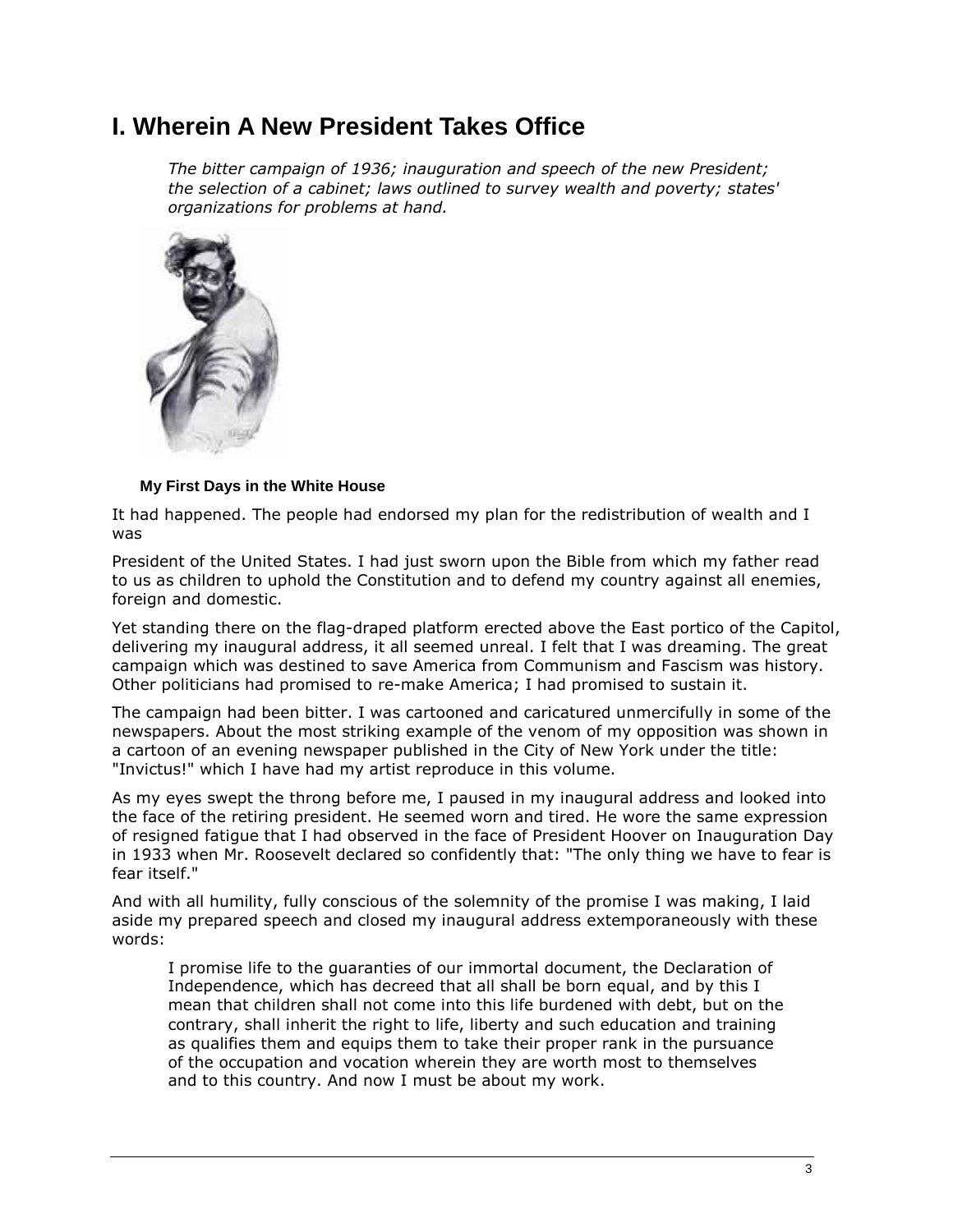The former president arose and seized my hands. He shouted something in my ear but his words were drowned by the roar from the crowd.

I left the platform immediately. The secret service men hurried me into an open car. On the twelve-minute ride to the White House we went down historic Pennsylvania Avenue, where hundreds of thousands of people lined the curb. When I reached the White House, into which so many Presidents had entered in confusion and from which they had departed in bewilderment, I sensed anew the tremendous responsibilities Ihad assumed as President of the United States.

My family and intimate friends soon arrived from the Capitol. We ate lunch, and then went out to the sheltered grandstand on the Avenue in front of the White House to review the inaugural parade. Two hours later, as the parade ended, I went to the executive offices of the White House, and there sought seclusion.

I was alone. The mass of tasks confronting me was bewildering. I was aware that I would have to disengage myself from the detailed functions of administering the government. I decided to delegate authority to hands not only wholly competent, but generally recognized to be honest and courageous as well.

Installed as the Chief Executive of the United States, and officially acting as such, I drafted a message to the Senate of the United States, as follows:

To the Senate of the United States:

I have the honor to nominate, and by and with your consent will appoint the following members of my cabinet, viz: $-$ 

*For Secretary of State:* William E. Borah of Idaho.

*For Secretary of the Treasury: James Couzens of Michigan.* 

*For Secretary of War:* Smedley D. Butler of Pennsylvania.

*For Secretary of the Navy:* Franklin D. Roosevelt of New York.

*For Secretary of the Interior:* Major General Lytle Brown of Tennessee.

*For Secretary of Commerce:* Herbert Hoover of California.

*For Attorney General:* Frank Murphy of Michigan.

*For Secretary of Labor:* Edward Keating of Colorado*.*

The farmers' organizations throughout the country had for many years been promised an administration of the Department of Agriculture by persons experienced in the farm work and problems. I concluded, at last, to make this promise a reality. Therefore, I announced that my choice for Secretary of Agriculture would be made from the recommendations of the farm organizations.

At a joint meeting these farmers' agencies unanimously selected one of the best friends I had ever had and whose advice had been of paramount importance to me in the platform I had adopted for agriculture.

It had become clear to my mind that the Postal Service was performing so many business functions of the country that it would have to be eliminated from the category of politics and that the management of the several functions of that enterprise should be entrusted to someone thoroughly acquainted with and recognized as competent in the several fields of its service. I therefore announced that the Postmaster General, as well as all other executives handling the affairs of the Post Office Department, would be selected from the list of agents and employees, according to their merit and record of service.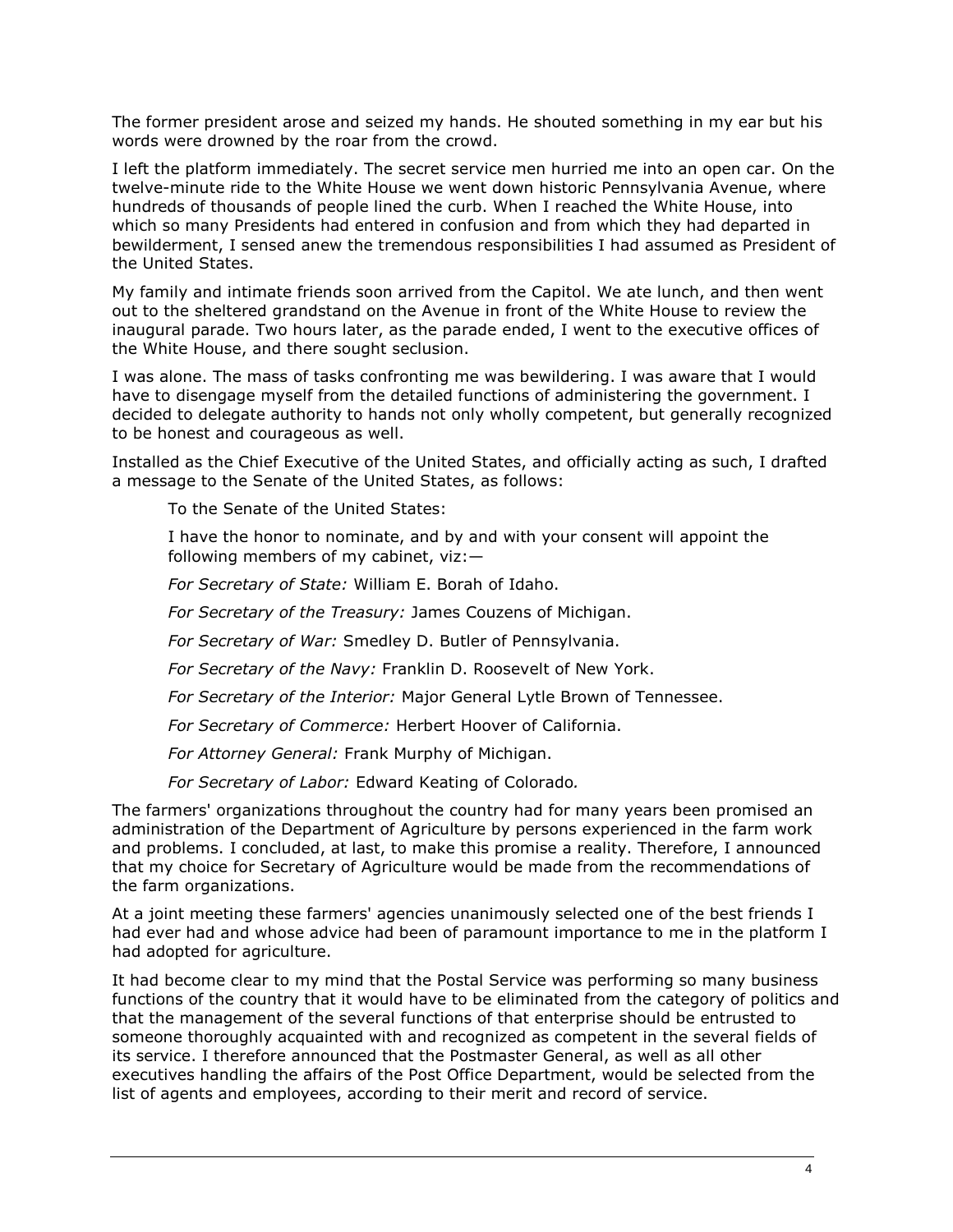The Postmaster General for my cabinet was selected in that manner and his name was later sent to the Senate. The young man whom I selected to handle the Post Office Department had begun as a letter carrier in a city of a western state. He rose to the position of Postmaster General on merited service at the age of 42.

I called my secretary and dispatched two messages to the Senate, inasmuch as Idesired to send a special message to indicate the method by which the Postmaster General and Secretary of Agriculture had been selected. The Senate was to meet in special session at four o'clock for the purpose of receiving my cabinet nominations.

Then, I drew forward another form, used for the appointment of officials directly under the President. On it, I wrote:

The White House, January 20, 1937. I hereby appoint Alfred E. Smith to be Director of the Budget. Huey Pierce Long.

All nominations were confirmed by the Senate at four o'clock P. M., without debate.

I then retired to the second floor of the White House proper and went to the window in a study overlooking the Avenue. I could see the marching throngs parading happily up and down that historic street.

"Could other Presidents have had such confident throngs as these?" I asked myself. "Surely, these surging demonstrations are the result of assured expectation—that I will fulfill pledges which I made. The best of my skill must be applied to that task. There shall be no more disappointment to the American people on the question of my fulfilling a promise than there was to the people of Louisiana."

Suddenly a throng entered the White House grounds, headed by a brass band. The throng marched up in front of the main steps and began to serenade.

The celebration that followed was quite orderly. I saw two youths suddenly unroll a banner. On it were the words:

### **"ON OUR WAY TO COLLEGE"**

I watched this happy throng untilmy secretary came into the room. He said:

"The news of your cabinet selections has already begun to burst upon the country like the news of a declaration of War."

"It is a declaration of war," I said. "It's war against partisanship, sectionalism and class prejudice."

The appointments were entirely unexpected for not even the men I had selected for my Cabinet had the slightest suspicion that they were to be named.

About Senator Borah's acceptance I had no doubt. I knew him as a great public servant, an honest man and a man of great courage. He would not hesitate to accept the responsibilities of the State Department, I was certain, and later events proved that my faith was not misplaced.

Soon after I had sent the cabinet names to the Senate, my secretary informed me that Mr. Hoover was trying to get me on the telephone from Palo Alto, California. I had the call transferred to my study and after I had identified myself I heard the voice of that Quaker gentleman say:

"Er-r-r-r, Mr. President-er-r-r, this is Hoover. Is it true that you have tendered me the position of Secretary of Commerce?"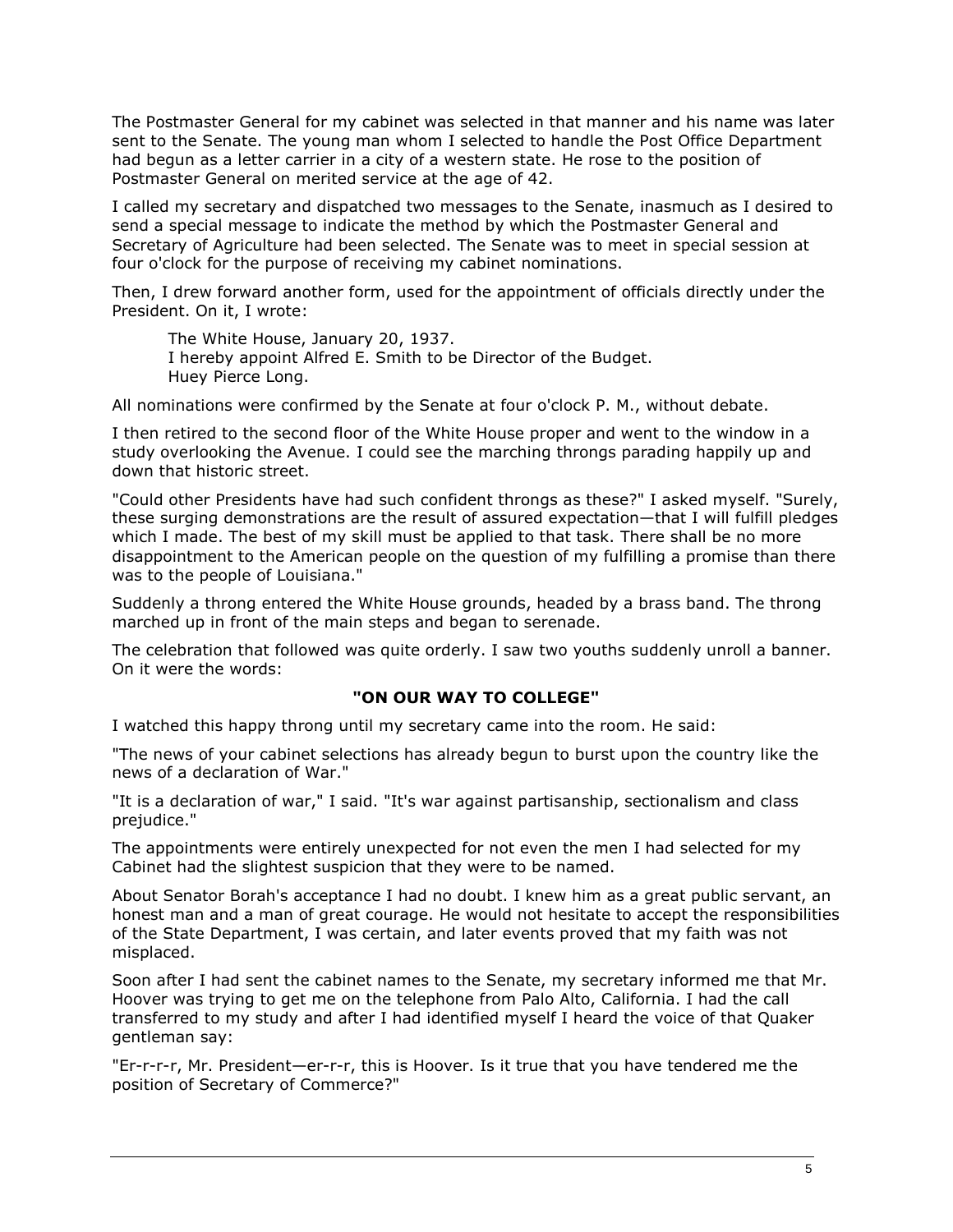I said I had sent his name to the Senate.

"But, Mr. President, I should have been consulted," the former President said. "This has placed me in a very embarrassing position."

"In what way, Mr. Hoover?" I inquired.

"Why, I am a former President of the United States, and it's a terrible step down for me to be asked to serve in your cabinet," he replied.

"Now let me put you straight," I said. "You say you are being embarrassed because, as a former President of the United States, it would be a step down for you to serve as a cabinet officer under another President. Just what is your position in public life today, Mr. Hoover?"

He hesitated and then:

"Well, suppose I decline any appointment upon the ground that I do not care to be associated with you?" came the now steady tones of the Quaker gentleman.

"All right, Mr. Hoover," I replied. "That is something for you to decide in your own conscience. I shall not attempt to influence you. It is something between you and the American people. You will have to explain to them why you will not serve your country again in its hour of need."

Mr. Hoover's voice lost its angry tone.

"All right, Mr. President," he replied. "I will consider it."

My secretary entered the room as I concluded my talk with Mr. Hoover.

"Governor Smith is here and wants to talk to you," my secretary said. "He looks madder than when he lost the nomination at Chicago."

A moment later, Alfred E. Smith entered the executive office. He wore an overcoat and carried a derby hat in his hand.

"How are you. Governor?" I inquired, speaking first. I arose and held out my hand. My friendly attitude halted the storm of words that he apparently intended to say. He crossed the room and, somewhat hesitantly, shook hands with me.

"How are you. Governor?" I asked again. "You're looking fit."

"I'm feeling fine, thank you," he responded. Then, unable to restrain himself another moment, he ejaculated:

"Say, Huey, what's the big idea?"

"Fine," I replied. "We agree right off the bat."

"What do you mean, agree?" he demanded.

"We agree your appointment as Director of the Budget is a big idea," I informed him. "I think it's better than big; I think it's a grand idea, or I wouldn't have appointed you. Here is your commission."

I handed him the executive order, naming him Director of the Budget. He took the paper and looked at it a moment.

"I can't understand your action," he said. "We've been political enemies for years. Why, in the Roosevelt campaign, I told his managers I wouldn't take the stump for him if they let you go out for him."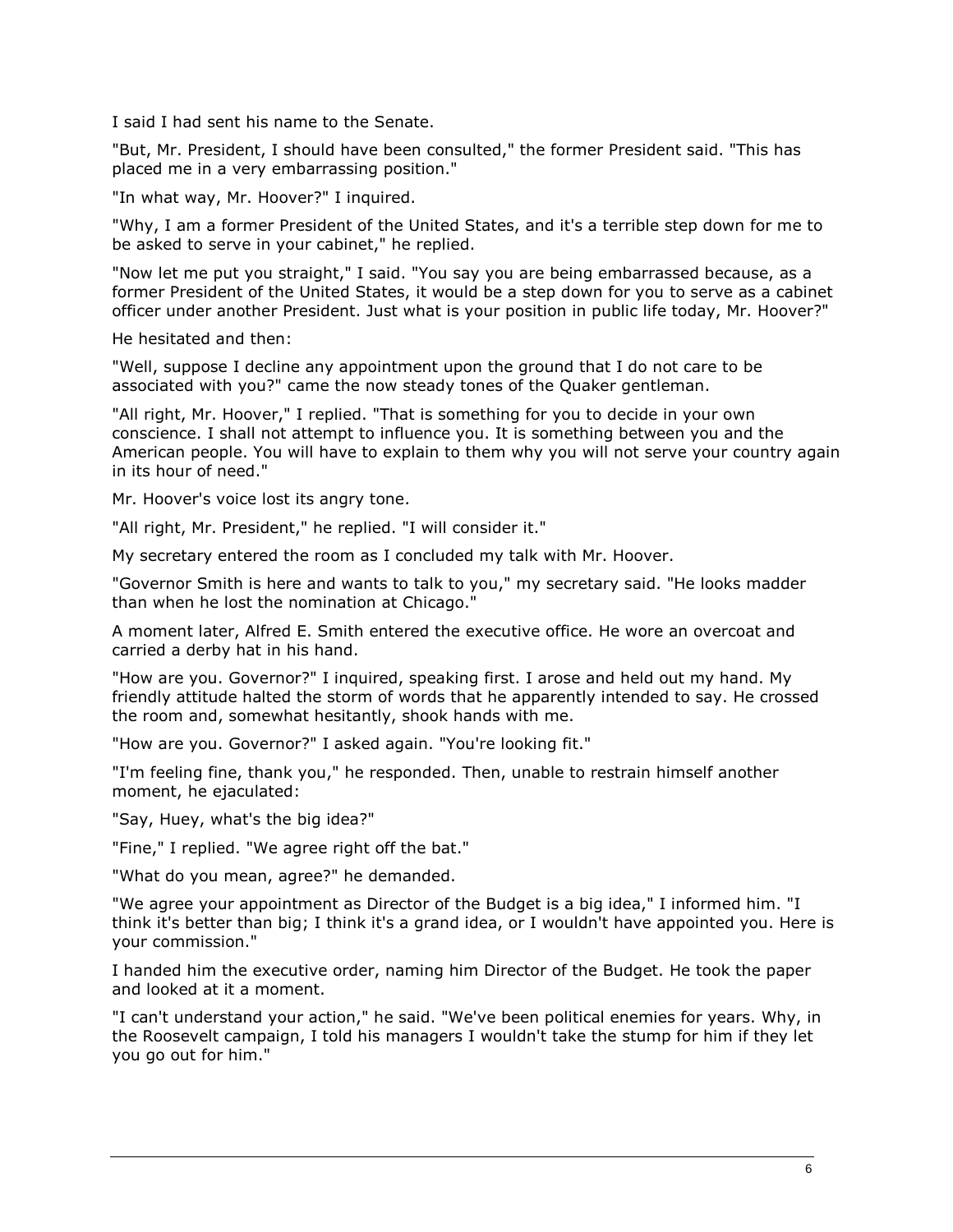"Yes," I retorted, "and long before that I found out what a mistake I had made when I tried to talk the people into electing you President of the United States. I guess I didn't do so badly at that, because if I had recommended Hoover that year, I would have had as much to apologize for."

"And yet you have appointed both Hoover and me?" he inquired wonderingly.

"Not as President, Al, and not as assistant President, but as men with vision and capacity to administer big jobs."

"It's preposterous," he said. "Do you think my ideas would change toward you? How well do you think you and I would get along together?"

"I've taken a page from your own political career, Al," I continued. "I have studied your record as Governor of New York. I found that you sought out the finest type of men, the best qualified men for the public appointments you made, though once in a while you let political consideration enter into your decisions.

"I want you to know why I named you. I know you are the father of the budget. As Governor of New York, you were the first man in public life to budget the appropriations. After that the Federal government established a budget and created the office of Director of the Budget. So you really are the father of this job."

"Huey, you amaze me," he ejaculated. "I thought you were naming me for the publicity of the thing."

"Well," I said, "I intend asking Congress to elevate the Director of the Budget to the Cabinet. On top of that, I want you-if you become Director-to undertake to carry out some Democratic campaign pledges and some Republican campaign pledges."

"What pledges are you talking about?" Picking up a booklet on party platforms, I read from the Republican platform of 1924:

We demand, and the people of the United States have a right to demand, rigid economy in Government."

Then, turning the pages to the Democratic platform of 1928:

The Democratic party stands for efficiency and economy in the administration of public affairs, and we pledge:

(a) Businesslike reorganization of all the departments ofthe Government.

(b) The elimination of duplication, waste and overlapping.

(c) Substitution of modern businesslike methods for existing obsolete and antiquated conditions.

As I read, the Governor removed his overcoat. He smiled as I concluded.

"Well, my old friend. Franklin, forgot that plank entirely," he observed.

"Yes, but I had it in my platform, and I am going to keep my promise to carry it into effect," I said.

"Huey," Smith said, shaking a finger at me, "I think I've had you wrong all the time."

We shook hands.

As Smith left. Senator Couzens was ushered into my study. He greeted me.

"Well, Huey," he said, "I see you're raising as much hell as President as you did in the Senate."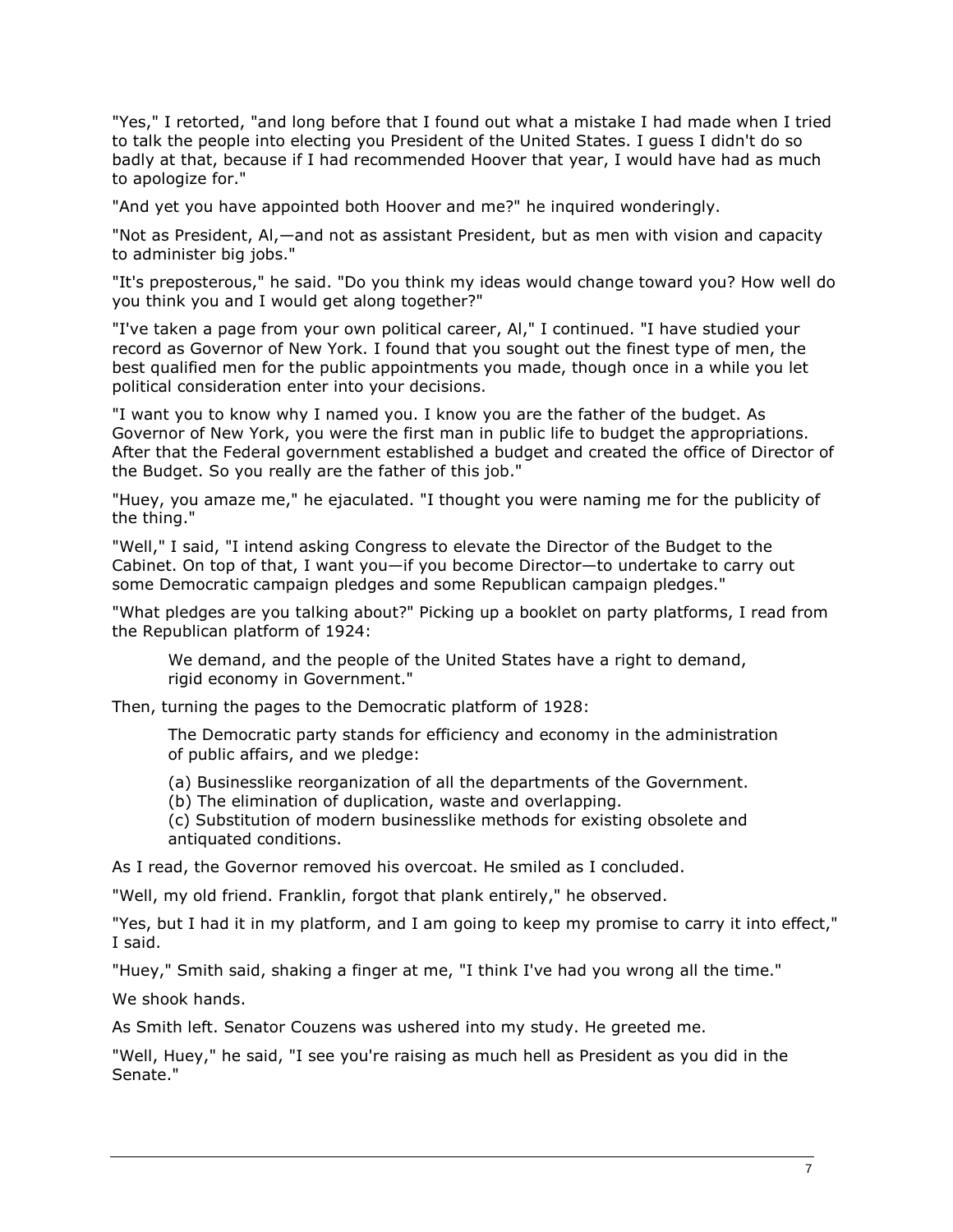He soon made me realize that he feared the possibility of disharmony in a cabinet of so many strong-minded men.

"For instance," he asked, "how can Smith and Roosevelt work together? How about Borah and Hoover?"

"What do I care whether they agree with one another?" I asked. "Let Smith run the budget. Hoover will run the Commerce Department to a queen's taste. He will do a mighty fine job there, you'll see. And why should Borah quarrel with Hoover over how Hoover runs the Commerce Department, any more than Hoover will quarrel with Borah about how Borah runs the State Department?"

After he had said he would accept the appointment as Secretary of the Treasury, I told Senator Couzens that I expected a balanced budget and that we must carry out my campaign promise to limit the income of any one man to around \$500,000 per year and limit inheritances to be received by any one person to \$1,000,000. He agreed, remarking that the last direction would cost his family a pretty penny.

Before we parted. Senator Couzens undertook the task of communicating with the others I had selected for cabinet posts and urging them to accept. He said he would try to win their consent by reminding them of the national danger through which we were passing.

"Why, your very election is a danger signal," he said frankly.

By dinner time on inauguration day I had received acceptances from Smith, Keating, Murphy and Couzens.

The reporters of the press and radio had .waited patiently for me to grant them my first interview. I ordered my secretary to admit them all. I soon acquainted them withall the matters I had handled up to date.



"Now, gentlemen of the press, that's all the news Ihave for you today, but I would like your advice. I want to get these men to accept posts in my cabinet. What do you advise me to do?"

"Why, Mr. President," replied one of them, "I would make a radio appeal to the country tonight, asking business leaders, political leaders, and the common people to join in asking them to serve."

"That would get Borah and Roosevelt," someone shouted from the rear of the room.

"Splendid," I said. "I'll do just that thing. Thank you a lot for your suggestion. Now, I guess that concludes your first interview."

"One thing more, Mr. President," a reporter asked. "What arrangements shall we have to see you?"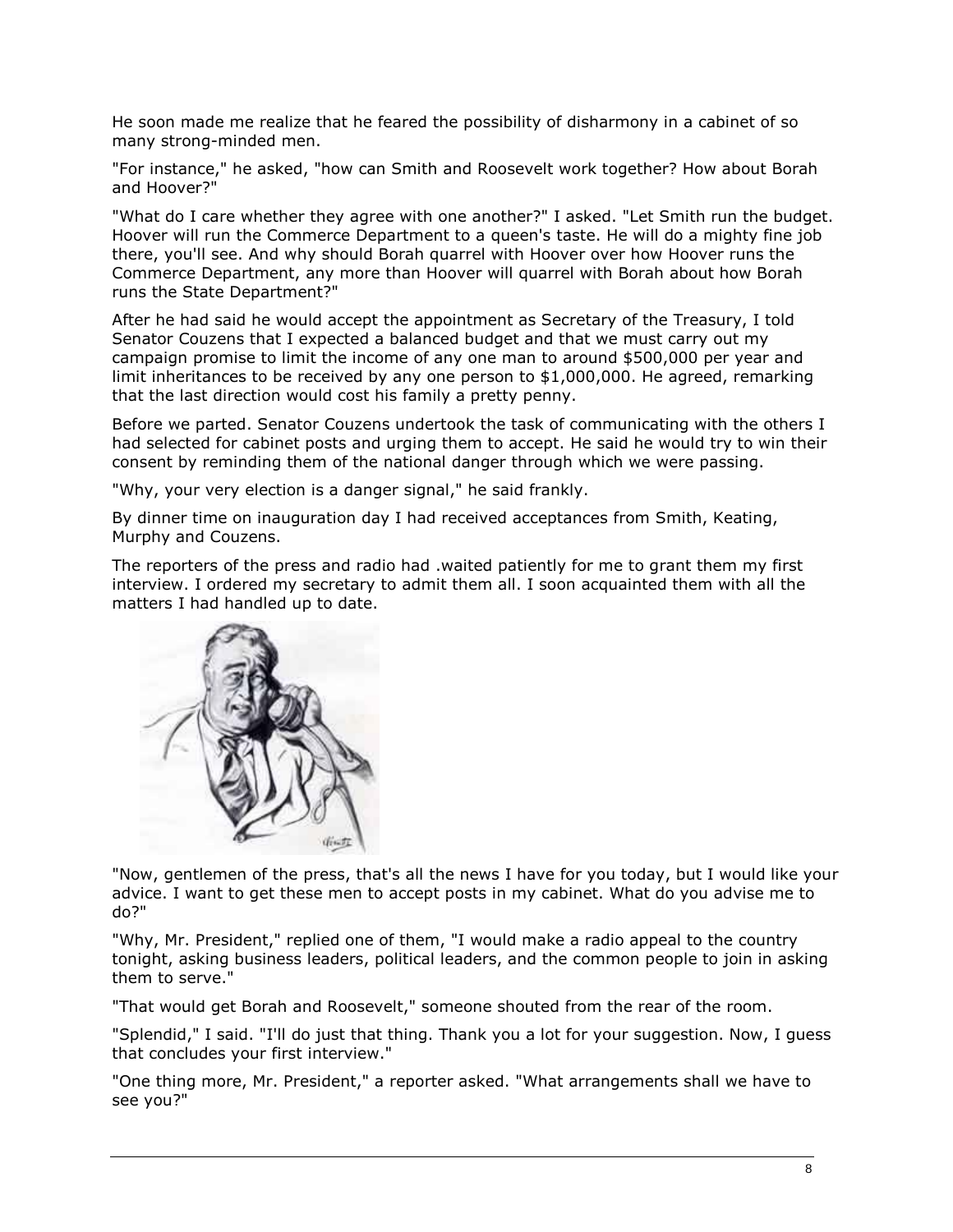"I understand you have an association here," I said. "I know you boys are patriots as well as reporters. I will follow any arrangement your association decides is proper, bearing in mind, of course, the tremendous work I must do. I will see you when your association is ready to report."

As the reporters made ready to leave I said to them:

"Now, look here! You can help me. I want to avoid being 'yessed' to death."

"That cabinet you've picked will cure that," one remarked.

"But they have their work to do. What I ask is this: Whenever a majority in your association think there is incompetence or bad judgment or a need for me to have some knowledge or opinion you have, let that come to me. I may or may not follow you on various opinions, but give me this contact."

They gave me their promise.

I had been told that former President Franklin D. Roosevelt would leave after the inaugural ceremonies to take a rest on an estate just outside Washington. Some minutes after ten o'clock that night I was called to the telephone.

I heard a voice:

"Hello, Kingfish!"

It was Franklin D. Roosevelt. The last time he called me by that title was in greeting me in a telephone conversation the day before he was nominated for the Presidency by the Democratic convention at Chicago in 1932.

"Yes, Mr. President," I answered.

"What in the world do you mean by offering me a cabinet post, after all the things you have said about me as President?" he demanded.

"I only offered you a position which I thought you were qualified to fill."

"Well, I thank you for the gesture, Huey, but I can't feel that you have complimented me very much."

"Why not, Frank?"

"Well, it's a terrible fall from the Presidency to the Secretaryship of the Navy," he replied.

"You sound just like Hoover," I said, "but he couldn't call to mind any position he held just now."

"Well, Huey, I'll have to give this more consideration," the former President told me. "I had a statement all prepared here, declining, but I'll destroy it. Say, suppose I accept and fail to become the best Secretary? What's the penalty then?"

"In that case," I replied, "people will hold me responsible, and they may punish me for your failure."

The former President chuckled:

"Well, Huey, that's almost reason enough to accept the position. You'll hear from me later."

It soon became practically certain that all members of the cabinet, as selected, would accept.

My worries about the completion of my cabinet being almost over, I undertook to set in motion my plan for a redistribution of the nation's wealth.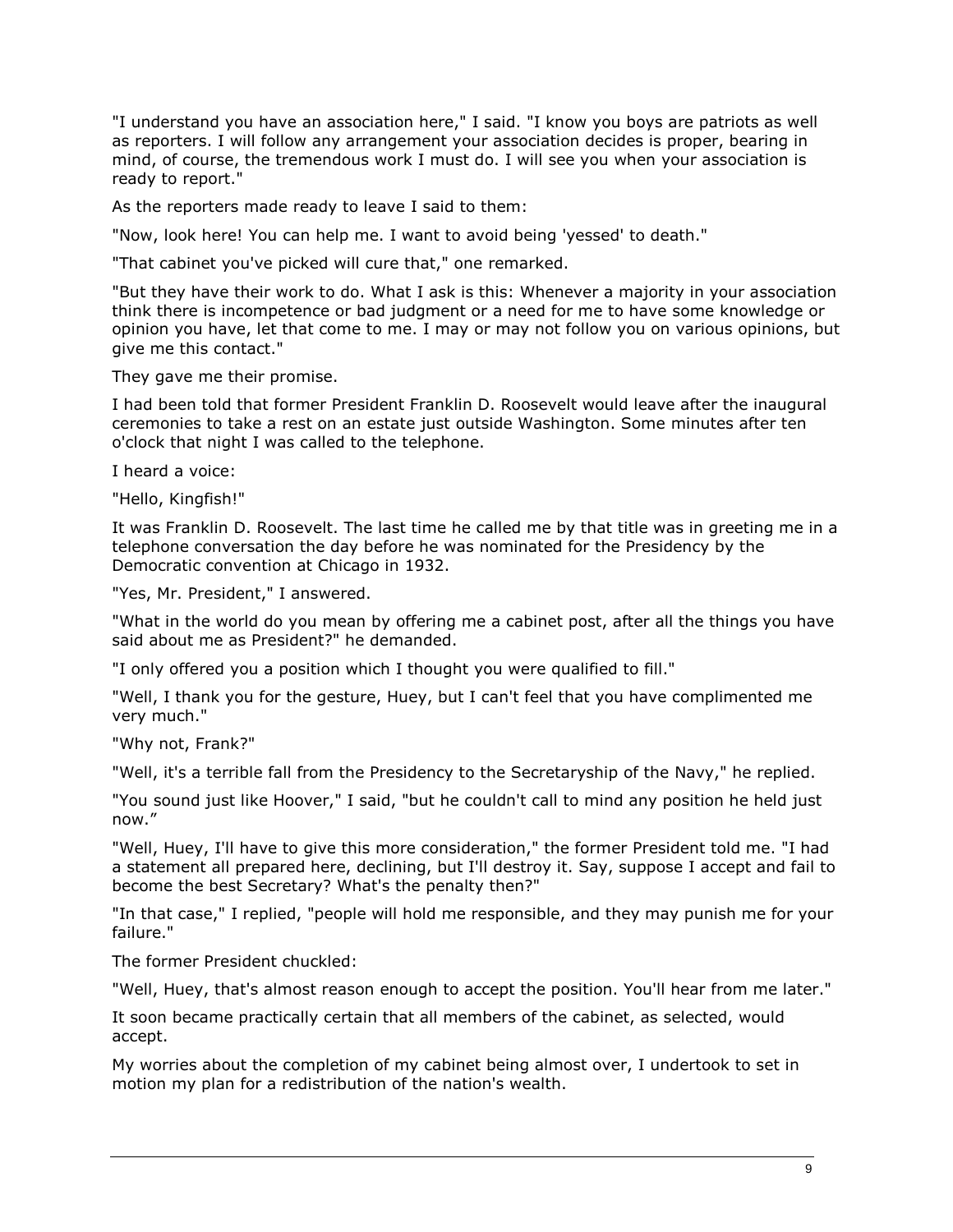My plan was outlined in my first legislative message to the Congress, which I delivered orally on the second day of my Presidency. In it I recommended the creation of a giant national organization for a survey of all wealth and poverty. It was the first step in carrying out the Share Our Wealth program.

Believing, as I told the assembled House and Senate, that "the people make fewer mistakes than we," I proposed to place in charge of this survey only those people who owed their positions to the votes of the people. It was my view, in which most members of Congress readily concurred, that ultimate power, to be exercised over important governmental functions within the states, should be given only into the hands of persons in whom the people had expressed abiding faith and confidence.

So I proposed to the Congress that the Share Our Wealth survey should be conducted by the Governors of the states, members of the Senate and members of the House of Representatives. My recommendation was that the survey in each state should be conducted by a board of which the senior United States Senator would be chairman, the junior Senator, the Governor, and the members of the House of Representatives, the other members. Each member of the House would serve on the board only on that portion of the survey affecting his own Congressional district.

I further proposed that, in the event of a controversy in which the board failed to reach a conclusion by a majority vote, the legislation should give to the President the power to appoint a personal member to join the board for the purpose of settling the controversy by casting the odd vote.

I proposed that Congress itself lay down the rule by which wealth should be measured, both as to realty values and as to security values.

I proposed that Congress should authorize these state boards, not only to take an inventory of all wealth, but to survey the property within the state to determine to the best of human ability the amount of annual income received by each family earning less than \$2,500 a year, which was to be guaranteed them under the Share Our Wealth program. I further asked Congress to authorize these boards to take a census of all families who did not possess a family homestead valued at \$5,000.

My message created a sensation. It met with instant approval from the people, who heartily favored the idea of putting their own elected officials in charge of the survey in each state. The people believed that the integrity of the states was being protected when the elected officers of highest trust among them were placed in immediate charge of this work.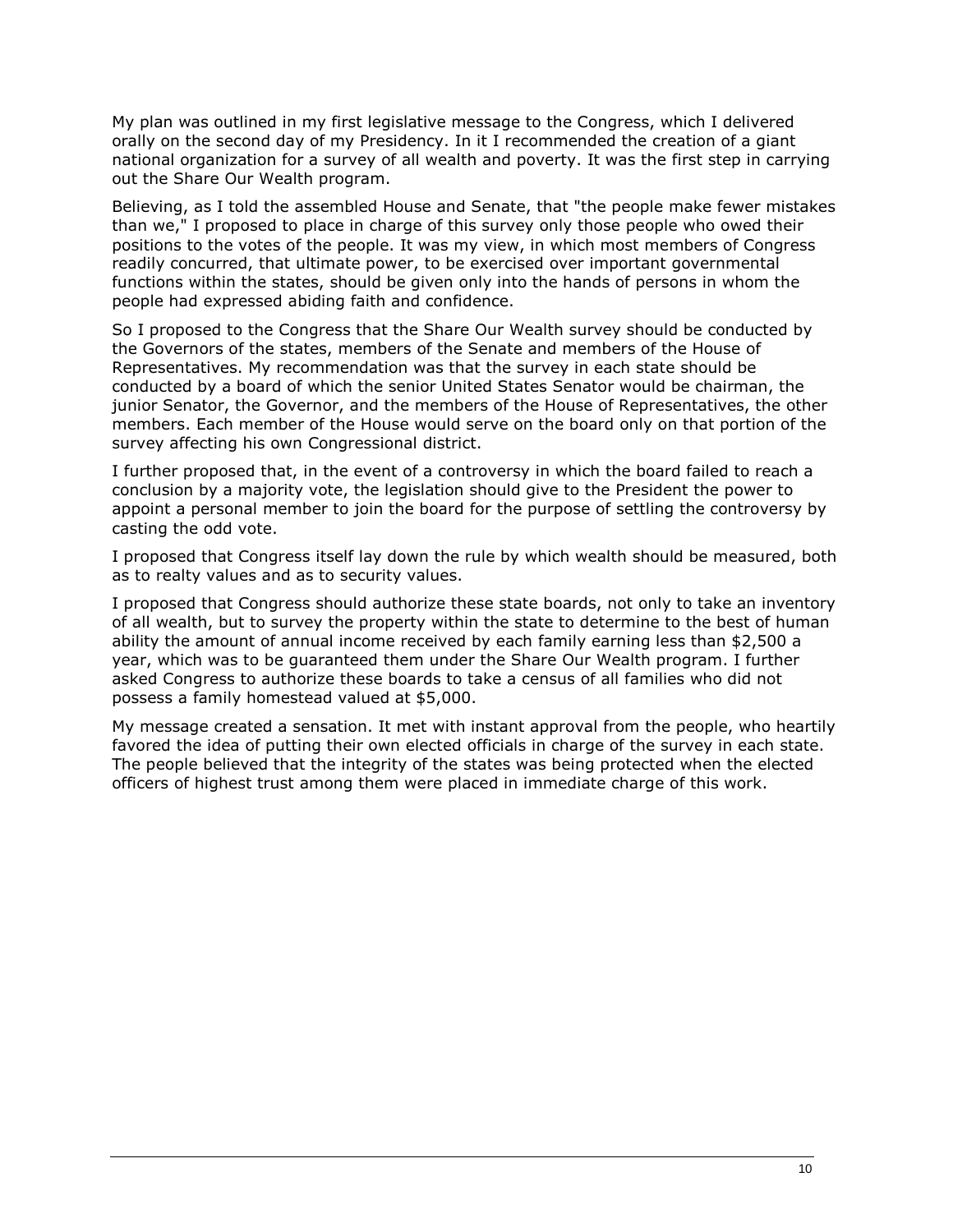### <span id="page-12-0"></span>**II. Wherein We Arrange To Overhaul And Revive The Nation**

*"Go the whole hog;" dust storms and floods curbed; water supply, power and navigation supplied in all regions; national defense; farm agents handle farm bureaus to restore agricultural life; banks made servants of the people; harmony and revival of all agencies of transportation.*

On my return to the White House, after delivering my message to Congress, I found General Smedley D. Butler, my Secretary of War, and General Lytle Brown, my Secretary of Interior, waiting to see me. I greeted them warmly. It seemed that I understood them more intimately than some of my other appointees to the cabinet.

"Why in the world did you ever pick on me for this job?" were General Brown's first words. "Why, I haven't seen you in years—not since we worked together on the Mississippi River flood control problems."

"Well, General, we have the greatest development project ever known in the whole world," I said. "Your great saying used to be 'Go the whole hog.' We're going it. You know that plan we discussed back there when I was Governor of Louisiana, don't you?"

"Yes, indeed," replied General Brown. "That plan was drafted while I was Chief of Army Engineers, and I started the first work under it. We were going as fast as we could, limited only by the amount of money Congress appropriated for us. The study and the plans are complete."

I picked up a morning newspaper from my desk and told Brown to read an article on the first page. It was date-lined from a western state, and it told of the great danger of blighting dust storms in the spring, due to lack of heavy snow during the winter months in the mountain and prairie land. It said that unless the west got heavy snows before the middle of March, there would be another terrible dust storm blight in the spring.

"This looks very serious," said General Brown.

"I think so, too," I agreed, "and that is why I am putting you in charge of this vast program for the elimination of dust storms, the reclamation of waste lands, the control of floods, and the development of navigation and water power throughout the entire country."

"You mean we're really going to carry out that ten-billion-dollar engineering program that we drafted while I was Chief of Army Engineers?" Brown inquired.

"Yes, and more," I said, "we will have to enlarge it before we are finished. For instance, you should take the surplus water of the Red River and divert it at North Texas so that it flows through other streams and finally into the Rio Grande. Texas streams need that water. So do their lands."

"Sure, didn't I tell you that, too?"

"Yes, but now I'm telling you."

"How will we proceed?" asked the General.

"It will come under the board of Army Engineers, but the construction will be handled through the Public Works Administration."

"Mr. President," said General Brown, "to save a lot of repetition. General Butler and I had better get hold of General Edward M. Markham, the present Chief of Army Engineers. The three of us can agree on proper plans for initiating this tremendous program."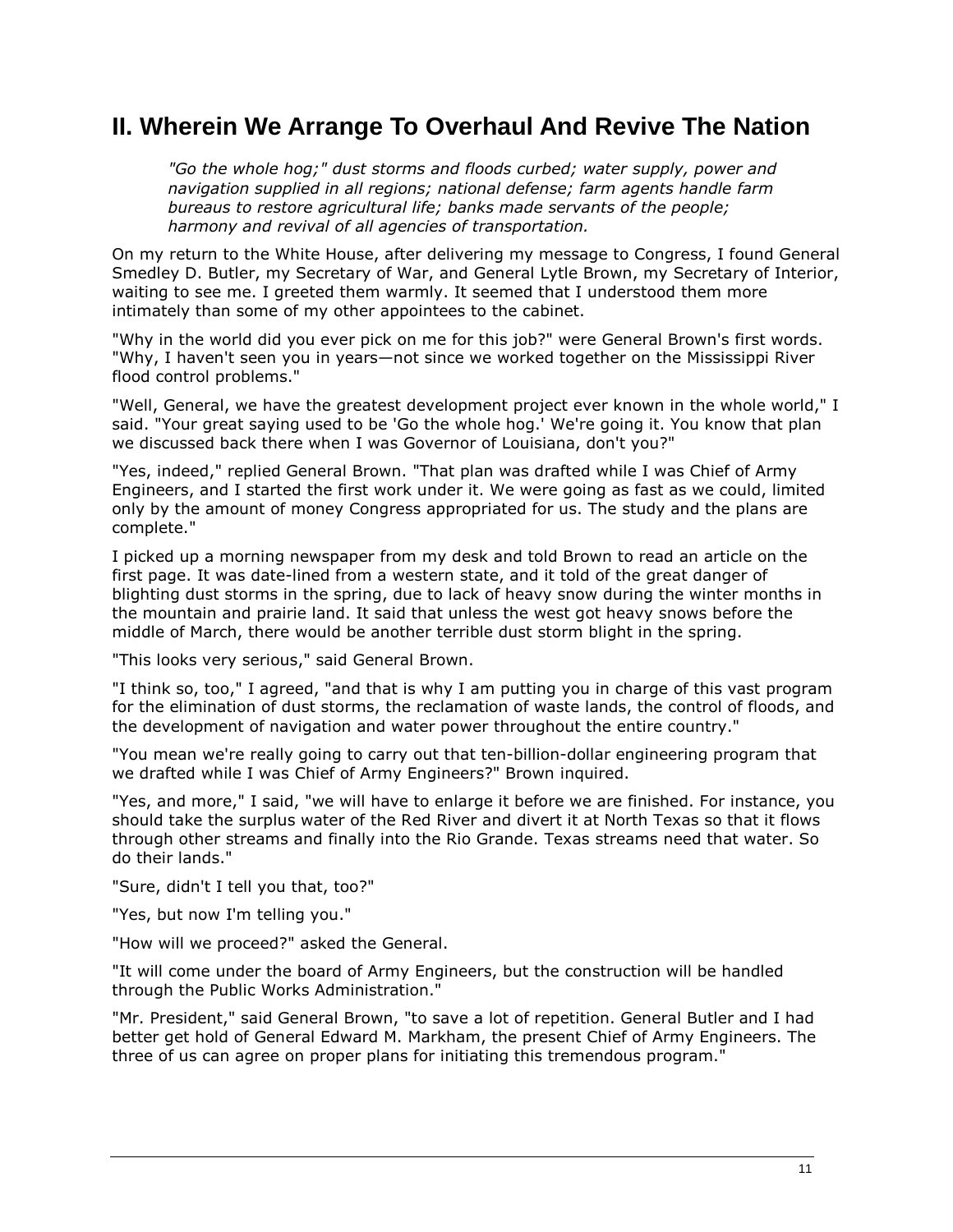"You get your plans going, picking your projects with a view to eliminating the menace of dust storms and floods as the first objective. I would like to complete this whole ten-billion dollar program in five years. That would be at the rate of two billion dollars a year. If feasible, devote the first year's work to the dust storm area, so as to erect a water barrier against dust storms and to furnish water for that part of the country where dust storms arise, and for the sections where the dust storms do the most damage by destroying crops on otherwise fertile land."

"I think that's a very proper way of starting the program, Mr. President," agreed General Brown.

"Now, gentlemen, it may develop that you will have to move whole communities from the arid areas to the sites of dam projects, first to furnish labor for the projects and second, possibly, because even these hardy westerners will be unable to live in the dust storm areas until we are able to control the storms.

"This moving of the people from the arid lands will be your job. General Butler. You take charge of that just as soon as Brown tells you the number of workers he needs on his various projects. You ought to be able to start work on the projects and the moving of the people as soon as the spring thaw arrives.

"Now, Smedley, this will be a great military problem. You know that in both Belgium and France one of the greatest problems in the early days of the war was the evacuation of the civilian population from military areas. We have never had an experience in this country along that line. Now, some day the army might be called upon to evacuate the civilian population eastward over the Rocky Mountains, in the event our western coast were invaded or attacked from the air or by pestilence or disease. We never know what problems these new contrivances and inventions will bring to us. In the moving of these people you will have a great military experience. I want you to file complete records in the archives of the War Department, particularly in relation to every mistake you make, and you will make plenty, so your plans can be corrected in the event some future government were faced with the same problem in time of war.

"You certainly are creating a problem which will be of great military importance," said General Butler. "I am eager to start work at once."

Turning to General Brown, he inquired:

"How many projects are there in this ten-billion-dollar program?"

General Brown replied:

"There are 1,600 individual projects, including navigation improvements, reservoirs, levees, irrigation, and dams, scattered through virtually every state in the Union. The primary purpose of this whole program is to control floods, improve navigation, provide water for irrigation, and, incidentally, create power projects."

"How many of these projects are in the drought areas?"

"Well, there are eight reservoirs to be built in Montana, besides fifteen irrigation projects. In Wyoming there will be six reservoirs and about thirteen irrigation projects. In Nebraska there will be eight more reservoirs and ten irrigation projects. In Colorado there will be two great reservoirs and seven new irrigation projects. In Kansas there will be five reservoirs and many flood control projects. There will be fourteen reservoirs and numerous flood control projects in Oklahoma, while Texas has ten reservoirs. In the east, the plan includes reservoirs, dams and navigation improvements in every state from Maine to Florida."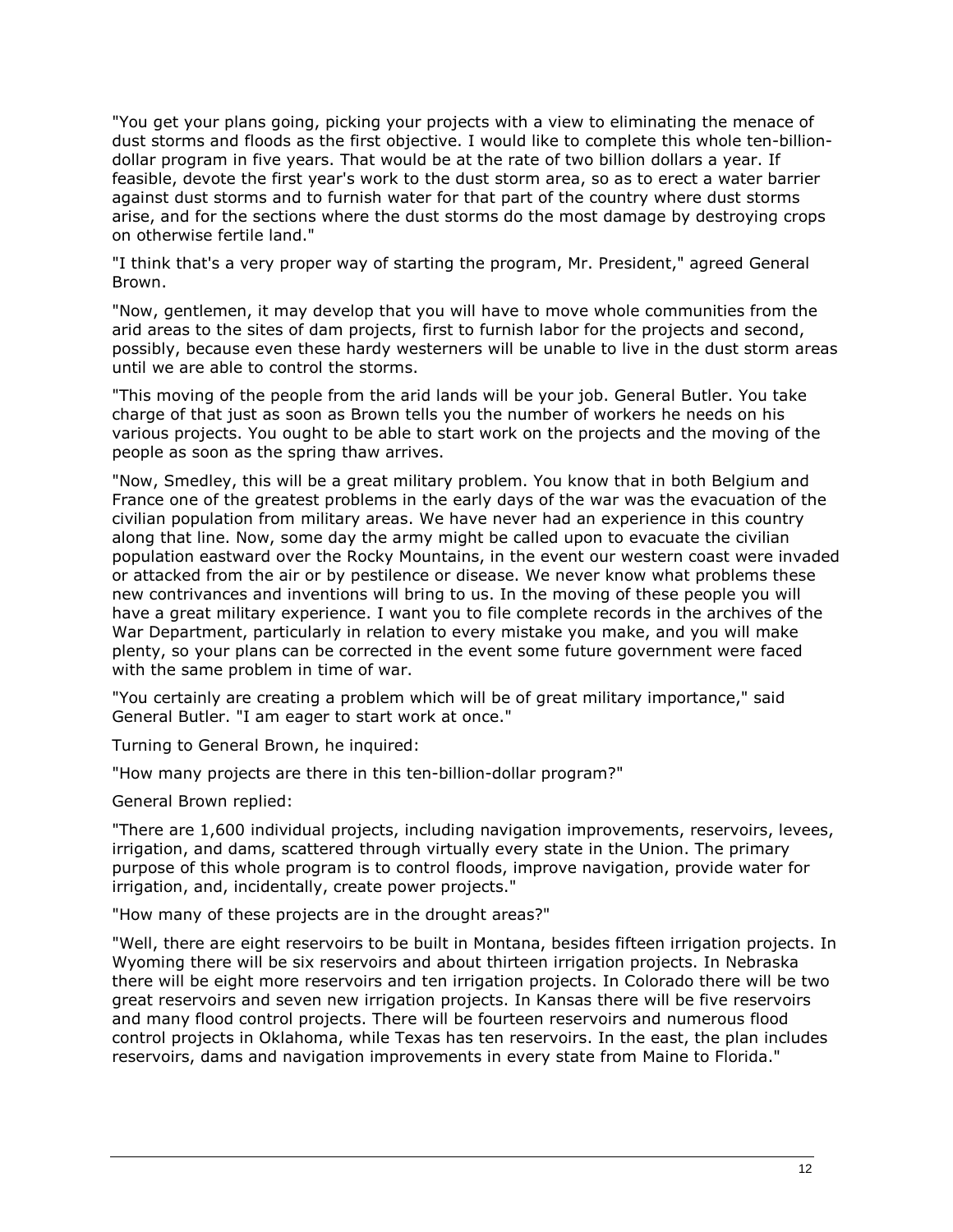"We took the money of our western taxpayers to help save us from the flood waters that came from their rivers. Now we are going out to these people who are our partners, and not only give them back some of their money, but also give them back some of their water.

"Don't you think you had better announce this plan pretty soon?" I asked. "They are badly discouraged out there by the dust storms of the last three years, and the grave menace of similar storms in the future."

"These maps and the whole plan can be published at once," said General Brown. "I understand on some of the land the dust has blown so thick that, unless the area is properly watered, it will be many years before the land can be cultivated again. Of course, this dust is rich top soil, and a few heavy rains might make another story of it."

General Butler interrupted us.

"How does this program prevent dust storms?" he inquired.

General Brown replied:

"The idea is to retain the flood waters of these various western levees in the mountains, up near the head waters of each stream. In the past the spring freshets and floods have roared in torrents down the rivers, causing tremendous floods and great damage in the lower part of each of these rivers, washing away top soil and robbing the upper country of its water supply. If we build a string of reservoirs near the head waters of these western streams, we will retain tremendous supplies of water in the mountains.

"The trouble in the dust storm area of the west has been that the countryside got no rain. It couldn't very well get rain when even the mountains were dry. We believe that these huge reservoirs in the hills will supply a source of rain, in addition to permitting the construction of thousands ofirrigation projects in sections which did not get rain even in normal periods."

"Will Congress appropriate the necessary money?"

"There is no question about that," I replied. "By the time you have completed your project, the wealth of America will have been increased by not less than some 50 to 100 billions of dollars, and the people employed in the meantime. Besides that, we can pay for it either by general taxation or from our Share Our Wealth program. You need not worry about the cost. The American people will be far more eager to spend ten billion dollars on this wealth-giving and farsighted program than it was to squander billions on the hit-or-miss programs of the last administration."

Both Generals arose. As I shook hands with General Butler, I said:

"Now, Smedley, we've got lots of cobwebs to sweep out of the War Department. Of course, it is a wonderful institution, but you know there must be a number of things changed. I know something about military aviation, and I think we must reorganize and modernize our air forces."

"All right," said General Butler, "That suits me fine. I'm a soldier and not a legislator."

### **FARM PROBLEM**

A meeting of farmers' representatives was held at the public auditorium in Washington, to discuss plans and details for carrying out the government's farm program.

The appointment of the Secretary of Agriculture proved to be of general delight to the gathering.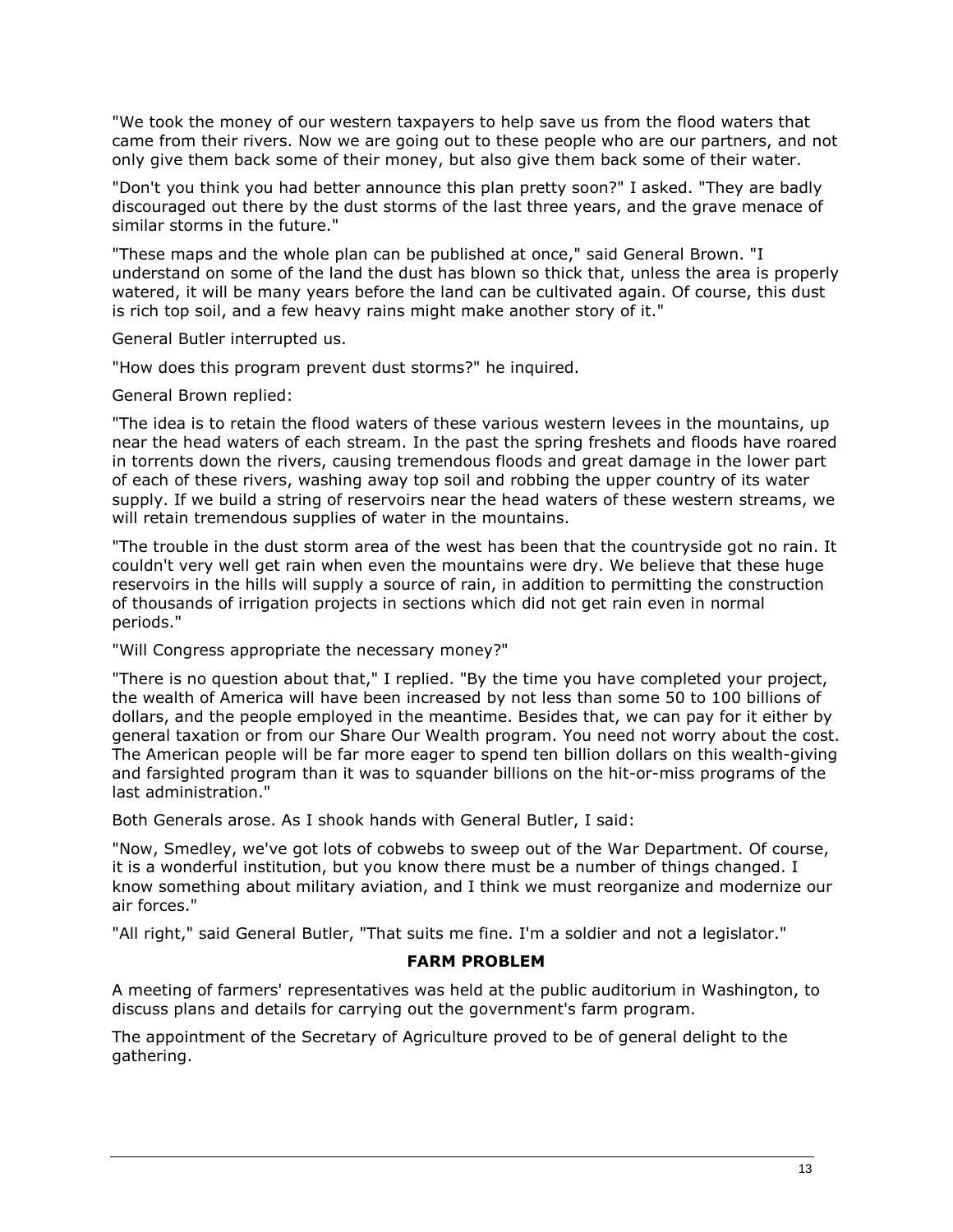

INAUGURATION

The meeting had been in session only a short time before those in the farm organization service, due to farmers' selections and their confidence in them, were placed in the government's farm bureau to take the management helm away from the chronic bureaucrats who, for 20 years, had brought wreckage to agriculture under all presidents.

The farm policy was well understood. The Secretary in his address to the gathering said:

Gentlemen, the underlying basis for all our plan is the cost of production and a living for the farmer in respectable circumstances. Our plan, and the general government plan, takes care of that. I would not connect myself to this work unless it meant that much to our people.

We will not go to these bureaus to try to teach them something about farm problems; we will be the bureau hereafter. We can work together now as we have, only no one will be in our way. Laws? There is only one law to cover it all. It is the law Moses gave us from the lips of the Lord. When it fails, I'm ready to fail with it.

We have much building to do to make facilities ready to store our surplus products. Mind you, if we ever get very far ahead and store up enough to last awhile, the government will use us for other work until consumption catches up with our production. But hereafter, the government will always keep a surplus, if it can get enough products to do so, in order to prepare for any emergency or distress that may threaten.

As the meeting adjourned Mr. Kennedy, Secretary of the Farmers' Union, grabbed my arm and said:

"Here, Huey, you have said so much about bureaucrats and now you have turned me into one; does that mean I cannot see you any more?"

"Not until every farmer and farm motherand farm child is happy," I answered.

"Watch us," smiled Kennedy.

### **BANKING**

The next great problem I considered was that of reforming the federal banking system. Under the leadership of my predecessor, Congress had reformed the powers of the Federal Reserve Board. While leaving private bankers in nominal control, it actually gave the President a great increase in power over the operation of the system.

In my campaign I had pledged the enactment of the banking reform act advocated by Father Charles E. Coughlin of Detroit. I was determined to carry that pledge into effect.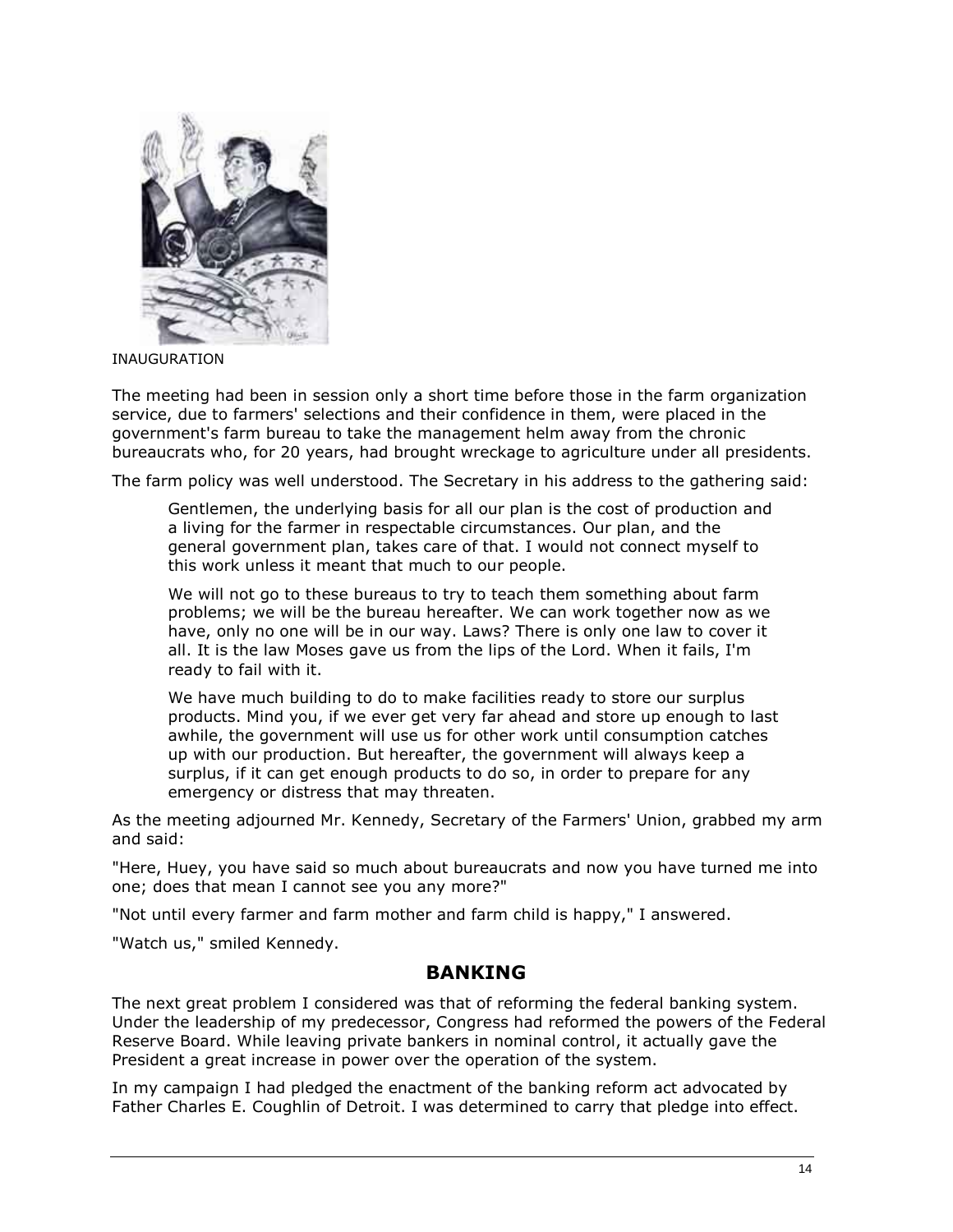The Secretary of the Treasury, aware of my intentions, telephoned me one day, shortly after the inauguration, asking an appointment to discuss my banking program. I told him to come over to the White House at once.

On his arrival, he said:

"Mr. President, do you intend to ask Congress to enact the Coughlin banking bill?"

"I do," I told him. "Have you any objections to it?"

"None to the idea of a popular control of the banking system through elected officers. There are numerous minor provisions of the Coughlin bill which has been introduced in past Congresses, which must be revised for the purpose of clarity, and to make the new system foolproof."

"Then we are in accord, Mr. Secretary," I said, "because I am finally convinced that we will never get a private banking system in this or any other country to provide proper credit facilities for our people and to insure a banking structure safe against all the ravages of changing economic conditions. Private banking, as such, has failed in every emergency in every country in the world. How it can be defended any longer is beyond me. On the other hand, politically controlled banking systems, operated in response to the whim of every new administration, also have failed, and even those systems which political administrations and private bankers controlled jointly, have proved unsatisfactory. I think it is time for us to try out the central bank idea, and to have that central bank controlled by directors elected directly by the people. After all, the people make fewer mistakes than those which can be charged to private bankers."

"The Coughlin bill," said Couzens, "would authorize a board of forty-eight directors, one to be elected in each state. After the board was created, one-sixth of the directors would be elected every two years. They would serve for twelve-year terms."

I replied:

"I am in accord on the election of these directors, one from each state, but I would like you to consider whether it would be better to elect one-third of the board every two years, and fix the terms at six years, just as members of the Senate are elected. It seems to me twelve-year terms are a little long, and I believe it would be better to have every member of the board go back to the people of his state for vindication of his conduct of that office every sixth year instead of every twelfth year."

"I believe you're right, Mr. President."

"Now, where does this Coughlin plan differ from the proposals made by the private bankers?" I inquired.

"Except in minor details, the main objection of private bankers to the Coughlin bill has been that it takes control of the banking system out of their hands and gives it to persons elected by the people," replied Couzens, "The bankers call that political control of banking."

"So it is a purely superficial objection, isn't it?"

"Exactly, Mr. President," replied Couzens. "You know bankers; they love power. They haven't been content to run their banks; they have used the resources of the people, the deposits oftheir customers, and their control of credit, to acquire a dominant control over transportation, industry, and all manner of commerce. They know that, once they lose control of the banking system, they will lose their present control of transportation, industry and commerce. Their opposition to this sort of legislation is the most unpatriotic, greedy, and heartlessly selfish thing in America today."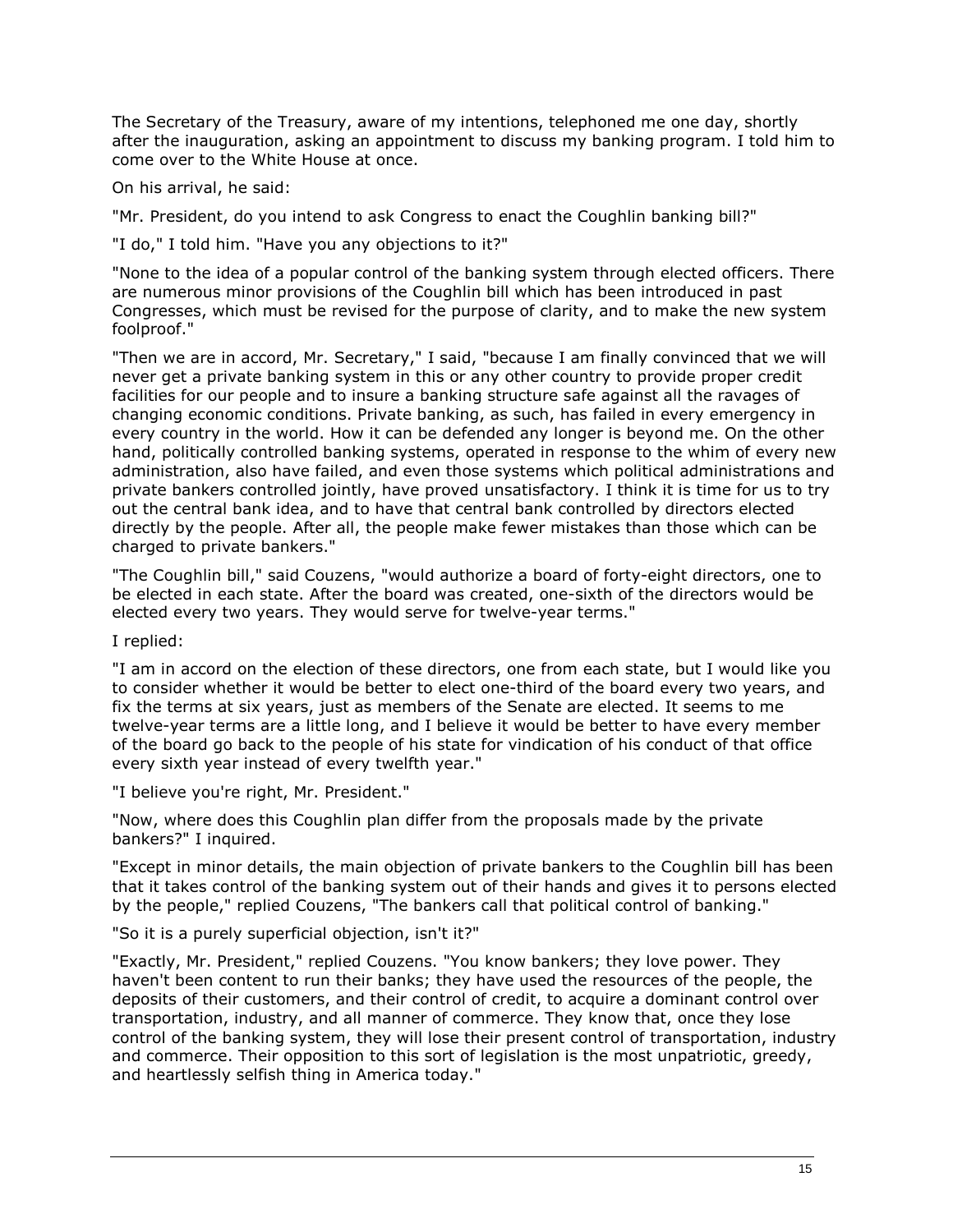"So, anyway you look at it, the Coughlin plan couldn't be as bad as what we have already had from the private bankers?"

"Never," replied Couzens, "and it has the possibilities of providing a really adequate banking system-safe, sound and yet controlled by the people themselves."

"All right, then, Mr. Secretary, I'll draft a message to Congress and we'll ask for the bill's early enactment into law."

### **TRANSPORTATION**

The transportation problem, with its tremendous effect on the life and happiness of the American people, through its relation to the cost of distributing food and other supplies, was called to my attention in rather startling fashion during the early days of my administration. The very latest development in streamline trains established a new transcontinental record from Chicago to the west coast. I heard from Secretary of Labor Keating for the first time after his appointment when he telephoned me to boast of the record.

I told him I planned to call a conference to determine a transportation policy to improve the condition of our railroads and to reduce the cost of distribution, especially of farm products, if that were possible. I told him to extend my invitation to the Secretary of the Treasury, the Attorney General, the Secretary of Agriculture, Joseph B. Eastman, Federal Coordinator of Transportation and to Senator William Gibbs McAdoo, to confer with me later in the day on this great problem.

When the gentlemen assembled in my office that afternoon, I told them I hoped we would be able to agree upon a program for bringing order out of chaos in the transportation industry, to reduce the cost of transporting foodstuffs as a means ofreducing the cost of living, and to perfect a transportation policy which would protect the railroads from the ruinous practices of their competitors. I asked for comment.

Attorney General Murphy was the first to speak.

"I have always been for government ownership of railroads," he said. "If any great social problem, such as a food shortage, should overtake our people, the railroads, under government ownership, could solve it in a far more brilliant way than they could under private control. There is no question in my mind about that."

"Well, gentlemen, if we decide to purchase the roads, we must decide, too, how we shall pay for them. Shall we pay by exchanging government bonds for railroad securities?" Turning to Mr. Eastman, I inquired, "What's the total value of outstanding railroad securities?"

"Probably something above ten billion dollars," Eastman replied. "Back in 1929 the market value of all steam railway securities was over \$22,000,000.000, but about \$10,000,000,000 of that has been wiped out in market losses since the crash. In fact, in 1933, the total value of railway securities was less than \$9,000,000,000, but there has been some recovery in that market since then."

"Well, you gentlemen must decide whether we are to pay their market value or fix their value in some other way, if we decide to make the purchase."

"That would be a very important question," said McAdoo. "I should say, offhand, that we should consider four factors in determining the value of any railroad. First would be its reconstruction value new, less depreciation; second would be its stock and bond value; third, its earning value, and fourth, its true worth, or the value of its services. One way we could decide that occurs to me offhand as being very fair, both to the American people who would be the purchasers and to the holders of railway securities, will be to pay the sum of one-fourth of each of these four values."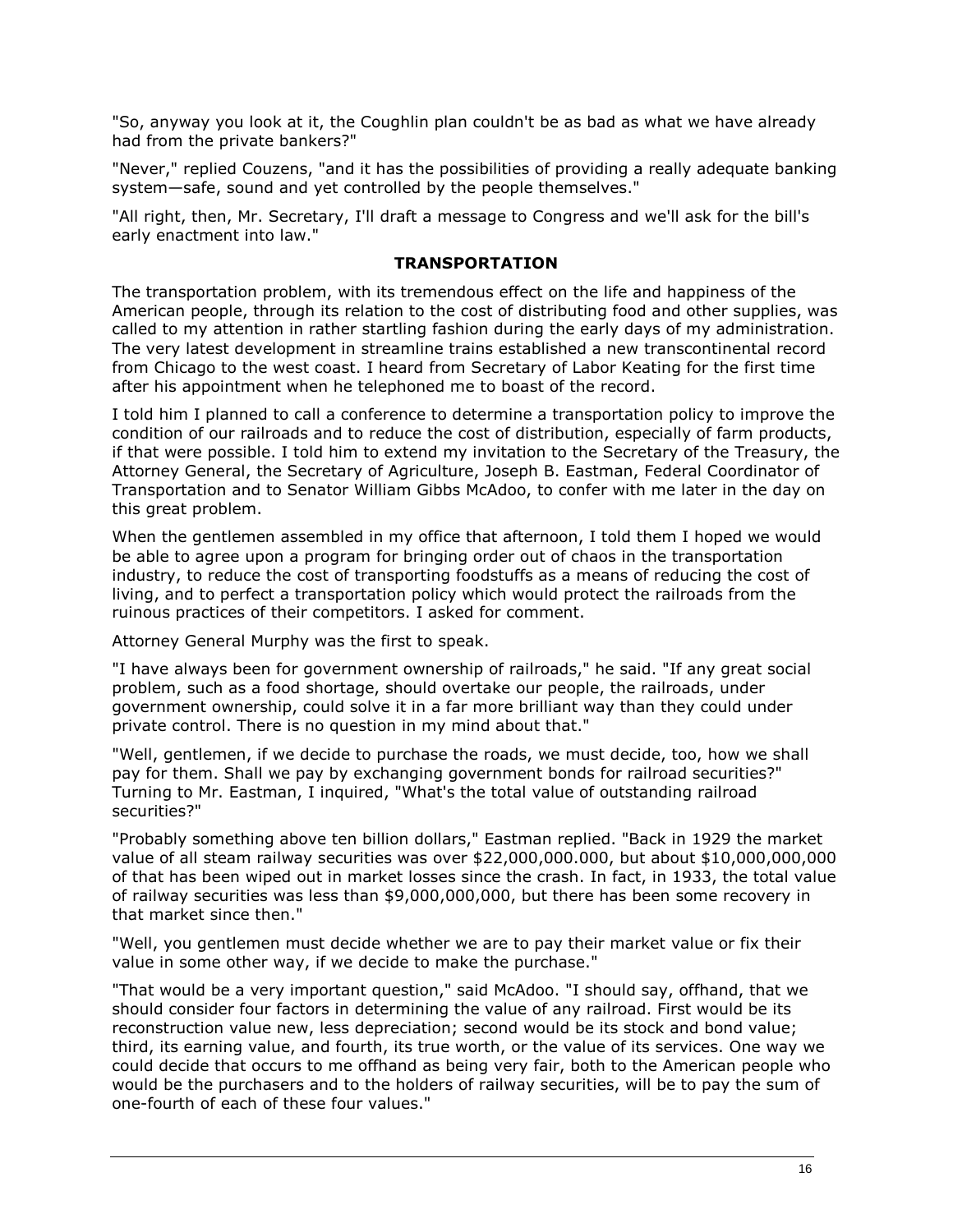Secretary Couzens spoke up for the first time:

"Mr. President, have you ever considered the advisability of an outright subsidization of the railroads in return for absolute government control, as an alternative to outright government ownership? We subsidize the railroads now through mail contracts, and we have some control over roads through the Interstate Commerce Commission."

"Well, Jim," I interrupted him, "you know I want every water carrier that is using these rivers and harbors (developed and maintained by federal funds) to have the help of the government, which means we must have some control over them so as to coordinate all transportation and have it survive. That is one thing we must do, no matter what we do about the purchase of railroads. But what are your suggestions?"

"I had in the back of my head, Mr. President, an idea that, whether we purchased the roads or openly subsidized them in return for absolute federal control, we might do away with a lot of the injustices of transportation costs by arranging a rate schedule similar to the postal rate schedule. You know, we carry a letter from Washington to Baltimore for three cents, but we carry another letter of the same weight and size from Washington to Seattle for the same rate. Our parcel post rates are by zones, according to weight. We might give some products, such as foodstuffs, the letter rate, while imposing the parcel post rate on all other commodities. We could adjust rates according *to* seasons when particular foodstuffs are moving to markets."

The meeting could last no longer.

"Now, gentlemen, in parting, I want you to carry away a final idea," I told them. "If government ownership of the railroads is the proper solution of our transportation problem, recommend it to me. If outright subsidy and absolute government control is the answer, recommend that. In either case, I want to reduce the cost of transporting food, so we can reduce the cost of living. In either case, I want the railroads free from a competition which benefits by indirect federal subsidy, which in turn the railroads have to help to pay, and I want motor bus lines and water carriers brought under control, side by side with the railroads. We must live and let live, modernize and advance for them all."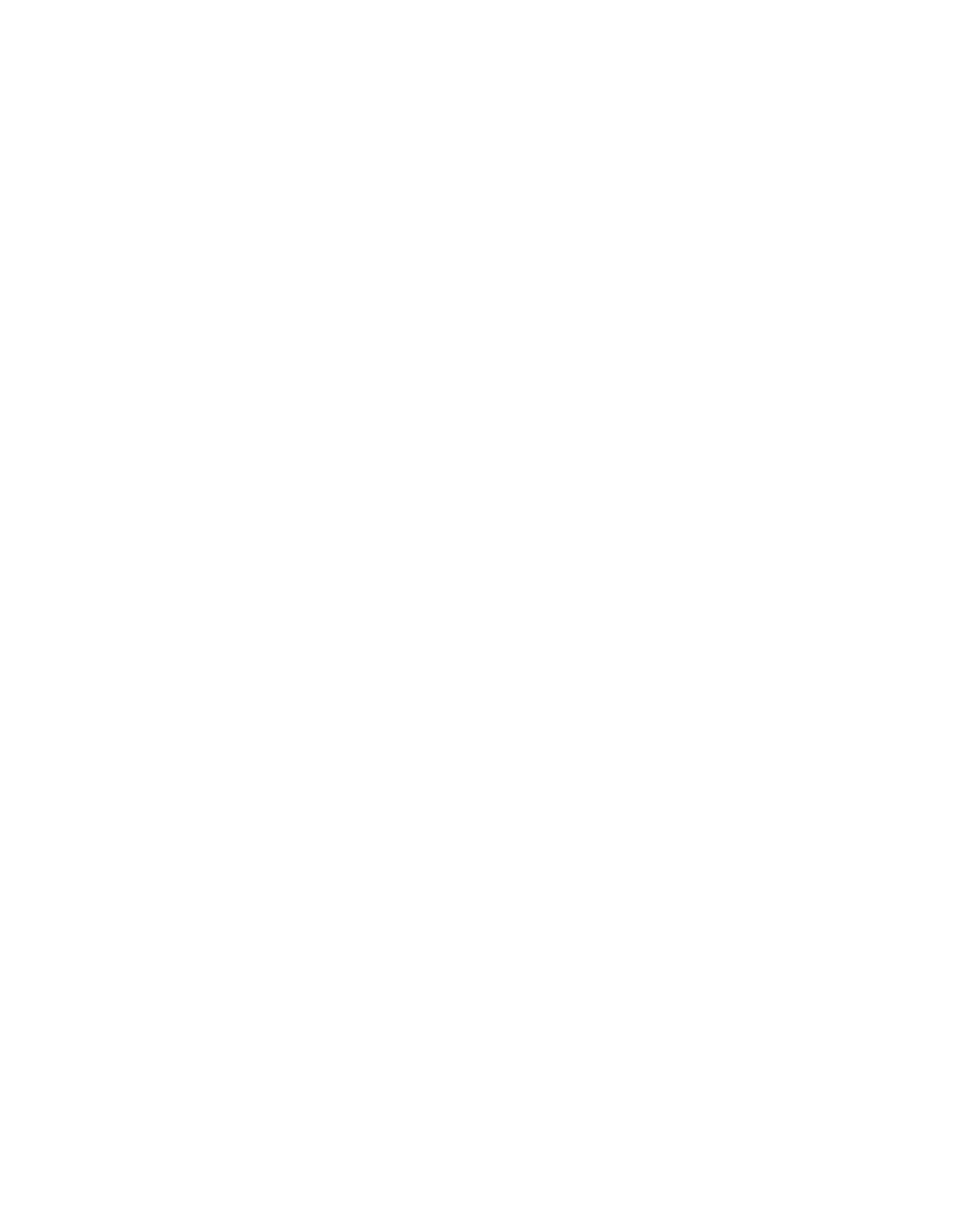### <span id="page-20-0"></span>**III. Wherein We Care For The Soul And Body Of A Great Nation**

*We send every boy and girl to college; humanity given the care to avoid crime; curbing the flames; the lives of the living.*

*We go to School:*

### **PROCLAMATION**

TO MY FELLOW CITIZENS, THE AMERICAN PEOPLE:

One hundred and forty-eight years ago, the people of the United States began a new form of government on this continent, "in order to form a more perfect Union, establish Justice, insure domestic Tranquility, provide for the common defense, promote the general Welfare, and secure the Blessings of Liberty to ourselves and our Posterity."

Today extreme inequalities in the distribution of wealth have closed the doors of opportunity to millions of our children.

Education is a function which the states can handle adequately only if helped by the federal government, and the government ought to see that such benefits of education are extended to all classes of citizens; but here in our beloved America we find inequalities in the benefits of the public schools. Some children are given excellent educational facilities in great, sanitary buildings with ample equipment, with well-fed, well-trained teachers. Other children have poor educational facilities, unsanitary buildings, meager equipment, untrained, poorly-paid teachers. The bitter fruits of these inequalities of opportunity, which endure for generations, must and shall be corrected.

Therefore we, the Government of the United States, do hereby proclaim a policy to the people of the United States, that this Government shall extend aid, financial and idealistic, to the several states, so that every worthy boy and girl, every worthy man and woman, may secure an education to the limit of their mental capacity, so that teachers and instructors may receive an adequate income, thereby gaining their God-given right to an equal enjoyment of the blessings of American liberty.

Given this Fourth day of February, in the year of our Lord One Thousand Nine Hundred Thirty-Seven, and in the year of our Independence, the One Hundred Sixty-first.

HUEY PIERCE LONG, President of the United States.

After writing out this proclamation, I summoned to my office the Assistant Secretary of the Interior, Oscar L. Chapman, and Dr. John W. Studebaker, Commissioner of Education. When they arrived I handed them the proclamation to read. Chapman read it over Studebaker's shoulder.

"Well," said Chapman, when they had finished reading, "just what shall we say this means? What shall we do?"

"It means," I answered, "that I am writing a letter to the fathers and mothers of the United States to say; "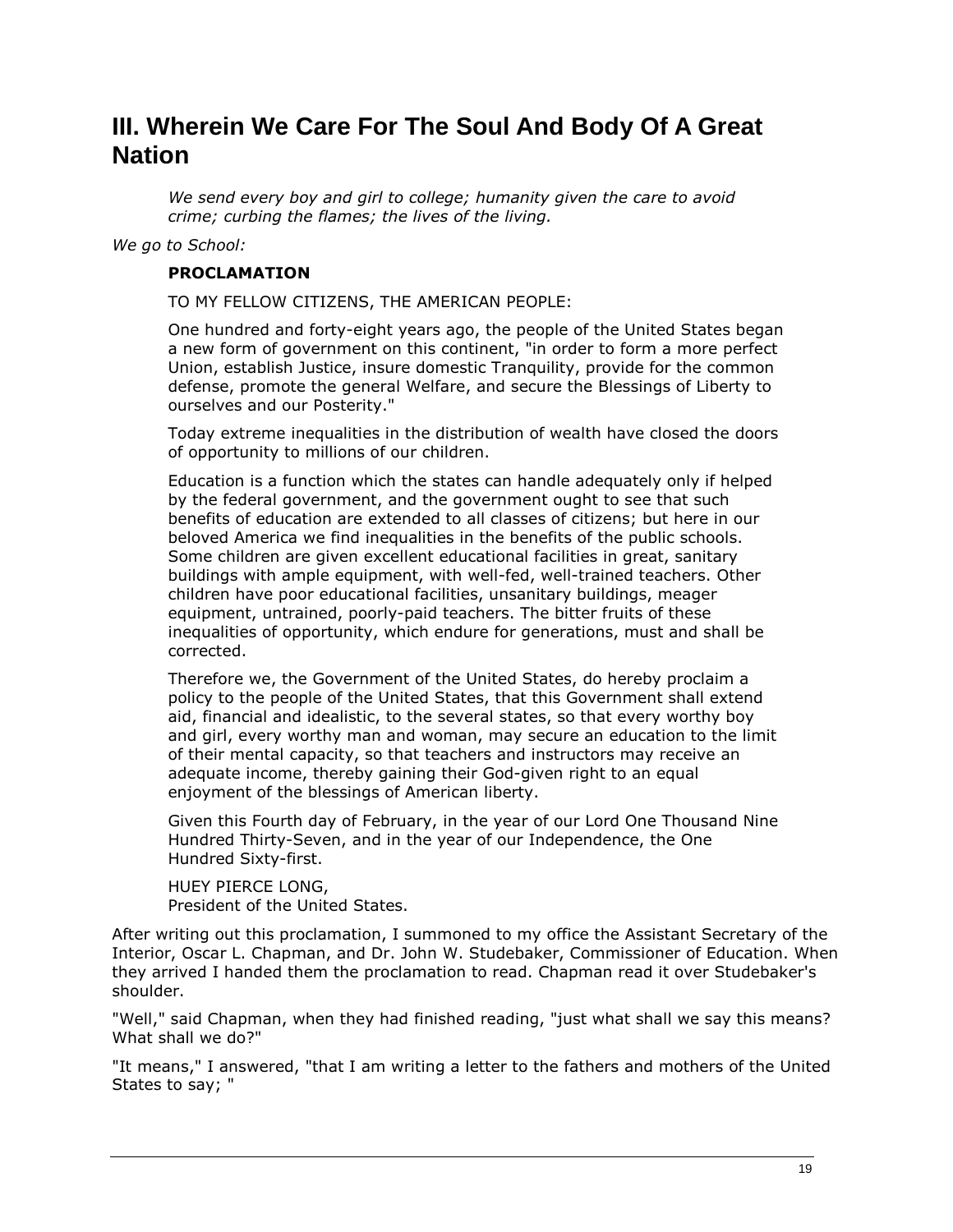ìí*I will send your boy and girl to college*.íî

"And we are to increase the United States financial aid to the states for the operation of all schools, with a new federal aid fund for the states to furnish a college education for every boy and girl, able to pass the entrance examinations but denied the blessings of a college education by a lack of money," I told them. "I want you, Mr. Chapman, to take charge of this program for me, because construction funds will be required and the problem goes far beyond the mere classroom. I want you, Mr. Studebaker, to take charge of the educational side, and I know you two gentlemen will cooperate with each other where your duties overlap."

Both men nodded endorsement.

"And the first thing we must do is raise the salaries of teachers and instructors to a level which equals their duties, responsibilities and training," I added.

Dr. Studebaker looked at me and said:

"One in every three of our teachers is receiving less than \$750 a year."

"Why, up at the Capitol we pay that much to Senate pages who have to be under fourteen years of age," I said. "I want your Commission to determine a decent living salary scale for the teachers in all schools benefiting from federal funds. To me it is just as important to have our schools manned by prosperous and qualified teachers as to have them filled with happy, healthy youngsters.

"But that is only part of it," I continued. "Since my plan to share our wealth insures every family enough to sustain life and educate their children, there ought not to be many cases where the children cannot study or train in college. However, see to it that our plan leaves no boy or girl without the choice of attending college, regardless of the means of the student or the parents.

"Then," I concluded, "see to it that there is a system of standards so that the student, during study and training, will be ushered into the line of education or training for which his capacities show him to be best fitted."



"NO MAN SHOULD HAVE TO BECOME A CRIMINAL ..."

"Sure," answered Chapman, "there is need for both the blacksmith and the lawyer. Good training and hours of work make the pursuit of one calling as delightful as the other. You want us not to divert the legally inclined mind toward the calling of a blacksmith, or vice versa."

"Exactly," I answered. "And further, let us secure coordination to try and turn out in each line of endeavor something like the proportion a nation will need."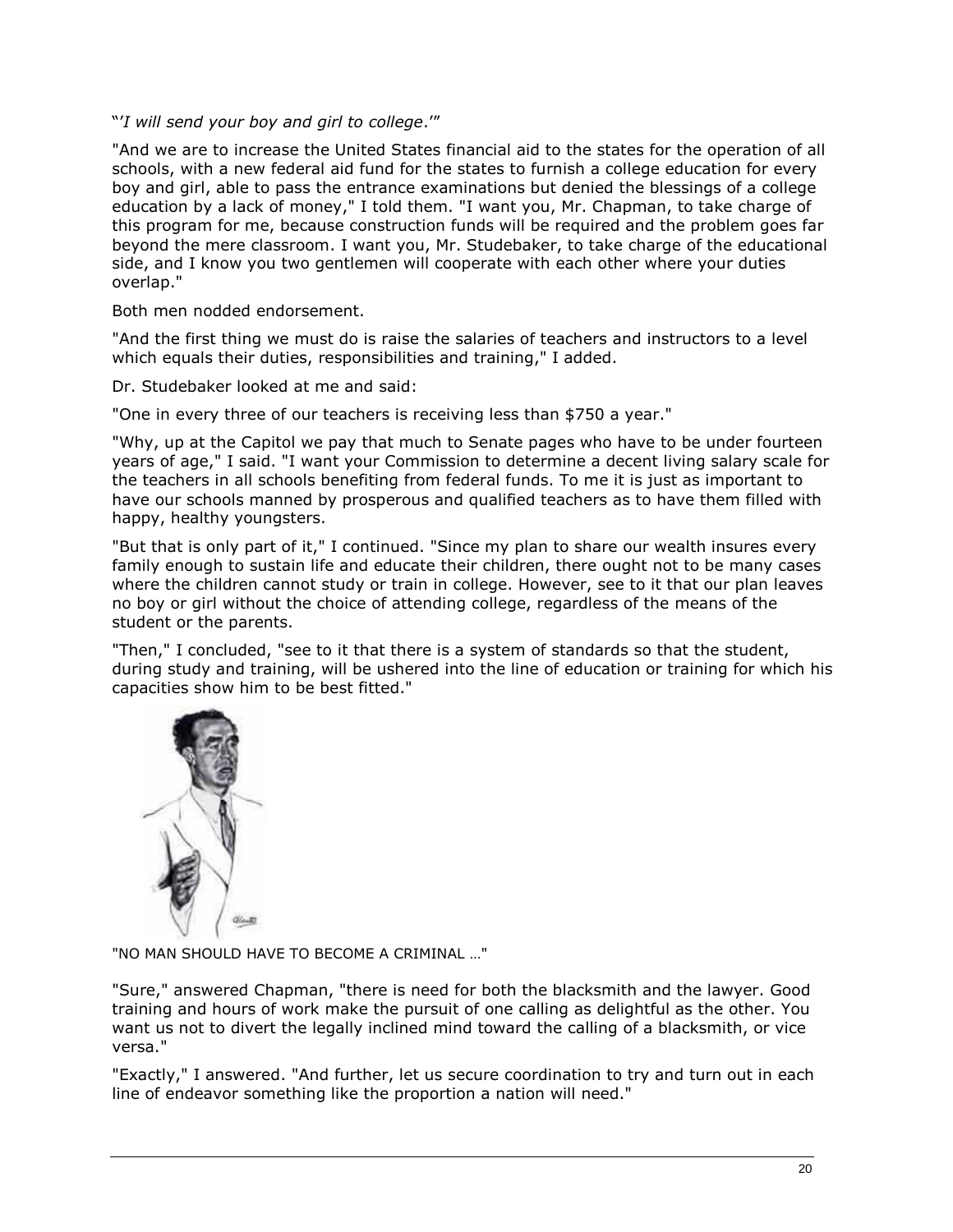"I thoroughly agree with you, Mr. President," said Dr. Studebaker, and Chapman nodded his head in corroboration.

"Our founding fathers made the provision for the permanent endowment and development of common school education," said Dr. Studebaker. "You know, Mr. President, even before the Constitution was adopted, the Continental Congress, by the ordinance of May 20, 1785, prepared the way for the advance of settlements and for the development of public education as contemporaneous projects. This ordinance reserved four lots out of each township in any new territory acquired by the United States, to be set aside for the maintenance of public schools within the said townships. It was an educational endowment of 640 acres of land in every new township. It was the first federal subsidy for education. The ordinance did not mention the manner in which public schools were to be established; it merely laid down a principle which finally dedicated not less than 1/36th of all public lands, with certain exceptions as to mineral rights, to the cause of education by public schools."

"Yes," I said. "I recall that in the ordinance of July 13, 1787, for the government of the territory of the United States northwest of the Ohio River, Congress declared:

Religion, morality and knowledge being necessary to good government and the happiness of mankind, schools and the means of education shall forever be encouraged.

"What a marvelous set of men they were, our founding fathers. They held that religion, morality and knowledge were necessary to good government and the happiness of mankind. That epitomizes the platform on which I was elected to the Presidency."

### **Crime and Punishment:**

The first serious talk I had with my Attorney General convinced me I had chosen the man among a million for the post. As we shook hands in my executive office I felt his piercing eyes boring into my soul. I knew instantly that Frank Murphy was reading my heart and mind as though they were open books, and that something he sensed in me seemed to satisfy him.

### I said to him:

"Frank, there are thousands, possibly tens of thousands, of people walking the streets today, their pockets bulging with ill-gotten gain, who should be in jail for economic crimes. But there must be thousands, possibly tens of thousands, of people in jail, who should be free. I mean there are fathers of families, who stole a loaf of bread, or a bottle of milk, or a pig, or broke into a store to get canned goods to keep their wives and children from starving to death in this great economic crisis, and were punished with as heartless a cruelty as was ever displayed by Roman tyrants against the early Christians. How can we get them out of jail? I am willing to pardon every one of those cases where the prisoners are in federal jails, convicted of that type of crime; but what about the state prisoners in state jails?"

"There can be no two rules about that, Mr. President, but we must be very discriminating if we are to be sensible in dealing with that problem," the Attorney General replied. "Men who committed crime to furnish food for their children should not have been punished in the first place. In fact, they should have been treated with sympathy for having dared a prison sentence in order to feed their children.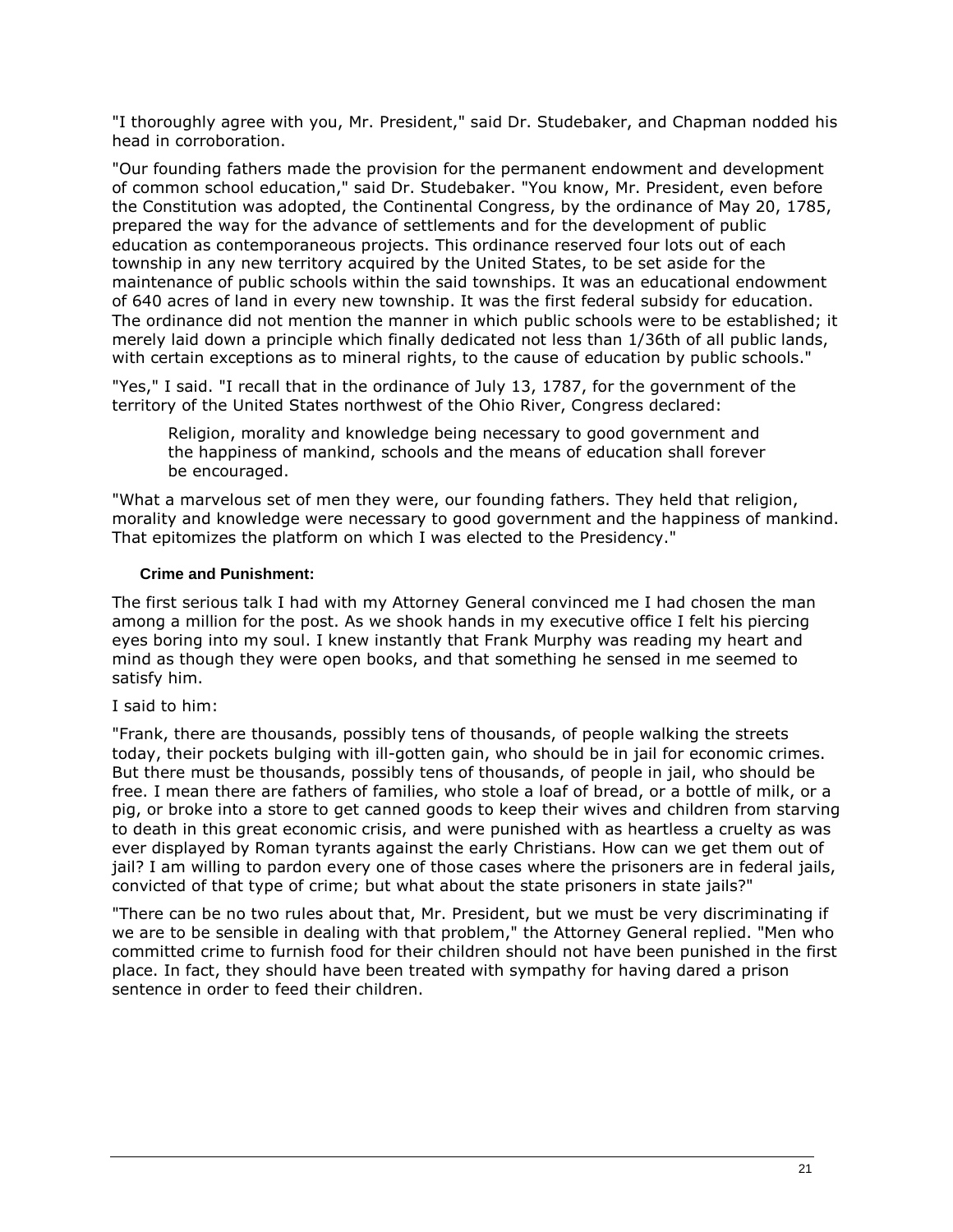"I feel a board should be instituted in every state of the Union, to be composed of psychiatrists and sociologists, with a competent person to represent the public at large. I would have such boards review every case called to their attention, in which the man serving the sentence has been convicted of a crime committed under the driving urge of self-preservation. In every case where there was no previous record, and where there are women and children dependent upon the prisoner for livelihood, I would release him.

"I understand. General, that crime is costing our country twelve billion dollars—I mean twelve hundred million dollars-annually," I said.

"That's correct," he replied. "And besides, we spend about forty million dollars a year on the prosecution of federal crimes alone. The cost of punishing crime is a drop in the bucket compared to the actual crime loss. Obviously, if we spend a billion dollars a year to eliminate crime—instead of a mere fifty million, or some few hundred millions in all the country-and thereby cut our crime loss in half, we would save five or six billion dollars a year to the American people."

"Again we agree," I said. "But how should we approach this problem of reducing crime?"

"It should begin in childhood, in our public and private schools," the Attorney General replied. "Our school children should be taught a greater respect for law, not only in the schools but in the homes. There should be a revival of religious training in the home, without regard to faith, but in keeping with uplifting teachings. There should be a complete reorganization of our correctional institutions to which we send the boy and girl who makes a single mistake,"

"I shall charge you, as Attorney General, with that responsibility and that duty," I told him. "You shall set an example in federal institutions and we shall educate state administrations, through publicity and whatever influence we have, to follow your example, wherever they have not done so heretofore on their own initiative."

"You make me very happy, Mr. President, by giving me such a duty," he replied.

"Now, shouldn't there be some reformation or revision of our judicial methods of meting out punishment?" I next inquired.

"Mr. President, you have touched a subject with which I have had practical experience, and on which I have very pronounced views," he replied. "The present method of issuing sentences in our federal and state courts is a disgrace to the name of Justice."

"Oh, yes, you have been a judge yourself," I said. "What are your suggestions on that score?"

"I believe," said the Attorney General, "that every man should be sentenced only on the recommendation of a sociologist and psychiatrist. They should have before them a social, economic, moral, and mental picture of the man, as well as knowledge of the circumstances of the crime, before ever imposing a sentence. They should understand his career from childhood, some facts about his conduct in school, and his record, if any, in private employment.

"We cling to the idea of punitive justice, instead of an intelligent and critical judgment of a crime based upon the social, moral and economic facts of his case. We want to punish, and not to correct conditions by using common sense in administering justice. It is a sadistic strain in our system.

"It took a second of my time for me, when I was a judge, to impose a life sentence. But it took a life-time from that man. Sometimes such sentences are imposed by ignorance, and sometimes by laziness, and sometimes by mere indigestion in the judge."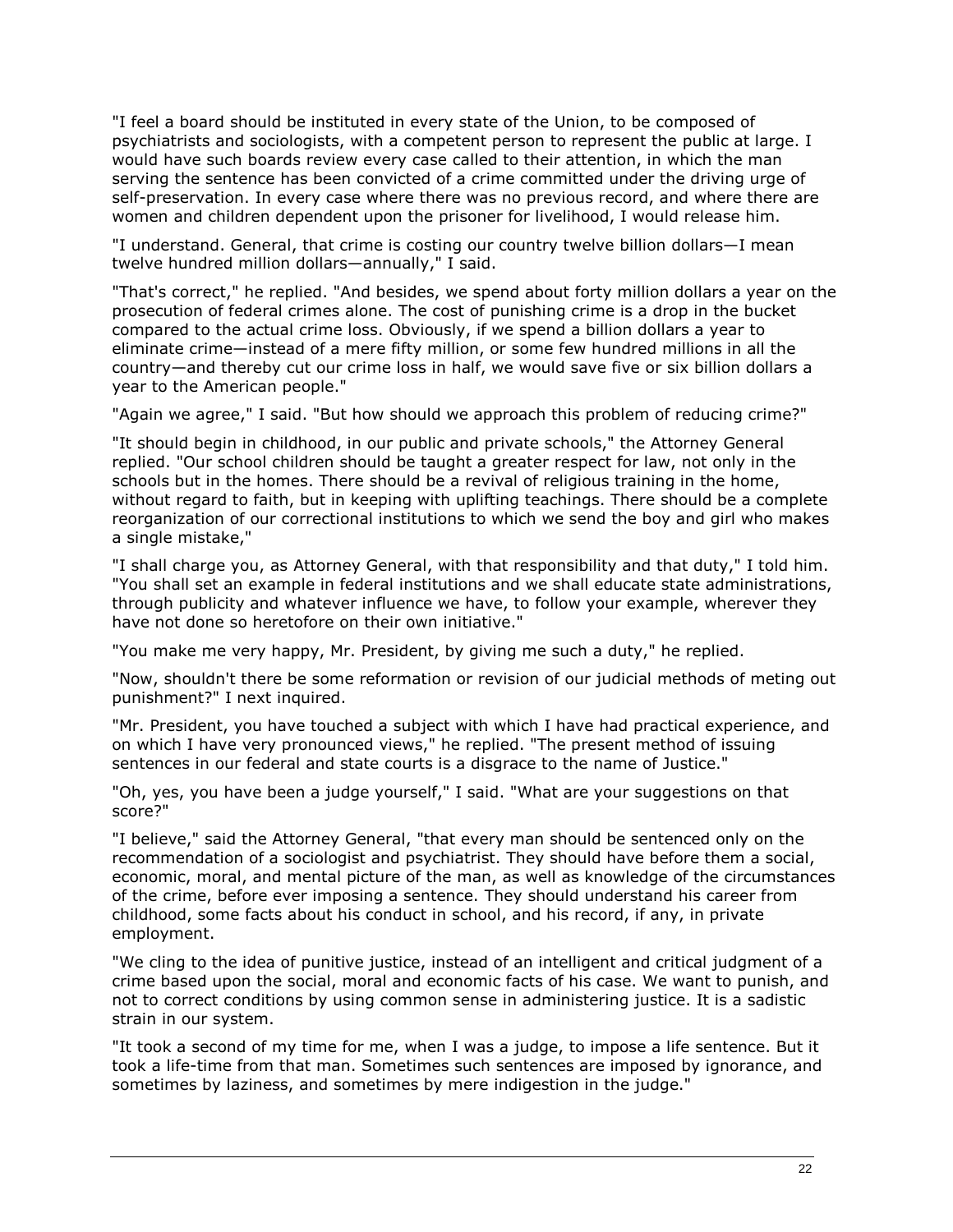"You believe, then, there should be a sentencing board in every federal court, to sentence intelligently, after compiling an accurate record of the man's life?" I asked.

"Yes. And that record should go to the penal board, so that, if and when the man is sentenced, the penal authorities may deal with him intelligently, in accord with the recommendations of the sociologists and psychiatrists who have joined in sentencing him."

"You believe, then, that such a record would enable the penal boards to prescribe the correct treatment in prisons for the redemption of the criminal?"

"Exactly," said the Attorney General. "I feel we must reorganize the present system of operating our jails. We must isolate first offenders and prevent them absolutely from associating with hardened criminals. It is such associations that place the first offender beyond redemption under our present system. We must make efforts to reclaim the hardened criminal. I know of cases where the veteran offender was committing crime undoubtedly because he had the mentality of a nine-year-old and the fundamental education of a child of about the same age."

"I agree with you," I said, and continued:

"Now, General, we ought to do something to help the fire departments. We ought to give them some help along the line that we are going to help police departments. You know, Frank, we are losing 10,000 lives and hundreds of millions of dollars each year, in fires. It seems that the Federal government ought to take some recognition of this fearful loss of life and property."

"Certainly," said the Attorney General. "I had thought the Bureau of Standards was conducting experiments and helping fire departments."

"Just a little, but it is handicapped by lack of funds," I told him. "During the campaign I was talking to a fire chief. He told me that Federal Fire Council was doing splendid service, but that there was need for a new agency or for an expansion of activities at the Bureau of Standards. The Bureau, he said, makes tests of fire resisting and fire protecting materials, but improvements in fire-fighting apparatus is a sort of 'error and correction' affair. I understand that the Baltimore department invented a hydrant connection some time ago for use by departments that operate with only a single piece of apparatus in each company, and that here in Washington they invented a cellar siphon to use in drawing water out of cellars of homes after the fire has been extinguished. Up in New York City they've invented a dozen practical fire-fighting appliances. It seems to me this sort of problem could be turned over to the Bureau of Standards to solve, instead of having our departments work out such problems for themselves.

"It may be that we can establish a scientific fire school here or, if that is not appropriate, at least we can establish an agency to collect data from various fire departments and departmental fire schools, and disseminate it through the country. Consult with the Federal Fire Council and the Association of Fire Underwriters, and the heads of some of our fire departments, and the Science Advisory Board, and bring me a plan for giving greater federal aid to fire departments."

"I will be glad to, Mr. President," said the Attorney General.

"Now, General, we will need legislation from Congress to do all these things. You bring me a complete legislative program, and I shall join you in asking Congress to give us the necessary funds and to enact the necessary laws. Perhaps we will be able to take the blindfold from the eyes of Justice."

The Attorney General arose.

"Mr. President, we shall restore Justice in America."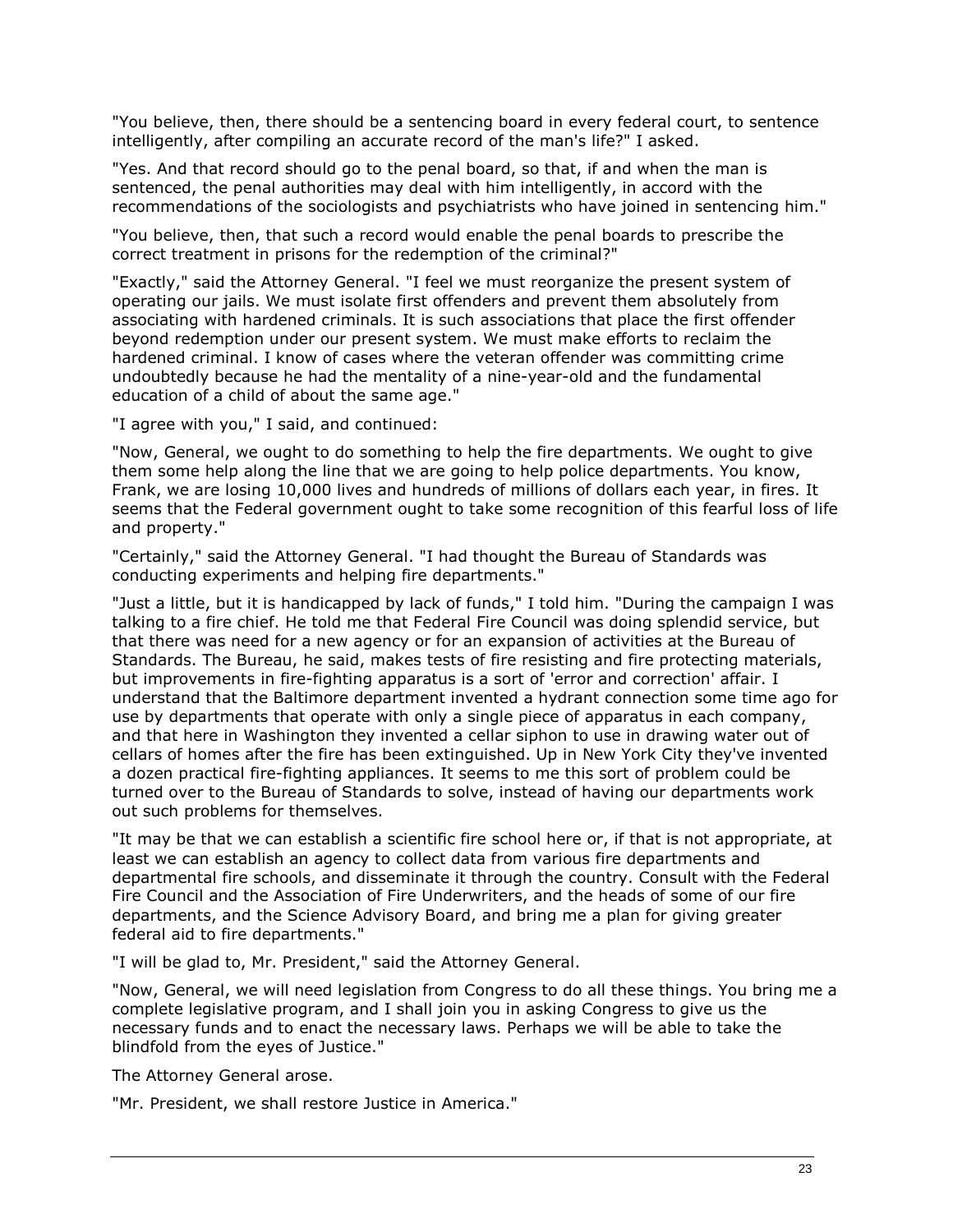"Here," I said, "is my hand upon that."

### **Lives Given forthe Lives of Others**

Late one night, shortly after my inauguration, my secretary brought me a small package. It was a very old book.

As I opened it, a note fluttered to the floor. I picked it up and read:

Dear Huey:

Many years ago you gave this volume to my brother. Won't you write your name in it again, with the date, all in your own handwriting and return it to me?

As ever, Jim.

I glanced at the volume. It was labeled: "Duty." I thumbed through several pages and finally reached a chapter which began:

A Captain of Dragoons was ordered out with his troop to forage for provisions. They reached a poor cabin and knocked at the door. An old man with a white beard appeared. "Take me to a field," said the officer, "where I can obtain forage for my troops." "Immediately, Sir," replied the old man. He put himself at their head and ascended the valley. After about half an hour's march a fine field of barley appeared. "This will do admirably," said the officer. "No," said the old man, "wait a little, and all will be right." They went on again, until they reached another field of barley. The troops dismounted, mowed down the grain, and trussing it up in bundles, put it up on their horses. "Friend," said the officer, "how is it that you have brought us so far? The first field of barley that we saw was quite as good as this." "That is quite true," said the peasant, "but it was not mine."

"Are there such people living today?" was a question that appeared instantaneously.

A name came into my mind-MAYO!

After saving and remaking the lives of thousands, the celebrated Mayo brothers had turned their accumulated earnings to the cause of humanity saying they preferred their children to make their way in the world rather than to become indolent.

I called my secretary.

"Please get one of the Mayo brothers on the telephone. I presume they are at their sanitarium in Rochester, Minnesota."

In a few moments my phone rang and a voice said: "This is William Mayo. I am at your service, Mr. President."

"I would like you and your brother to come here to Washington to see me whenever you can conveniently make the trip," I informed him.

"What day, Mr. President?" he asked.

"Any time that suits your convenience. I am here all the time."

A few days later I was thrilled when my secretary escorted the Mayo brothers into my office.

"I can't thank you half enough for coming here," I told them.

We shook hands and they drew up chairs beside my desk.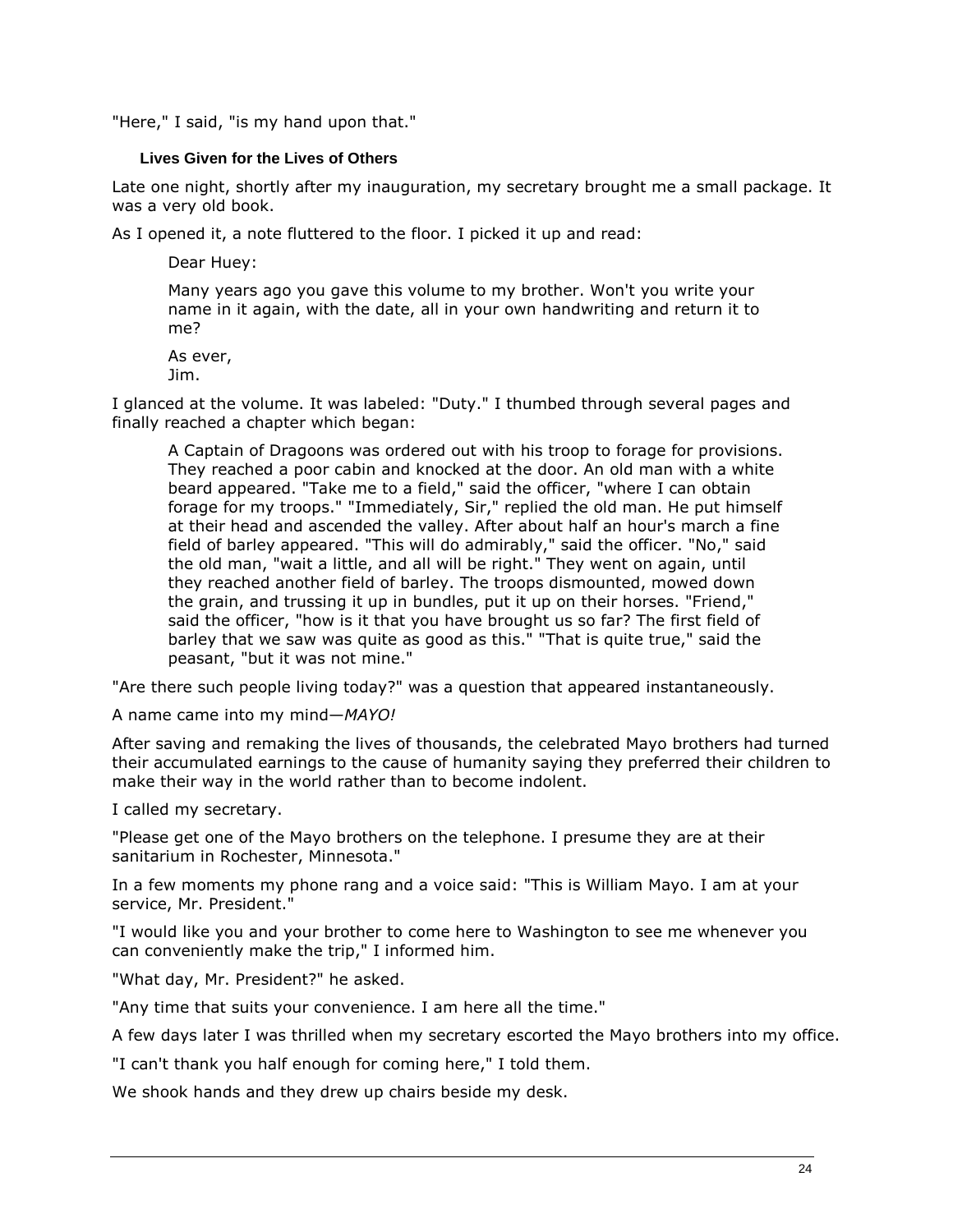"Gentlemen, I wish to give you a few new patients," I said.

"That is very nice of you, Mr. President," said the elder brother, William J. Mayo. "Some of your friends or members of your family?"

"Well, some of them are my friends," I replied. "Your new patients are to be 130,000,000 people, living in the United States and called Americans. I would like to have you prescribe for them the preventive measures and curative, medicinal treatments which they need. I would like you to help me in stamping out a number of diseases that take a terrific toll of human life and human effort from the American people every year. I intend to have the federal government provide the facilities and equipment which you will need to carry out this work."

"Why, Mr. President, you startle us," the elder Mayo replied. "Just how far would you ask us to go?"

"I want you to go just as far as medical science will permit you to go," I replied. "I want you to form a committee of your own profession to help you. You gentlemen understand the business of organizing, and I shall leave those details to you."

"But, Mr. President, I would like you to outline a little more clearly just what you have in mind," the elder Mayo said.

"Well, first," I said, "I would like to enlarge, under your supervision, the present, insignificant federal laboratory here in Washington into the finest laboratory on the face of the globe. I should like its scientific experimental work extended to include every known disease for which there is not a known cause or a satisfactory cure or preventive."

"Why, that is an enormous task, Mr. President," the younger man, Charles H. Mayo, interposed.

"Not enormous to the Government of the United States," I replied. "We have a Government here which has not hesitated to spend billions of dollars and sacrifice hundreds of thousands of lives to kill human beings in other lands, under the sacred name of war. As President of the United States, I shall not hesitate a second to spend millions, or even hundreds of millions of dollars, to kill germs that prey upon the human race, and to war against disease.

You will need chemists, physicists, pharmacologists, pathologists, gynecologists, immunologists, physiologists and physicians. I hope that you confer with the experts of the Rockefeller Foundation, such as Dr. Simon Flexner; with the scientists of the Carnegie Institute, the scientists of the life insurance companies, and some of our noted research specialists of city laboratories, such as Dr. William H. Parke, of New York City."

"You have given us a task of magnificent prospects, despite its magnitude," said one of the startled brothers.

"I am furnishing you and our people with an opportunity to do something about it and all these other problems of life and death," I replied.

"Well, gentlemen, I wonder whether it isn't possible to discover a real antidote to narcotics and a means of curing the dope addict. I know that these addicts go through a sort of cure; our hospitals and our prisons try to cure them, and they do rid their patients of the immediate habit so that they can live in mental comfort without requiring the exhilaration of narcotics; but inevitably the addict returns to his former habit, as soon as medical vigilance is relaxed."

"I never believe that anything is impossible to the medical profession," the elder Mayo interposed.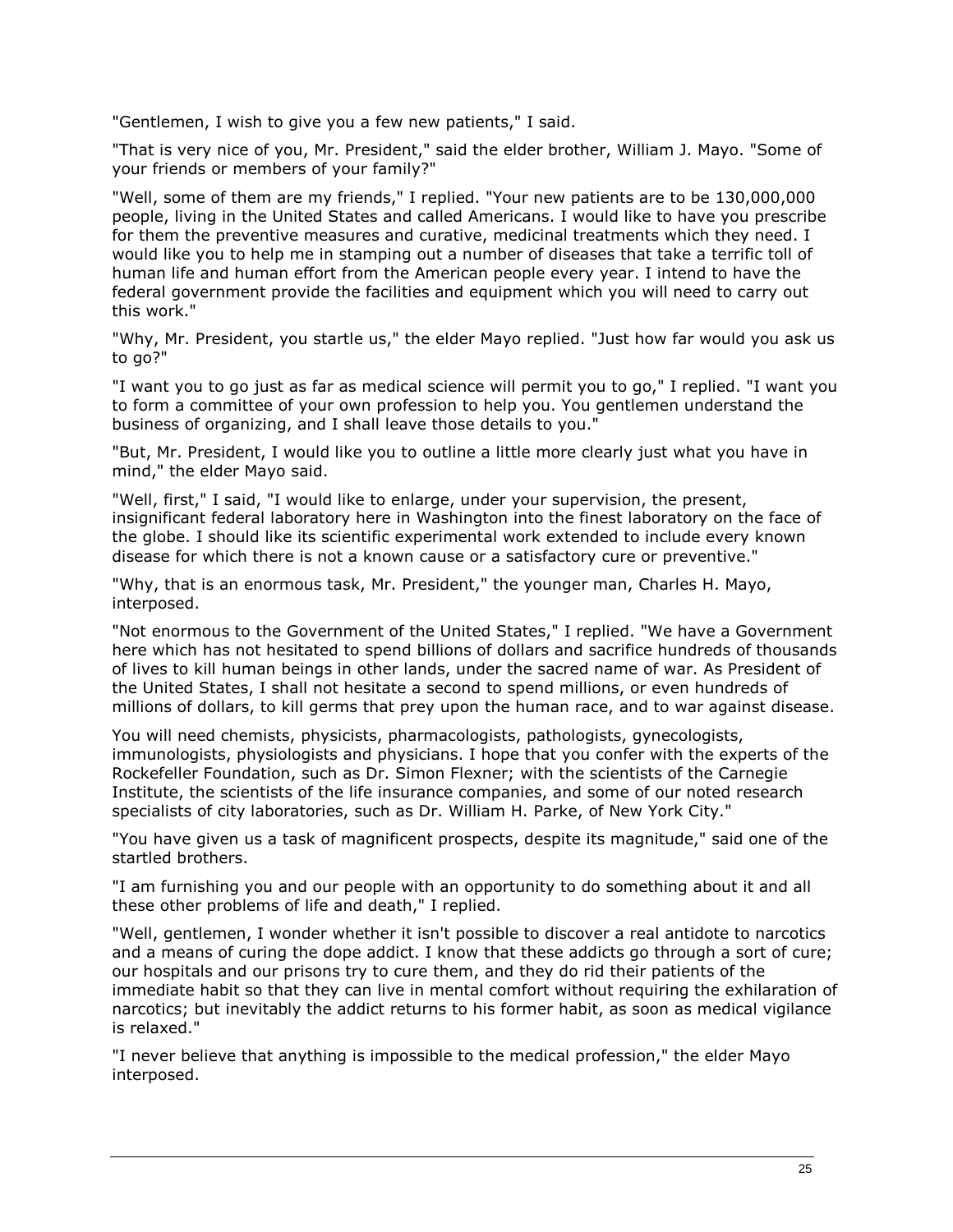"I wonder whether you will undertake the mission of trying to discover new methods for the treatment and cure of the various forms of insanity?" I asked.

"Curing poverty, hunger and nakedness will cure and prevent most of the human ailments," said the elder Mayo.

"Well, gentlemen, would an initial appropriation of five million dollars be enough to start this war on disease?" I asked.

"Oh, yes, but won't we need some authority to act?"

"I shall arrange that."

The two brothers arose.

"We must return to our sanitarium and prepare for an unlimited leave of absence," said the elder Mayo. "I am quite sure our associates will be able to carry on there in our absence. In the meantime, we will consult with the gentlemen and institutions you suggested, and we will be back here in a month ready to go to work and to remain indefinitely. I trust, Mr. President, you will be ready then to have us begin this tremendous work."

"I certainly shall," I replied.

They took their departure and left with me the presentiment that these two, fine, upstanding men would lead the American people out of the wilderness of disease.

After the Mayos left, I sent for the Surgeon General of the United States, Dr. Hugh S. Cumming, head of the Bureau of Public Health Service. When he arrived I told him of my interview with the Mayos and my plans for a great Federal Hygienic Laboratory. He was enthusiastic over the prospect and immediately offered to resign his own post so that one of the Mayos might take it and thereby be in control of the whole Public Health Service. I declined to permit this.



"HUEY, WHAT'S THE BIG IDEA?"

"Oh, no. General Cumming," I told him, "I have an equally important task for you to perform as Surgeon General. I only want you to give the Mayos and their appointees a completely free hand in the operation of this laboratory."

"You didn't need to tell me, Mr. President," said the Surgeon General. "I am so enthusiastic about your program that I'd even serve as an interne, just to help the Mayos."

I commended his attitude.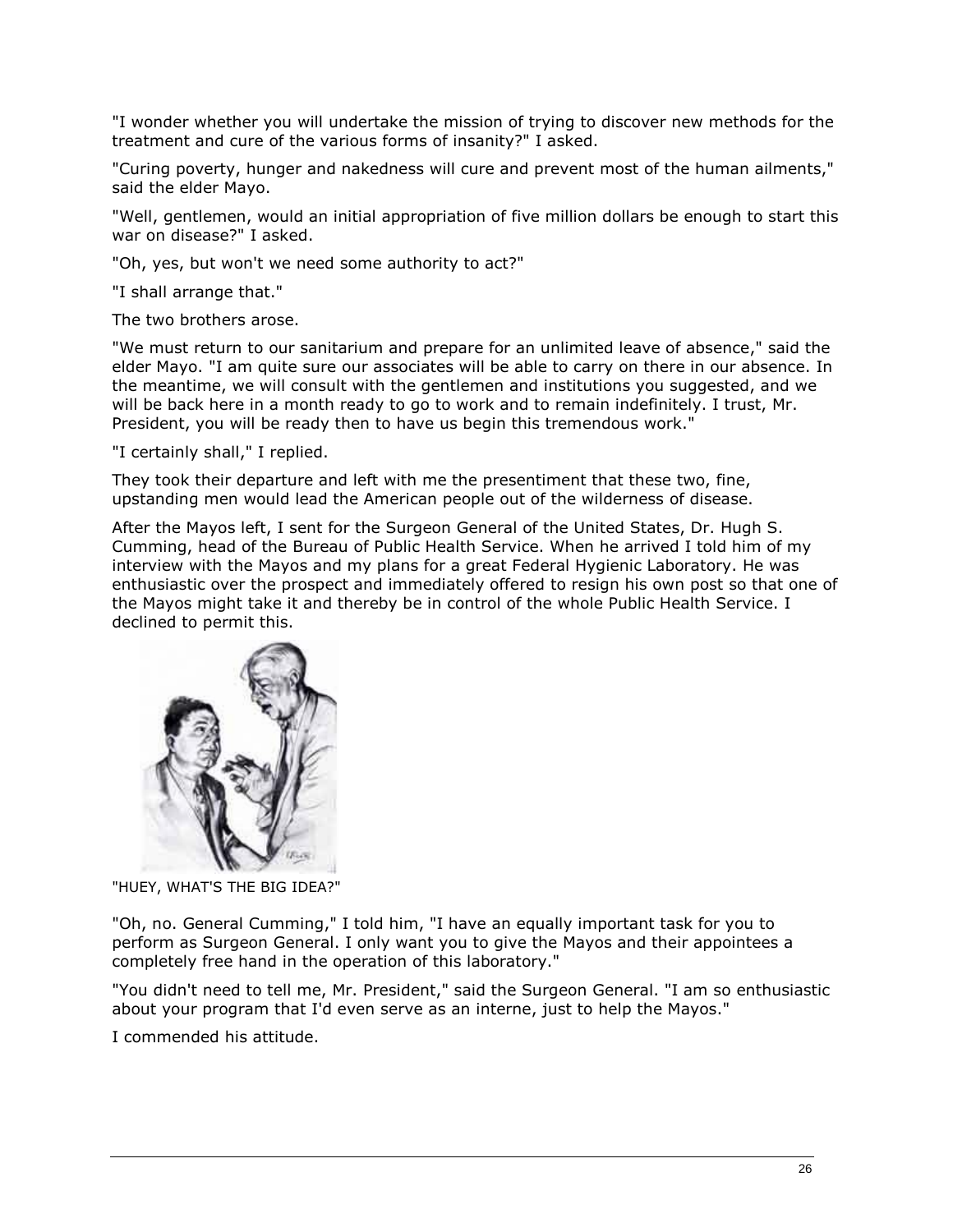"Now, here's another task: I would like to standardize the education and instruction of nurses. They serve in the trenches of the war against disease. The Government should help to equip them properly for that war. Unless you would have someone else in mind, I might suggest that you consult with Dr. Claude W.Munger, of Valhalla, New York, Chairman of the Nursing Committee of the American Hospital Association, and with Dr.C. E. A. Winslow, Professor of Public Health at Yale. It may be we can recommend new standards for the nursing schools.

"And another thing: I want you to draft a program for educating the public, not only in what we discover at the Laboratory, but in what we already know. Talk to my old friend, Dr. Copeland–you know. Senator Royal S. Copeland–about this phase of the program. He has carried on, almost single-handed, a battle for years to educate the common people in the most simple of medical truths. I want you to confer with him and agree on a program-how we can disseminate authentic medical information quickly, accurately and effectively to the people, in language all can understand."

"I am only too happy to undertake these assignments, Mr. President," the Surgeon General said.

As he departed, I knew the federal government, for the first time in all American History, would care for the health of the American people.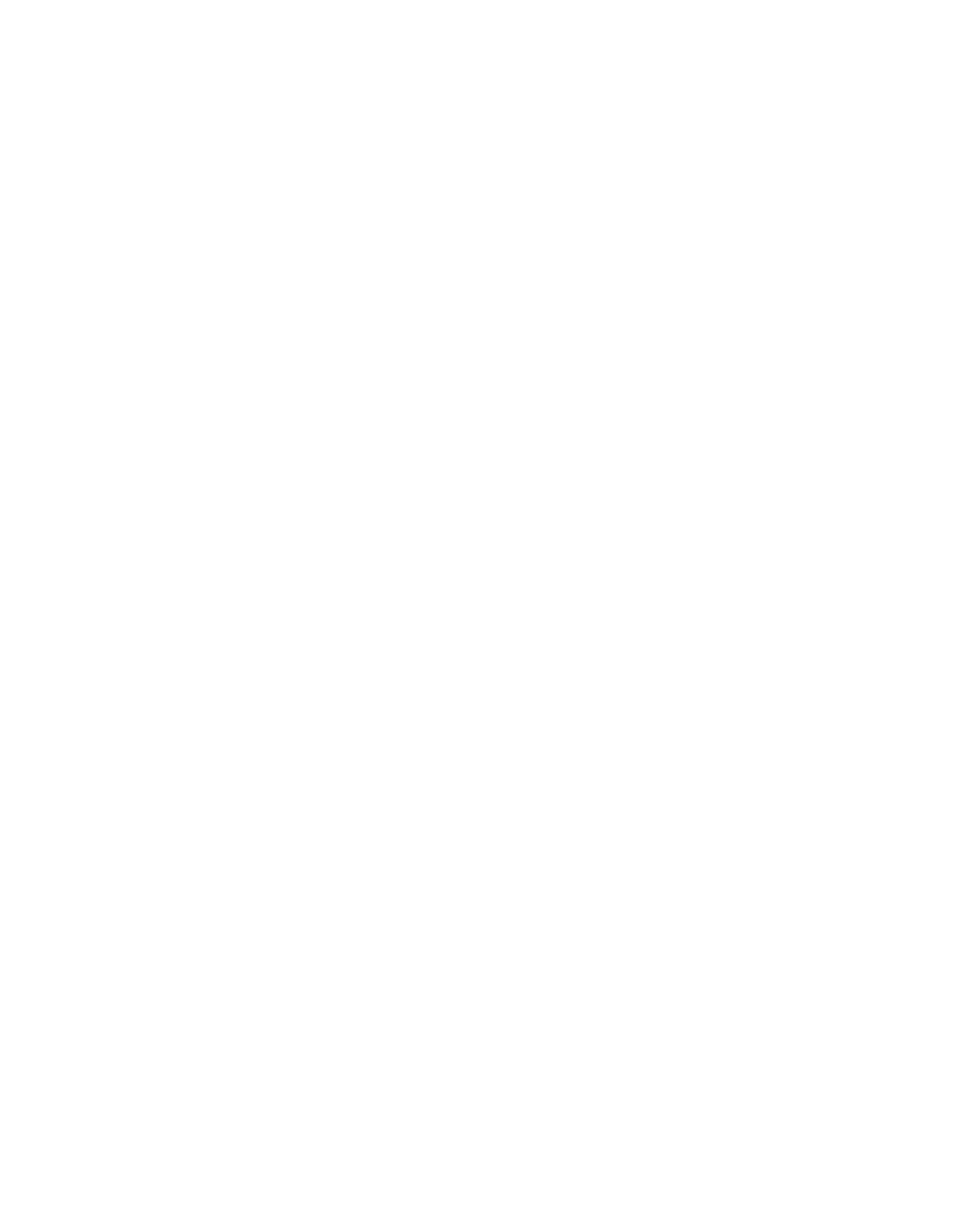### <span id="page-30-0"></span>**IV. Wherein The New President Encounters The Masters Of Finance And Destiny**

*The ultimatum, of J. P. Morgan; the President's answer to Morgan; the conference with Mellon, Aid-rich, Dupont, Ford and other financiers; the elder Rockefeller's support; the President's ultimatum for alimit on fortunes.*

One morning shortly after the inauguration my secretary handed me a letter which had been delivered to the White House by special messenger. It was from J. Pierpont Morgan, the New York capitalist and international banker. The letter read:

John Pierpont Morgan Glen Cove, New York

January 27, 1937.

My dear Mr. President:

I and some of my associates regard your effort to decentralize wealth through the confiscation of individual fortunes in excess of five million dollars, gradually to be reduced even below that to something less than two million dollars, as one of the most autocratic governmental undertakings ever attempted in this or any other civilized country. We regard it not only as an effort to confiscate wealth, but as the first step in changing the economic order upon which all American progress has rested in the past.

We cannot lose sight of the fact that private capital has been the backbone of American progress in industry, commerce and trade. To seize it by governmental decree, we believe to be a violation of the fundamental guaranties of the American Constitution.

We are eager as individuals and good citizens to help our American government restore prosperity, provide ease and comfort for all our citizens through the orderly and constitutional processes laid down by our forefathers, but we shall resist any and every unconstitutional effort to seize the wealth, created by individual achievement in a wholly lawful and constitutional manner.

We believe that a full and free opportunity must be preserved in this country to win the traditional reward of superlative individual achievement, whether that reward be counted in hundreds of dollars or hundreds of millions of dollars. We do not express an opinion now as to the advisability or constitutionality of a revenue law limiting the size of fortunes to be accumulated in the future. We content ourselves now with protesting against a law which would take from American citizens, in defiance of their constitutional rights, fortunes already accumulated.

We believe it fitting and proper for the federal government to impose inheritance taxes and estate taxes as a means of providing revenue, but we are forced, Mr. President, to resist in the courts your proposal to seize property outright, without due process of law.

With the highest respect for your office, we feel compelled to notify you that we shall utilize every protection of the courts and Constitution to protect our properties against the seizures contemplated in your Share Our Wealth program.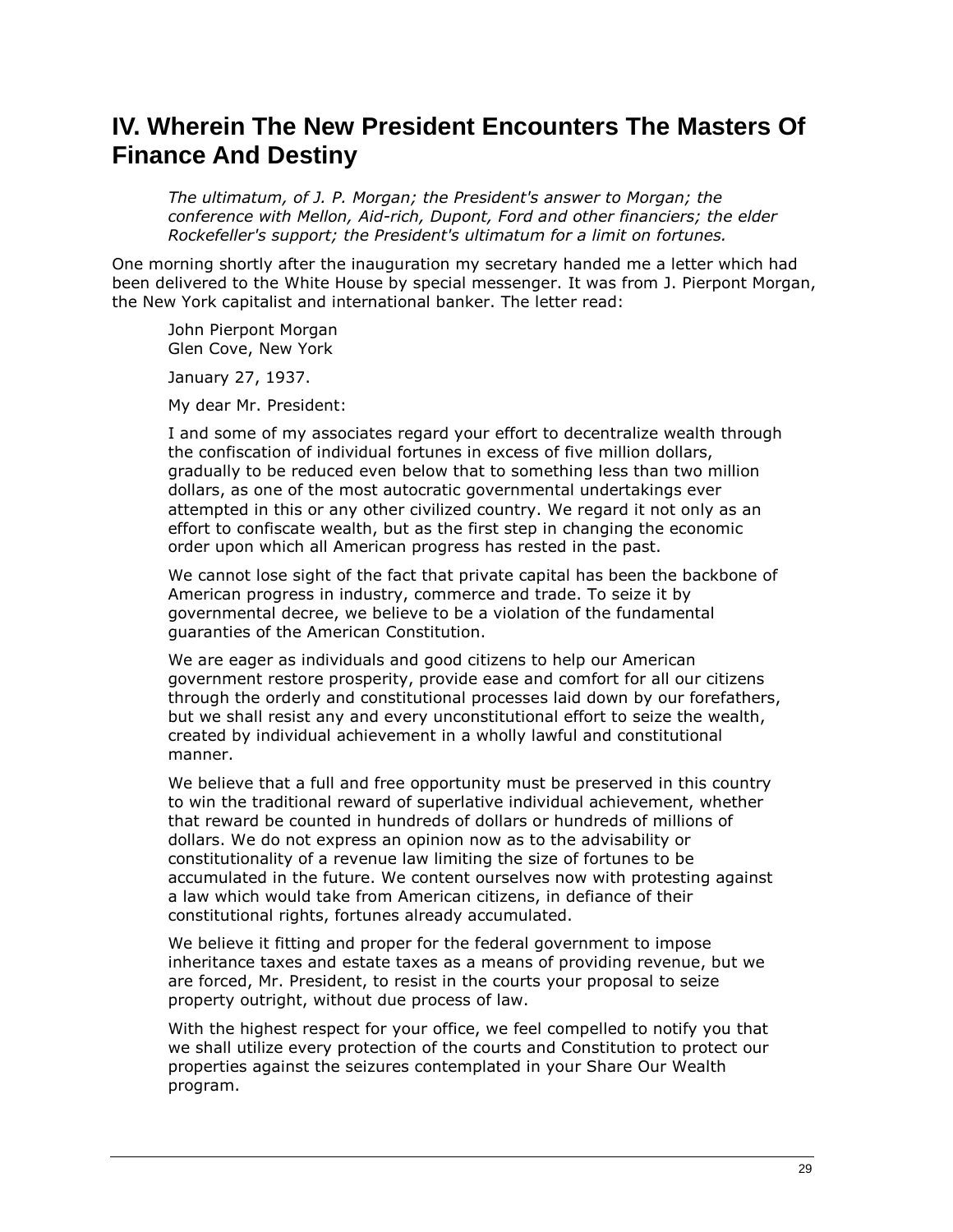Very truly yours, (Signed) J. P. Morgan.

Honorable Huey Pierce Long, President of the United States, The White House, Washington, D. C.

This threat from the dean of Wall Street's international bankers was the first sign of revolt against the Share Our Wealth program. I welcomed his declaration of war.

Calling a stenographer, I dictated the following reply:

The White House

January 28, 1937

My dear Mr. Morgan:

I am in receipt of your letter alleging that the Share Our Wealth program is unconstitutional, and announcing that you will resist its execution in the courts of the land. You are entirely within your rights in pursuing such a course.

I trust upon reflection you will perceive that I was the genuine defender of your wealth when I proposed a five million dollar limitation (gradually to be reduced below two million dollars) upon family fortunes in the Share Our Wealth plank of the platform upon which I was elected President of the United States. I will undertake sincerely to carry out the promise by which I secured my election. You are aware, or you would be if you had kept in touch with the sentiment of our American people, that there has been a good deal of whispered complaint against my plan on the ground that it is unjust to permit men of your kind to retain so much as five million dollars of wealth.

In the last campaign you will recall I was bitterly assailed by some speakers for not limiting wealth to one million dollars for each family. In the few days I have occupied the White House, there have been some newspaper editorial comment and numerous "letters from the people" published on editorial pages, demanding a reduction in the five million dollar limit of the Share Our Wealth program to a million dollar maximum at once.<br>One editorial that I hold in my hand asks this question:

"Why should anyone desiring justice start by proposing such rank inequalities between human beings, all of whom deserve the equal blessings of God and of government?"

Before me is another newspaper in which a letter is published containing the following sentence:

"Is not our President making a mistake in starting his redistribution of wealth by allowing one family to have one thousand times as much share of the wealth as other families are permitted?"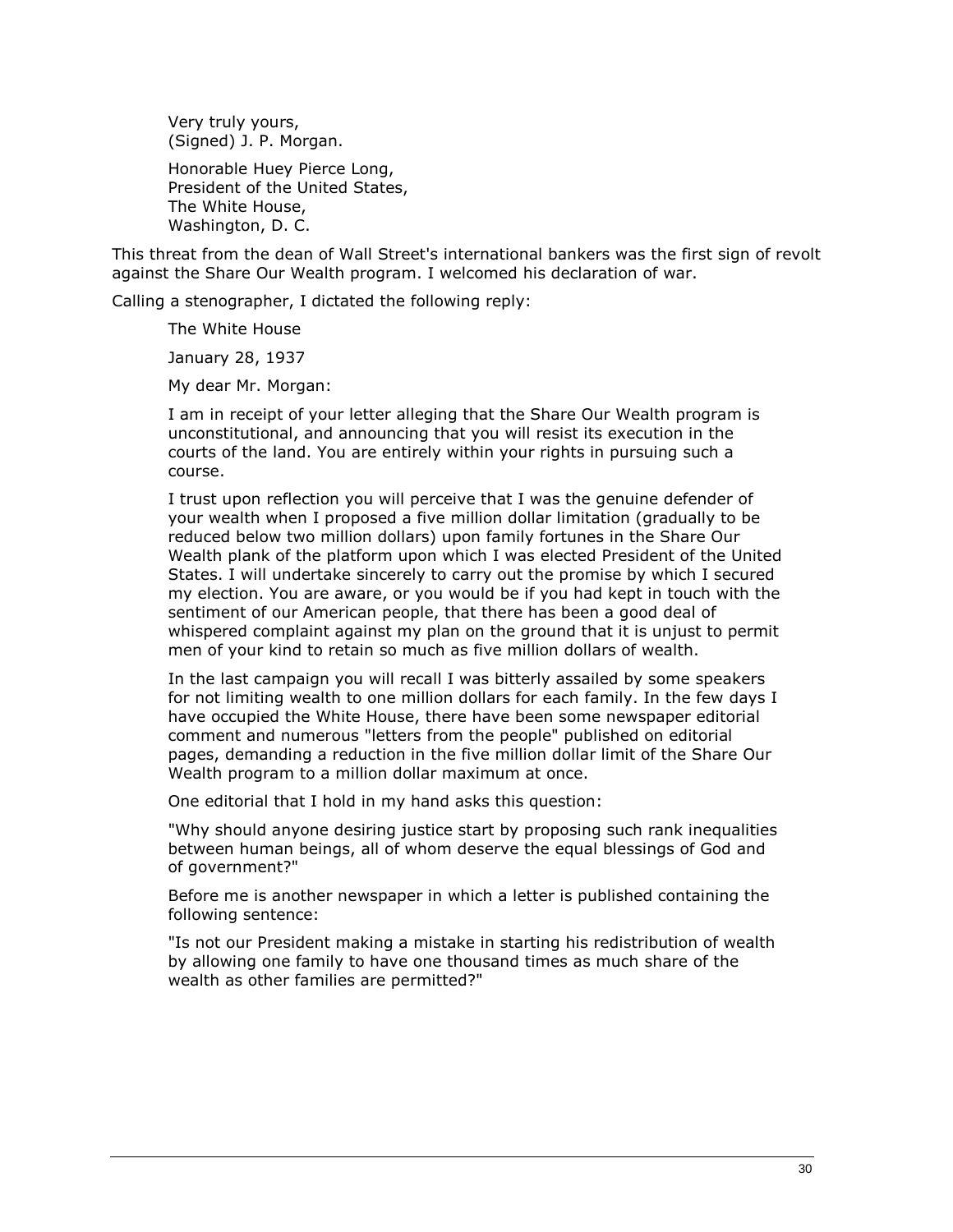If you observe the signs about us, my dear Mr. Morgan, you will see that the insignificant quantity of such muttering at this time is insignificant only because our American people as a whole believe they will secure happiness and the comforts of life through the limits placed on huge fortunes by the platform on which I was elected. I concede that my allowances were probably much too high, but I nonetheless told the American people that we could care for all of them bountifully and yet allow men of wealth such as yourself fortunes of about five million dollars, until gradually reduced below two million dollars. I also told them that we would limit fortunes only to the point necessary to guarantee comfort, convenience and education to the balance of our people.

I have felt that this moderated program, which allowed enough wealth to any family to inspire effort, service and achievement, but proposed such a limit as would curb needless greed, would create a proper balance between wealth and poverty, thereby insuring the maximum of inspiration to all our people. That being the case, I anticipate no difficulty from the common people of our country in securing to you the maximum limit of five million dollars of wealth, which the Share Our Wealth program would permit you to wholly own and manage in your own name until gradually reduced.

I am surprised, naturally, that as a banker and business man of reputed sagacity, you do not realize that my program is a real benefit to you. In my campaign for the Presidency I promised a return to Constitutional government. Needless to say, I am convinced the capital tax levies are constitutional. If they had not been, this republic could have never begun. I concede, too, that men may differ with me on this legal question. I therefore shall be content to permit a test of its constitutionality in the Supreme Court of the United States before carrying it generally into effect.

We are about to engage upon a governmental survey of wealth and of the requisites of our common people for their comfort, convenience and education. When that is completed, Congress will reassemble and will enact the Share Our Wealth program. If in the meantime you should have a change of heart, Mr. Morgan, on the wisdom of resisting this equitable redistribution of wealth, I shall be only too happy to have you volunteer your services in helping to carry this program quietly into effect without needless disturbance of business, commerce or industry.

Very truly yours, Huey Pierce Long.

Mr. J. Pierpont Morgan, Glen Cove, N. Y.

I said to my stenographer:

"Send copies of that letter to the following men: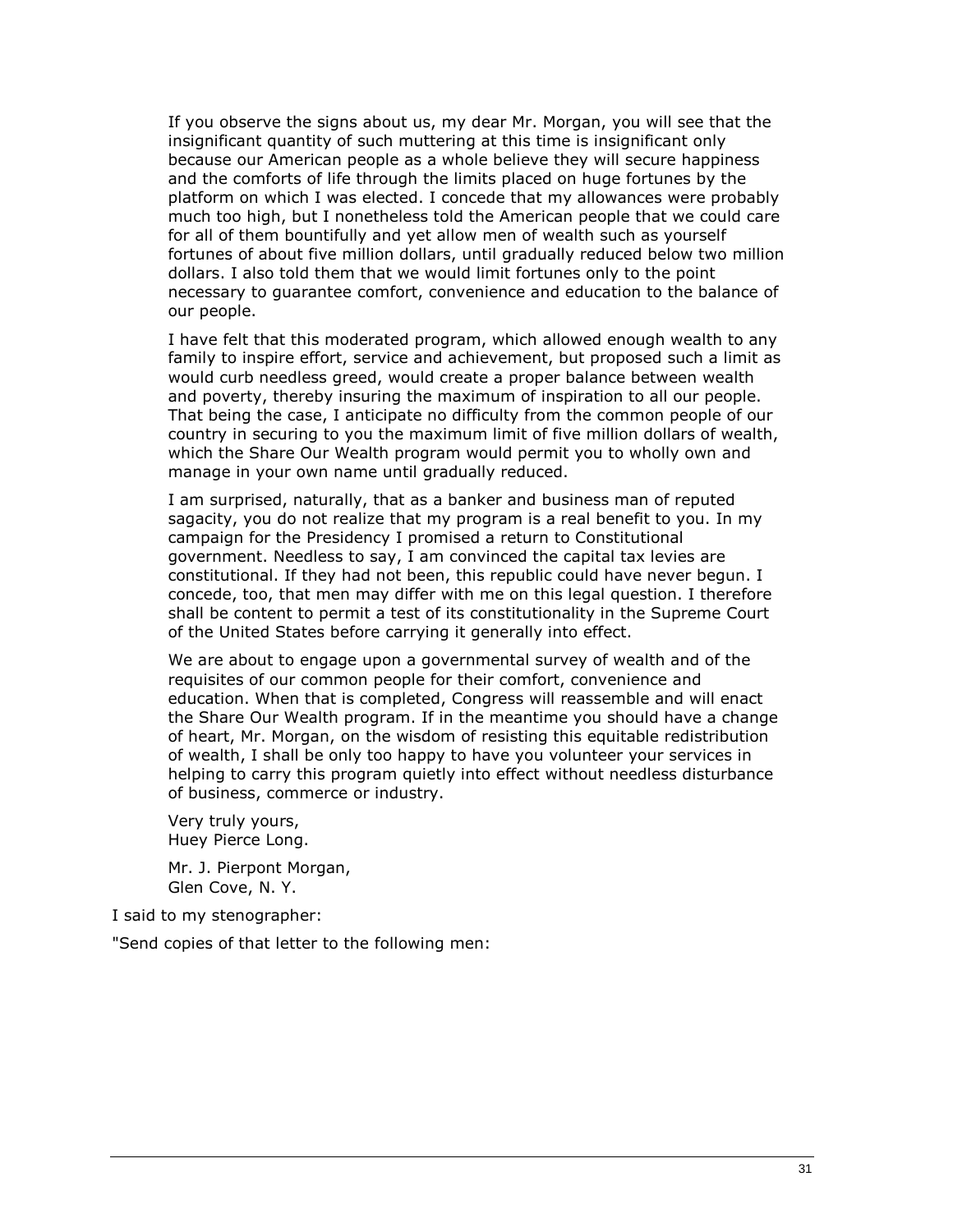John D. Rockefeller, Jr., 10 West 54th Street, New York City; Henry Ford, Dearborn, Michigan; Andrew W. Mellon, Woodland Road, Pittsburgh, Pa.; Edward T. Stotesbury, Chestnut Hill, Pa.; George F. Baker, 75 East 93d Street, New York City; Winthrop W. Aldrich, Roslyn, Long Island, New York; Pierre S. du Pont, Wilmington, Delaware; Bernard M. Baruch, 120 Broadway, New York City; Sosthenes Behn, 67 Broad Street, New York City; Morris L. Clothier, Villa Nova, Pa.; George W.Childs Drexel, Bryn Mawr, Pennsylvania; Edward F. Hutton, 2 East 92d Street, New York City; Vincent Astor, Rhinebeck, New York; Marshall Field III, 435 East 52d Street, New York City; Lawrence P. Fisher, Grayhaven, Detroit, Michigan; Max C. Fleischmann, 595 Madison Avenue, New York City; Walter E. Frew, 1035 Fifth Avenue, New York City; Eugene G. Grace, Bethlehem, Pa.; Edward S. Harkness, 1 East 75th Street, New York City; Charles Hayden, Savoy-Plaza Hotel, New York City; Clarence H. Mackay, Roslyn, Long Island, New York; H. E. Manville, PIeasantville, New York; Charles E. Mitchell, 934 Fifth Avenue, New York City; John J. Raskob, Centreville, Maryland; Samuel W. Rayburn, 969 Park Avenue, New York City; Alfred P. Sloan, Jr., 820 Fifth Avenue, New York; Charles M. Schwab, 21 Riverside Drive, New York; Gerald Swope, 1040 Park Avenue, New York City; Edward R. Stettinius, 1030 Fifth Avenue, New York; Walter C. Teagle, East Port Chester, Conn.; Albert H. Wiggin, 660 Park Avenue, New York City; Clarence M. Woolley, 40 West Fortieth Street, New York; Owen D. Young, 830 Park Avenue, New York City.

Later that day I received another letter:

John Davison Rockefeller

January 26, 1937

My dear Mr. President:

I have lived a full and rich life, and soon shall be gathered to my ancestors, where the material things of life will no longer interest me.

I should like to depart this life secure in the knowledge of a final contribution to the welfare and happiness of the American people. In the recent election they have placed their endorsement upon your platform for the redistribution of wealth by electing you President of the United States. I shall accept their collective judgment, since the American people awarded me in my lifetime a fair share of the fruits of labor.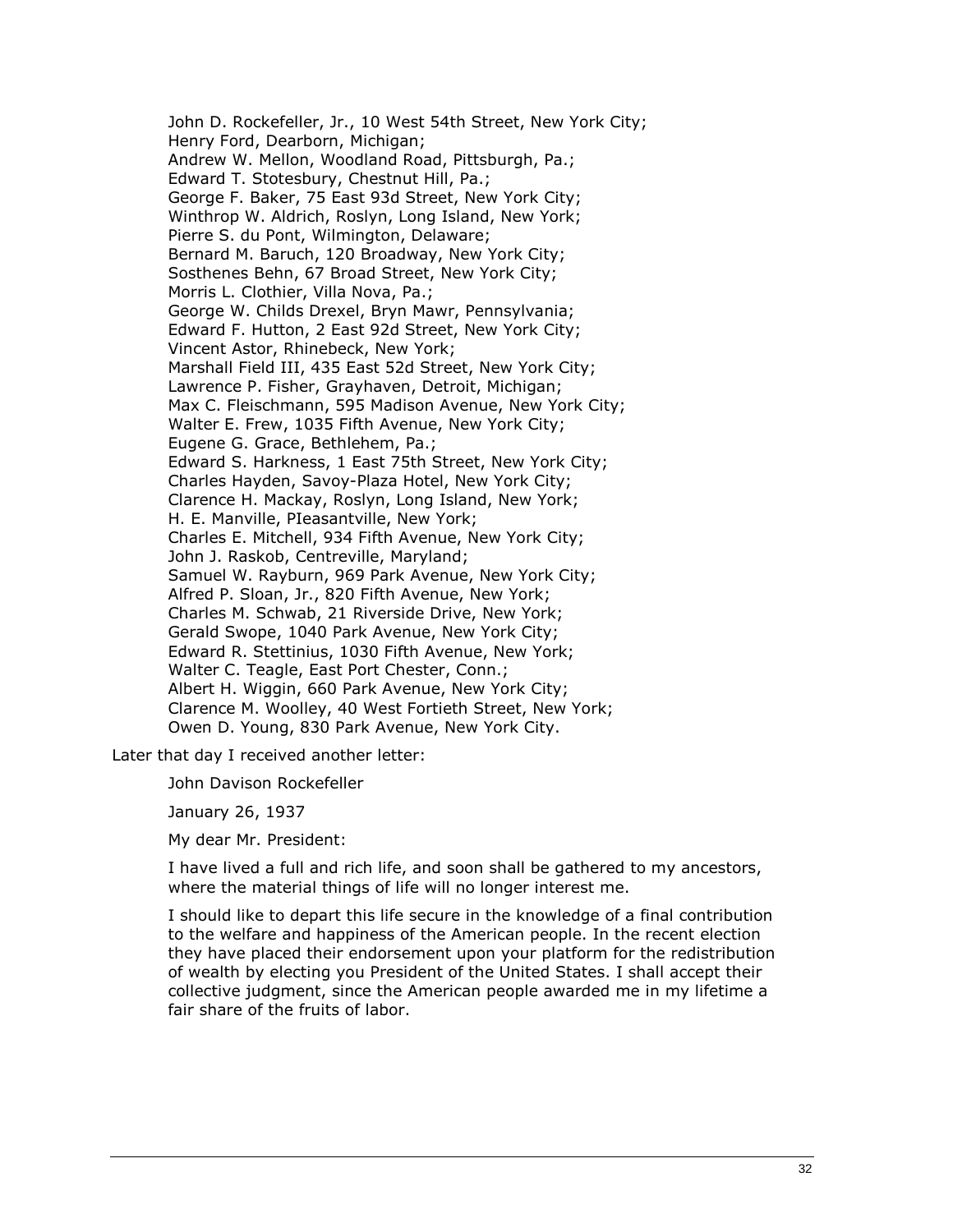I note that Congress has initiated legislation looking toward the) seizure of all wealth in excess of five million dollars for each family. If it will not embarrass your plan, my dear Mr. President, I should like to anticipate the reduction of my own share of worldly goods to the limit decreed by the American people in the last election.

I am therefore disposing in orderly process my possessions in excess of five million dollars. I am making some gifts to persons associated with me during my long span of life. The residue I have instructed my attorneys to turn over to the United States Treasury as a gift to the federal government.

I am reminded that there are precedents for this action. You will recall, my dear Mr. President, that the late Oliver Wendell Holmes left the residue of his estate to the federal government. In his will he said, in effect:

I have had the use of this money all my life. I cannot take it with me. I do not want to leave my descendants so much that they will become idle parasites, preying on society. I therefore leave it to the government, whose beneficences enabled me to amass it.

In this sentiment I concur. I trust, my dear Mr. President, the government will permit me to redistribute my wealth in this fashion.

With best wishes, my dear Mr. President, John D. Rockefeller, Sr.

A few days later, just as dusk was falling over the city of Washington, my secretary informed me that Mr. Winthrop W. Aldrich, the New York banker, was waiting for me in the White House. He had entered the White House from the east wing, in order to avoid newspapermen. I had my secretary bring him to my office through the building. He was accompanied by his attorney, Mr. William D. Embree.

When he entered my office I recognized him, since I had met him in the Chase National Bank before I became President. We shook hands.

"Sit down, Mr. Aldrich," I said, "What can I do for you?"

"I received your letter."

"I hope you liked it."

"Perhaps Iam compelled to like it," Mr. Aldrich replied. "I came here, Mr. President, in behalf of a number of gentlemen who received your recent letter concerning your Share Our Wealth program. A number of us, in response to your invitation, have assembled here in Washington, and we should like to confer with you as soon as possible. We have kept our coming from the press, as you advised us in your letter."

"How soon can you assemble here?" I inquired.

"Within the hour," replied Aldrich.

Aldrich made several telephone calls. I gave my secretary instructions to see that the visitors were escorted to the library in the White House proper. I then left the executive office with Aldrich. On our way through the building I asked him how his markets were holding up in New York.

"The markets remain about the same, Mr. President," he replied, "but there is very little buying and selling. Everybody is waiting to find out just how you intend to seize wealth."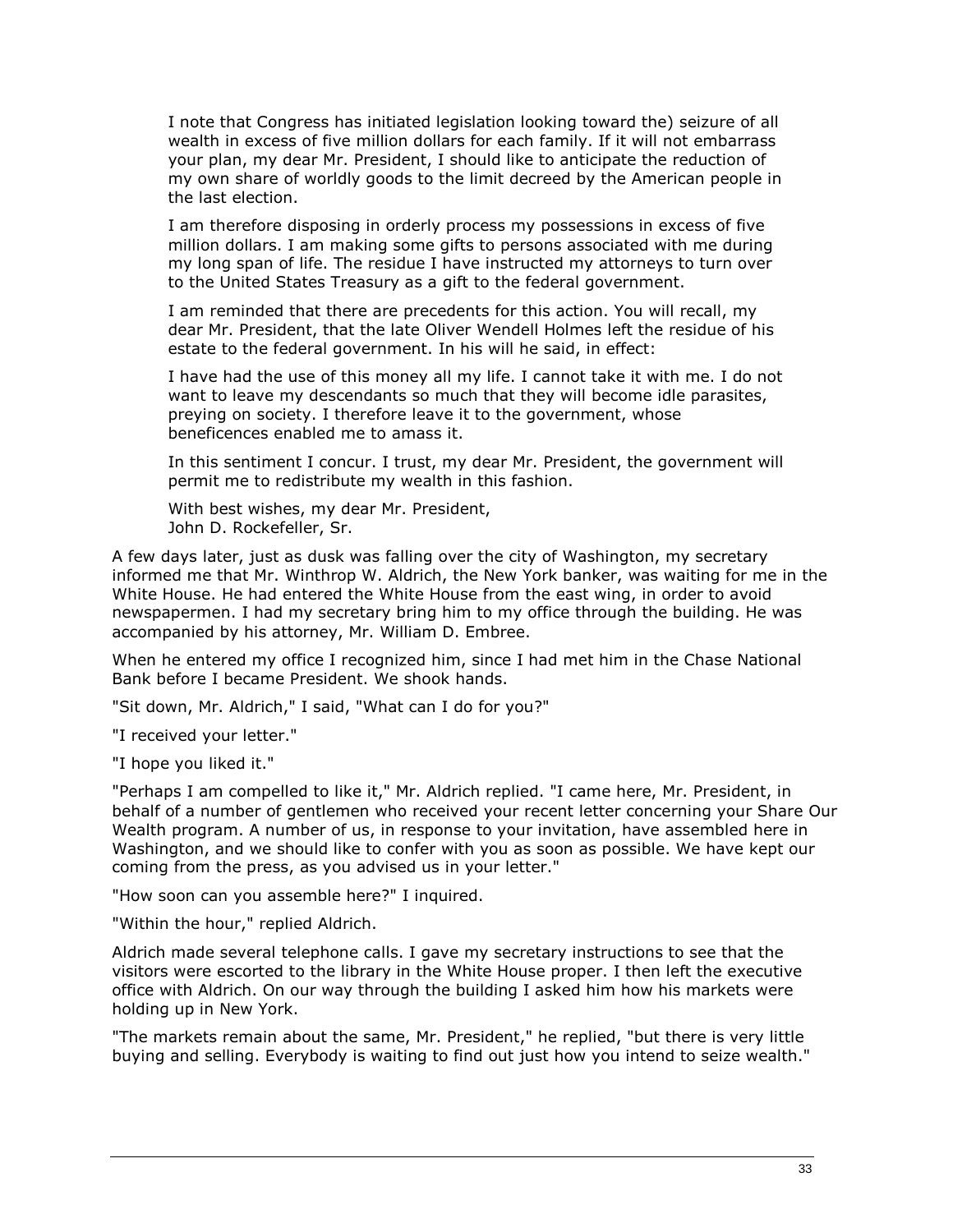

"ALL RIGHT HUEY." SAID REED

In a very few minutes the visitors began arriving. The first to arrive were Thomas W. Lamont and George Whitney, two partners in the firm of J. P. Morgan & Co., who explained they came to represent J. Pierpont Morgan in the conference. They were accompanied by the Morgan attorney, John W. Davis, one-time Democratic nominee for the Presidency. I had met Mr. Lamont and Mr. Davis previously.

Then came Andrew W. Mellon, accompanied by his son, Paul Mellon, and by his attorney, David A. Reed, the former United States Senator, whom I knew well by reason of his service in the Senate. Then Pierre S. du Font and Irenee du Pont, accompanied by their attorney, William J. Donovan, the former Assistant Attorney General. Owen D. Young, Charles M. Schwab, and Eugene G. Grace came in next, followed by Bernard M. Baruch. E. T. Stotesbury, the Philadelphia banker and Morgan partner, was the last to arrive.

After all were seated, I asked:

"Is anyone representing Mr. Rockefeller, Jr.?"

Mr. Aldrich replied:

"He intends to see you later, Mr. President. He could not join us today."

I surmised that the younger Rockefeller had been badly shaken by his father's action in deeding the bulk of his fortune to the government in compliance with the Share Our Wealth program. I wondered how many more of this crowd knew of the elder Rockefeller's deed; there had been no publicity and I had not given out his letter for publication.

"Is anyone here representing Mr. Ford?" I inquired.

Whitney replied:

"No, Mr. President, we did not consult with him."

Turning to Senator David A. Reed, the Mellon lawyer, I said:

"Now, Dave, I was minded to chase you lawyers out of the room, because it is very difficult for lawyers to reach an agreement. I know that, being a lawyer myself. Now, I don't mind your remaining and listening to the conference, but I don't want you lawyers asking any questions or answering any. I want the men here with the money to do the talking for themselves."

"All right, Huey," said Reed.

"Well, now, gentlemen," I inquired, "what is your pleasure?"

They looked at each other, and Baruch repeated, "Pleasure? That's a good one!"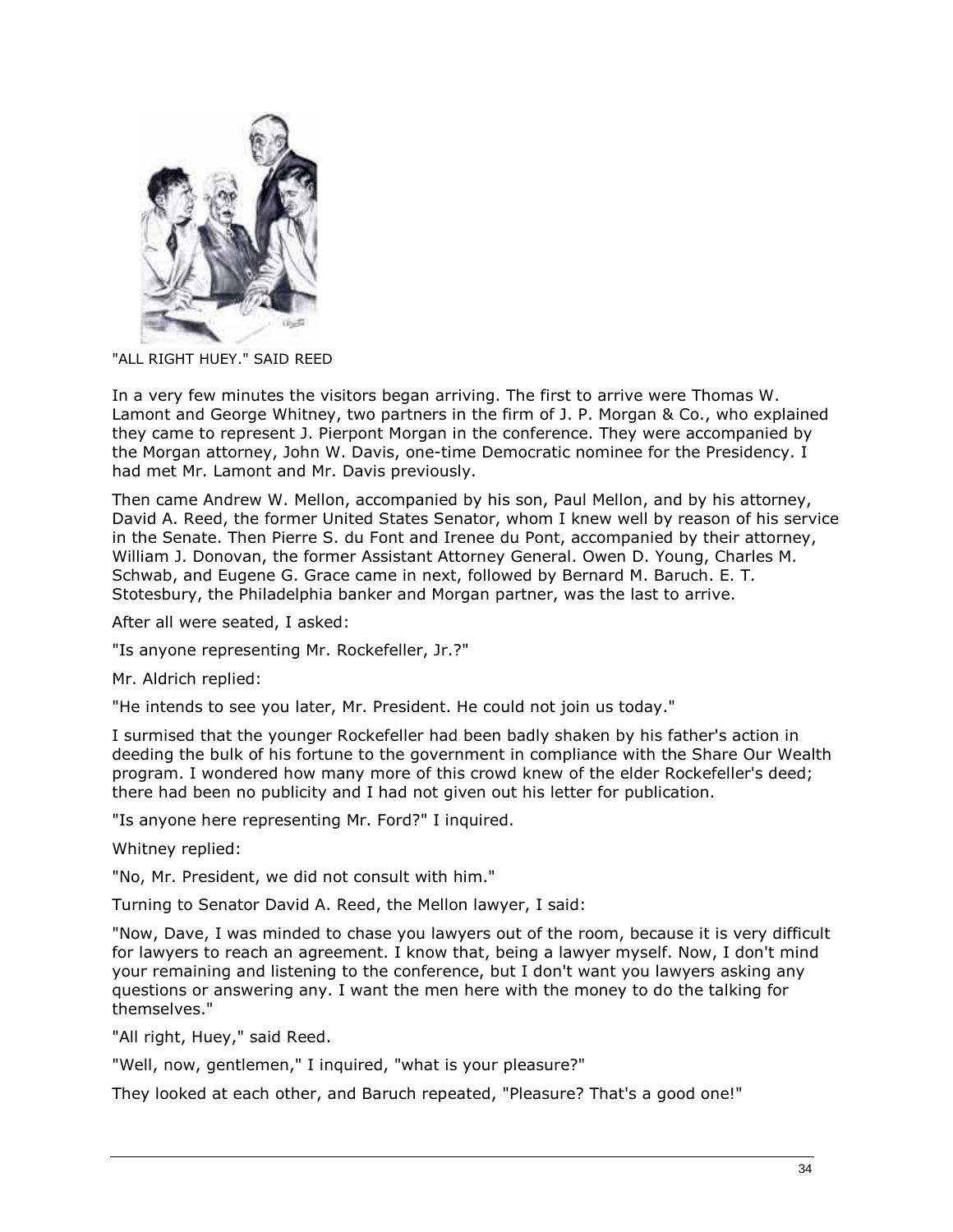"Well, then, what are your suggestions for putting the Share Our Wealth program into effect with the least disturbance to commerce, business and industry?" I inquired.

There was no response.

"Well, let me call the roll," I next said. "What do you say, Mr. Mellon?"

I was surprised at the strength of the Pittsburgh financier's voice.

"The sooner we know your plan, I suppose, the better we will be able to discuss it."

"What do you say, Mr. Aldrich?"

"I presumed that you would explain your plan and then we would discuss it at a conference between ourselves, and later present you our views."

"Am I to understand, gentlemen, that there is no mentality in this aggregation wise enough to propose a definite plan for the seizure of great wealth and its redistribution to the masses of our people?" I demanded. "If that is true, and God forbid it, it would only go to prove that the public was being cheated when men of such inferior intelligence amassed so much wealth."

#### Mr. Stotesbury responded:

"Mr. President, speaking for the gentlemen to whom you sent letters in Philadelphia, I believe your limit of five million dollars is entirely too low to encourage a proper development of private commerce and private industry. I met with a number of gentlemen in Philadelphia, and we agreed that if the limit were extended to twenty-five million dollars, we could join with you in working out a program."

"Mr. President," said Aldrich, attracting my attention, "I don't agree with my good friend from Philadelphia."

I realized instantly that Aldrich knew of the elder Rockefeller's letter to me.

"I feel we must resign ourselves to the five million dollar limit, if your plan is held constitutional by the courts," Aldrich continued. "I came to hear your plan and discuss your method of procedure, if you are ready to give us the details."

"Do I understand, Mr. Aldrich, that you are reconciled to the limitation of your personal fortune to five million dollars?"

"Certainly, Mr. President, if it is constitutional," replied Mr. Aldrich.

"I believe you said you were acting in behalf of John D. Rockefeller, Jr.," I said.

Aldrich nodded.

"What is his position in this matter?" I asked.

"He believes the seizure of private capital through a capital levy is unconstitutional, and that it should be tested in the courts before it is imposed. If it is constitutional, then, of course, there can be no objection by private citizens, since it will become the law of the land. But in either event, he wishes to have the act so drawn that if it is held constitutional, its enforcement will neither disrupt nor destroy American business. For that reason he is perfectly willing to join in perfecting your program."

"How many of you gentlemen share the opinion of Mr. Rockefeller, as expressed by Mr. Aldrich, that the banking, business and industrial leaders of our country should cooperate with me now in the drafting of a program to redistribute your fortunes, whether or not the law ultimately is held constitutional?" I inquired.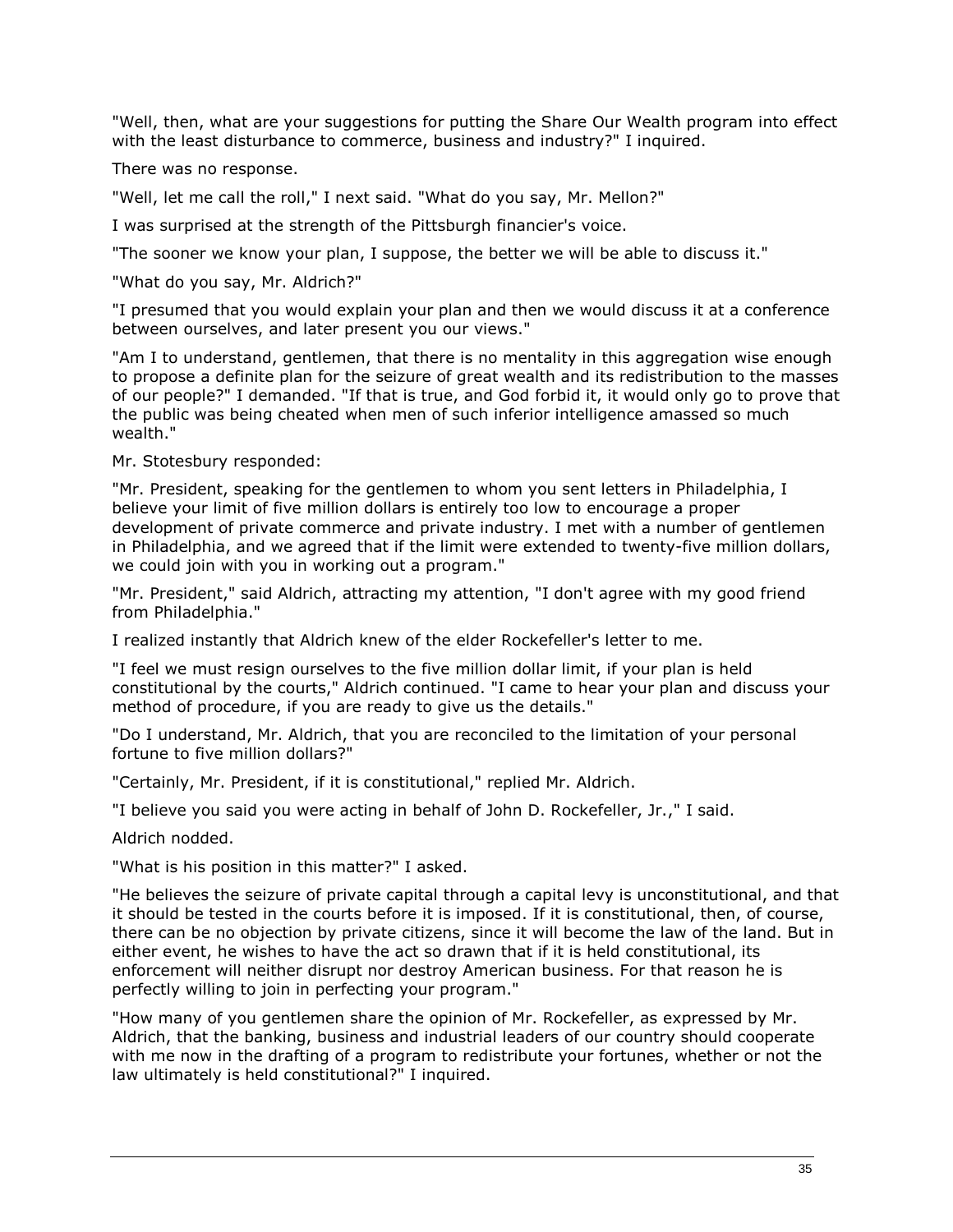Mellon, the two du Ponts, Owen Young, Schwab, and Baruch, nodded their heads in agreement.

"What about the attitude of the Morgan firm on that?" I inquired of Lament, who had sat silent.

"I could not say, without conferring with Mr. Morgan," replied Lament. "My understanding with other members of my firm was that I should present our views opposing your plan, and learn its details so I could communicate them to our people."

"Do you share the same views, Mr. Stotesbury?" I asked the Philadelphia capitalist and Morgan banker.

"Mr. President, very frankly, I should like to join in any negotiations for carrying out the Share Our Wealth program in an orderly manner, but, of course, as a lifelong associate of Mr. Morgan, I feel I should be guided by his judgment."

"Well, that seems to leave the Morgan firm out of it," I said.

Turning to Aldrich, I inquired:

"Do you believe Mr. Rockefeller would accept the chairmanship of a committee of business men, bankers and industrialists to draft me a plan to carry out my Share Our Wealth program?"

"I believe so, Mr. President," replied Aldrich, "But I should like to confirm that by telephone."

I indicated the telephone on my desk.

"Call him now," I said.

In a few minutes Aldrich was relating our conversation to John D. Rockefeller, Jr., at his home in New York City. From his replies it was obvious that Mr. Rockefeller was accepting the chairmanship. When Aldrich hung up the phone, he turned around and said:

"Mr. President, Mr. Rockefeller will serve as chairman of your committee."

"That's fine," I said. "His services will allay fear throughout the business world."

I stood up, and my visitors arose in a body.

"Now, Mr. Lament, Mr. Whitney, Mr. Davis, and Mr.Stotesbury, I believe we can excuse you," I said. "Since you feel that your firm does not care to participate in these conferences, I will abide by your decision."

John W. Davis, the Morgan lawyer, interrupted me.

"Mr. President, if you will forgive me, may I say a word?" he inquired.

I nodded.

"Mr. President, I think Mr. Lament should be given permission to return to the conference after consulting with the other members of the firm," he said. "I feel sure that when the developments of this conference are reported to Mr. Morgan, he will desire to participate along with the other gentlemen."

"I am sorry, Mr. Davis, but your client, Mr. Morgan is refusing to accept the Share Our Wealth program," I replied. "Acting apparently upon your advice, he is going to fight it in the courts. Now, I am perfectly willing to follow the Constitution and to accept his challenge and battle it out in the courts. Recognizing him as an enemy of the Share Our Wealth Program, I don't feel it is proper to have him or any of his agents participate in any way in the drafting of the program.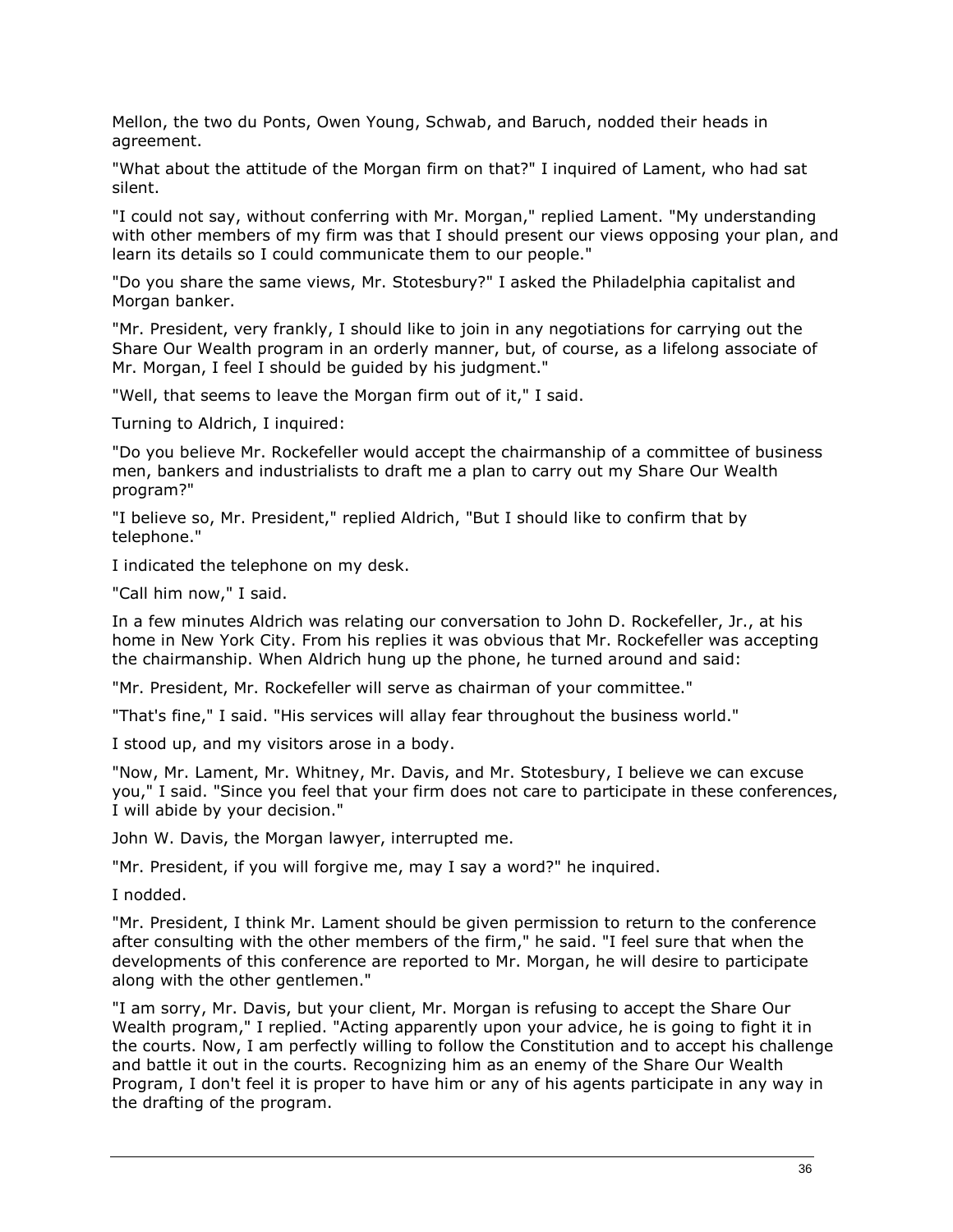"Without reflecting upon the honor or integrity of Mr. Morgan or his associates, it would be difficult to convince the American people that their active cooperation in the drafting of the plan would be for any other purpose than to weaken it or to write some loophole into it through which they might escape or defeat it in the courts. Now, I believe these other gentlemen are cooperating in good faith and will draft a plan to the best of their ability.

"In the final analysis, of course, I shall rely on them for the economic sections of the bill, but I will be forced to rely upon my own attorney general and solicitor general for the constitutional sections in the event there is any difference of opinion between this committee and the government's legal advisors."

Davis bowed. With Lament, Whitney, and Stotesbury, he left the room.

After they departed, I said to those remaining:

"Now, gentlemen, I appoint John D. Rockefeller, Jr. chairman of a National Share Our Wealth Committee, and I appoint as additional members Andrew W. Mellon, Winthrop W. Aldrich, Pierre S. du Pont, Irenee du Pont, Owen D. Young, Charles M. Schwab, and Bernard M. Baruch. I further empower Mr. Rockefeller as chairman to name such additional members as he may desire, upon sole condition that he shall name no member from the firm of J. P. Morgan or its Philadelphia ally, Prexel and Company. You, Mr. Aldrich, will communicate that authority to Mr. Rockefeller.

"Now, gentlemen, will you join me at dinner?"

They did. To my surprise, it turned out to be a friendly dinner. Mr. Pierre du Pont rather startled his associates by saying he was heartily in favor of the Share Our Wealth program. He said he felt that five million dollars was a trifle low for a limit on a fortune, because some individuals, by their genius, might create a business, as had he and his brother and cousins, the value of which might be increased by wise management from a few million dollars to hundreds of millions of dollars. He expressed fear that future government seizure of fortunes in excess of five million dollars a year would disrupt the operation of an industry.

I was surprised, too, by the views of old Andy Mellon. He told us that his fortune had become a tremendous bother and nuisance. It was apparent to me that he was an unhappy man, and that he wanted above all to have the affection of the American people, which he believed he had lost through no fault of his own. He appeared willing to assume a role in the Share Our Wealth program. Before the dinner ended, I named him Vice-Chairman of the Committee, and his face lighted with real pleasure when I made the appointment.

### After dinner I said:

"Now, gentlemen, you will be called together, I presume, by Mr. Rockefeller, and undoubtedly you will meet in New York City. When you are ready, bring your plan to me."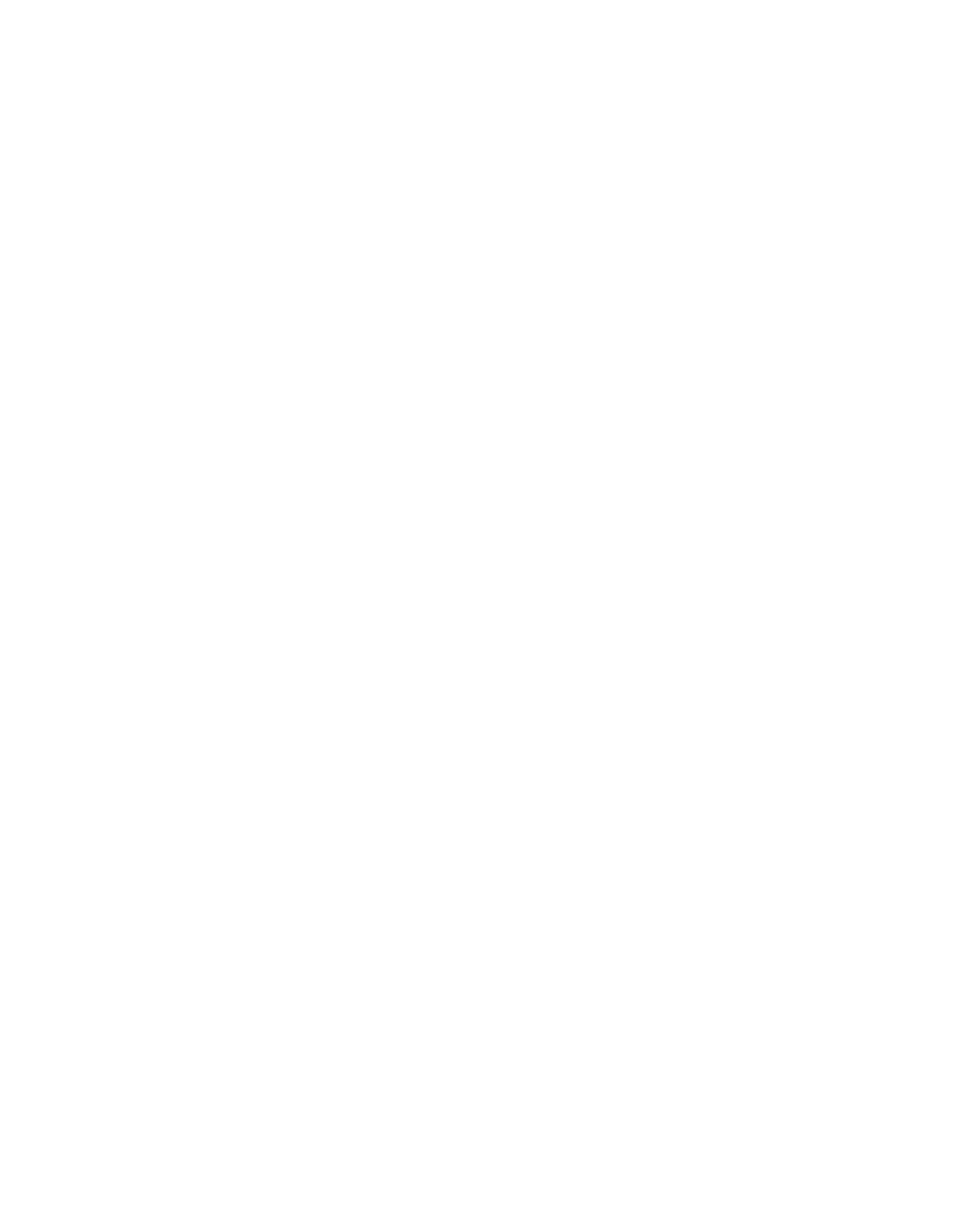### <span id="page-40-0"></span>**V. Wherein The Masters Of Finance Are Ours**

*With Morgan balking, John D. Rockefeller Jr. heads committee to redistribute wealth and his committee of multi-millionaires devises Share Our Wealth Corporation; a report is completed; Congress is addressed by the new President; the redistribution of wealth begins.*

The National Share Our Wealth Committee is ready to report its plan for decentralizing great wealth, Mr. President."

This statement by my secretary thrilled me. It was made only a fortnight after my appointment of the National Share Our Wealth Committee under the Chairmanship of John D. Rockefeller, Jr.

"That's wonderful news," I exclaimed. "Those multi-millionaires have a patriotic streak in them, after all."

"Mr. Rockefeller's secretary just telephoned me, seeking an appointment," my secretary informed me. "He can be down here tonight."

"Fine," I said. "Any time he arrives, have him come in by the east entrance again. Tell him to bring along as many members of the committee as he wishes."

Mr. John D. Rockefeller, Jr., Mr. Andrew W. Mellon, Mr. Owen D. Young, Mr. Charles M. Schwab, Mr. Bernard Baruch, and Mr. Winthrop W. Aldrich arrived at the White House about nine-thirty that night. After exchanging greetings, Mr. Rockefeller said:

"I am privileged, Mr. President, to report that your National Share Our Wealth Committee has decided on a plan for the redistribution of wealth. Our committee was unanimous in its conclusions. We have prepared a report recommending the enactment of this particular plan, if you persist in your present intention to have Congress impose a capital levy, seizing all fortunes in excess of five million dollars. We do not render any findings upon the constitutionality of either the capital levy or the operation of this plan. Our lawyers have prepared a separate brief demonstrating the constitutionality of this plan of redistribution of wealth. It is with real pleasure, Mr. President, that I now hand you our complete report."

With these words Mr. Rockefeller handed me a leather-bound volume the gold-tinted inscription on the outside cover of which read:

### **REPORT** of **THE NATIONAL SHARE OUR WEALTH COMMITTEE** to the **PRESIDENT OF THE UNITED STATES**

### February 15, 1937.

"First, let me congratulate you, Mr. Rockefeller, on the great patriotic service rendered the American people by your committee in so promptly preparing this report," I told him. "Let me thank you and your associates in their name."

As I spoke, I leafed through the voluminous report. I noticed that there was almost a score of names signed to it. I noted Rockefeller and Mellon headed the signers. I noted the names of Albert G. Milbank, Frank L. Polk and William D. Embree were among those signed. I observed, too, that the brief of which Mr. Rockefeller had spoken also was printed in this volume. In the rear of the volume was the copy of a bill.

Mr. Rockefeller was watching me as I leafed through this book. As Ireached the portion containing the bill, he said: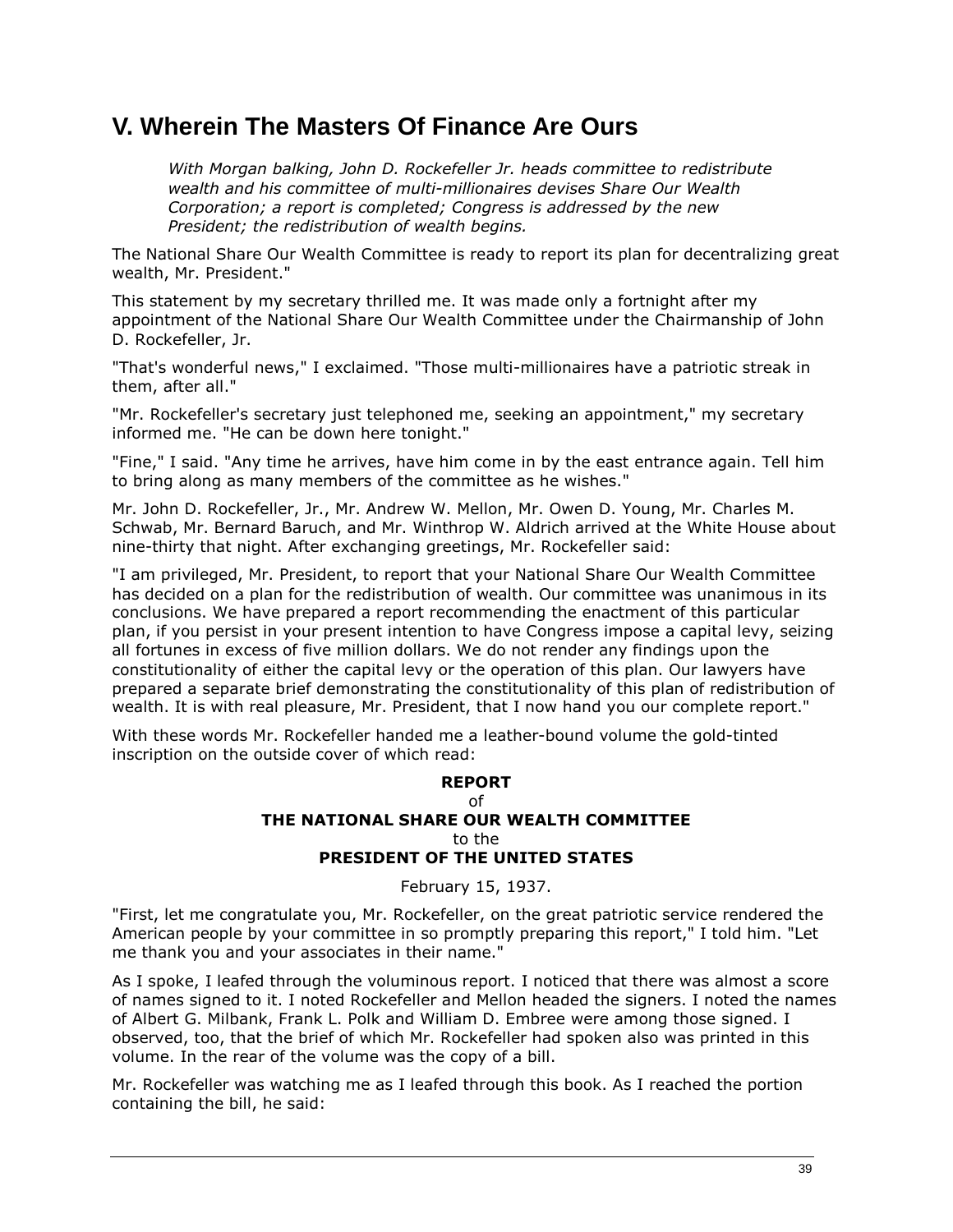"Mr. President, our lawyers have drafted that bill, which embodies our plan. We have recommended its enactment."

"That's splendid, Mr. Rockefeller," I said. "But now won't you tell briefly just what your plan does?"

"Certainly, Mr. President," replied the oil king. "First we propose the creation of a federal organization to be incorporated under the name of the Federal Share Our Wealth Corporation. We propose that it shall operate as a steward and trustee for the American people in the redistribution of wealth. It shall have the power only of a manager and agent for the people.

"We propose that the government, in seizing wealth, shall leave management of every industry or business in the hands of those people now controlling it, until matters get better arranged. We propose that the surplus of wealth in every family owning more than five million dollars shall be converted into the form of securities, which in turn shall be turned over to this corporation to hold in trust for the American people. This corporation shall then issue its own stock, which can then be distributed among the peoples according to any plan deemed suitable by Congress.

"The national survey of wealth and of the requirements of our people to live in comfort, ordered by Congress, will soon be initiated. When it is completed. Congress itself will receive the report on the wealth to be seized and the requirements to be provided. The committee has dealt solely with the problem of seizing the wealth."



"MR. PRESIDENT ... ... THE REPORT."

"Now, let me follow you, Mr. Rockefeller," I interrupted him. "First, you propose that surplus wealth shall be turned into the form of securities; then you propose that those securities shall be turned over to this federal corporation to be held in trust for the benefit of the American people, and, third, you propose that this corporation itself shall issue stock which may be distributed among the people."

"That's correct, Mr. President," said Rockefeller.

"Now, you mentioned a moment ago that the management of private business and private industry will be left in the hands of those now controlling it," I continued. "How do you do that?"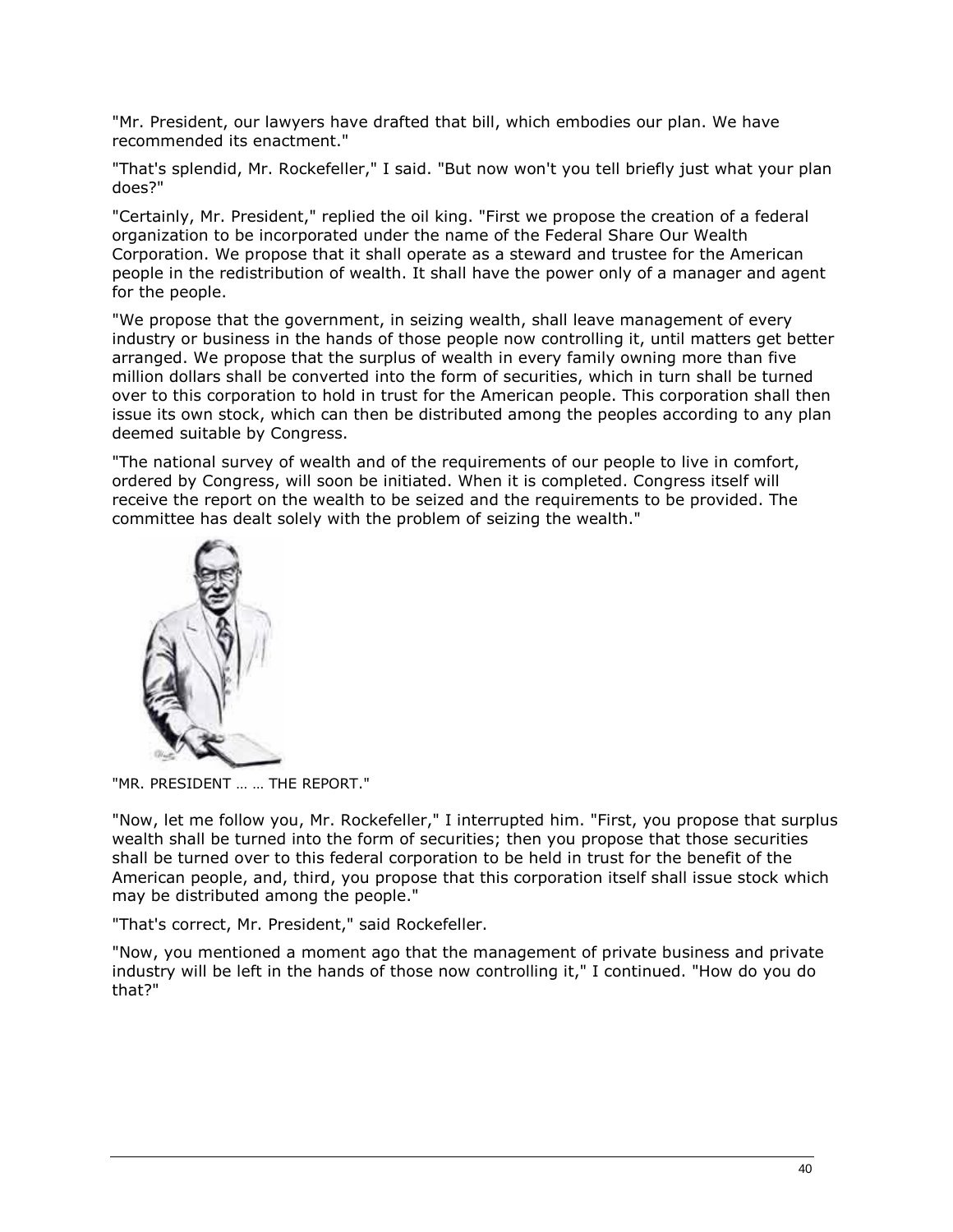"Let me give you a definite illustration: Let us take the firm of J. P. Morgan and Company. It is a limited partnership. Let us say that the government has levied a capital tax of \$175,000,000 on the partnership in that firm, and suppose that the assets ofJ. P. Morgan and Company are valued at \$200,000,000. This would mean that the capital levy on the Morgan partnership would take away \$175,000,000 of its assets, and leave the partners with only \$25,000,000 of the assets.

"Now, we propose to authorize the partners to issue two types of stock, both bearing equal dividends. One form of stock would have voting powers. The other would have no such powers for the time being. The Morgan partners would issue \$25,000,000 of voting stock to themselves. They would turn over \$175,000,000 of the non-voting stock to the Federal Share Our Wealth Corporation. In this manner the assets of the corporation would be seized, but the management of it would temporarily remain with Mr. Morgan and his partners."

"Maybe that is all right," I said. "Now, if I understand you correctly, the corporation would hold all the private stock in trust for the American people, and issue its own stock for redistribution to the people who lack their fair share of American wealth. Why do you have this corporation issue its own stock? Why doesn't it distribute the stock that is seized?"

"To protect the individual, Mr. President, against fluctuations in the earning power of different corporations in different years. Let me illustrate. If you and I are both poor men, we each are awarded ten shares of \$100 par value stock-say I am given Sears-Roebuck stock and you receive Pennsylvania Railroad stock. In the year in which we are awarded this stock, both companies are paying 5 per cent dividends. We each receive in the first year \$50 in income from the stock. In the second year, two great Sears-Roebuck factories are destroyed by fire, at a terrific loss to the corporation. On the other hand, the Pennsylvania notes a 30 per cent increase in its traffic, with a consequent heavy increase in its revenue and profits for the year. The results arc that the value of my Sears-Roebuck stock has been reduced from \$1,000 to \$750, and it pays no dividend at all that year. On the other hand, the value of your Pennsylvania stock has risen to \$1,250, and the dividend is up to 6 per cent, and you receive \$60 in dividends. I have a capital loss and no income from my stock. You have a capital accretion and an increase in dividend.

"Now, by giving the Federal Share Our Wealth Corporation power to issue its own stock, it would hold both my original \$1,000 of Sears-Roebuck and your original \$1,000 of Pennsylvania Railroad Stock. You and I both receive \$1,000 of Federal Share Our Wealth Corporation stock, paying 5 per cent or \$50 in dividends. Now, the Sears-Roebuck fires and its capital losses would have but little effect upon the total dividends received by the Federal Share Our Wealth Corporation, but admit there was some decrement in the corporation's revenues. It might reduce its dividend from 5 to 4 1/4 per cent, or 4 per cent, in which case the value of the \$1,000 stock I received would be unaffected, as would yours, while each of us would receive either \$45 or \$40 in dividends the second year. We recommended that plan, Mr. President, solely for the protection of the people who are to benefit from the redistribution of wealth."

"I understand it now," I said. "But how would we protect the interests ofthe American people in the Morgan firm? Suppose, Mr. Rockefeller, that in order to defeat our plan, Mr. Morgan's partners, having lost \$175,000,000 of their wealth, would deliberately mismanage the business of that firm? Having lost \$175,000,000 it might be possible that they wouldn't care what happened to their remaining \$25,000,000, if they could succeed in destroying the value of the \$175,000,000 redistributed among the American people. How could we protect the interest of those people in that firm?"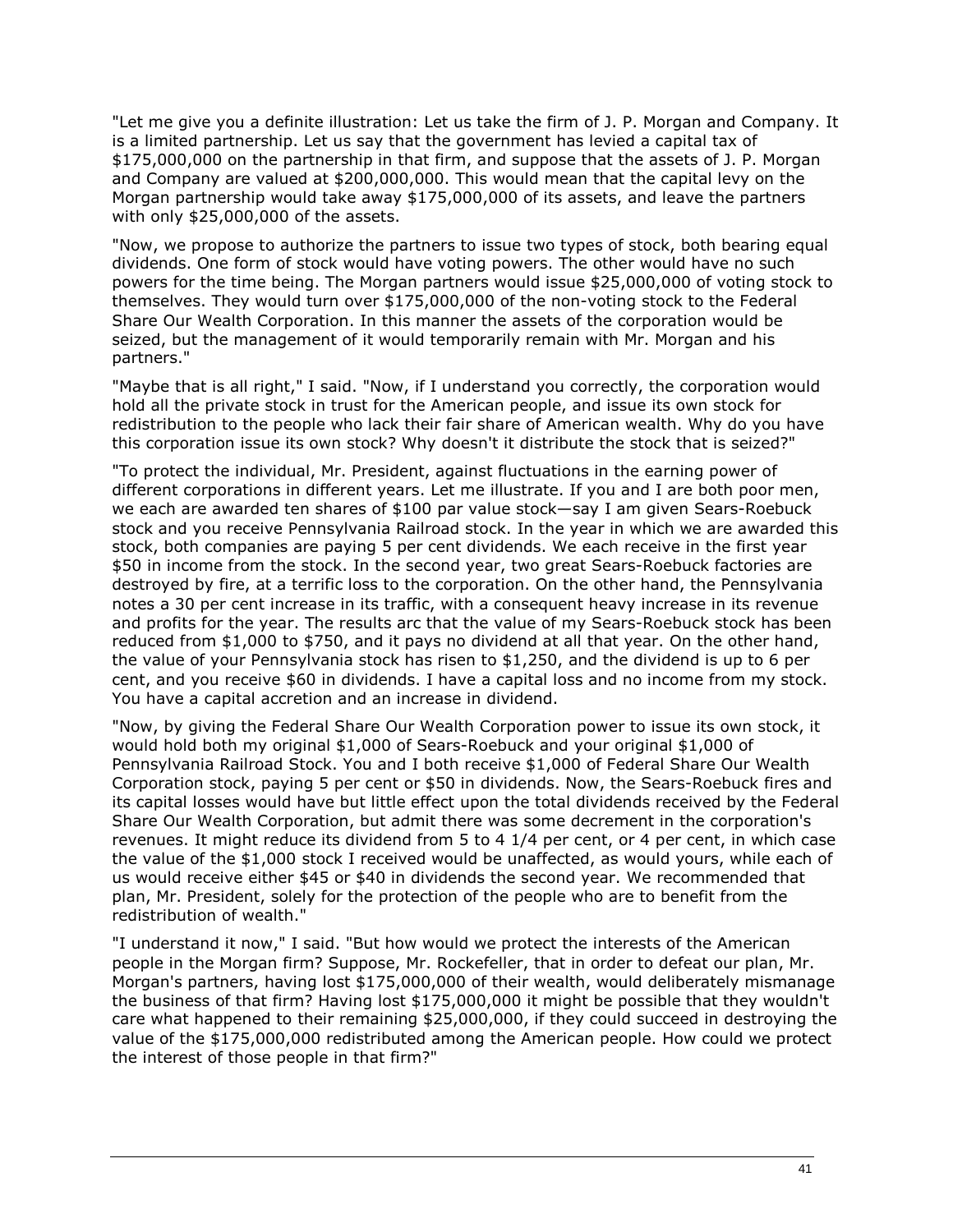"Easily, Mr. President. The Federal Share Our Wealth Corporation is a steward and trustee of that stock," replied Rockefeller. "As a good steward, and under its duty as a trustee, that corporation would quickly note any mismanagement of the Morgan firm, and would be empowered to enter the nearest Federal court, produce its stock, make its charge of mismanagement, and ask for the appointment of a receiver. The same procedure would be followed as is followed now by minority stockholders or creditors who seek receiverships in order to protect their investments or credits. There is nothing novel in the procedure. Our attorneys have covered this subject fully in their brief."

"You have studied your plan," I said. "I presume it applies as well to non-incorporated industrial or commercial holdings and to corporate holdings, as well as it does to partnerships."

"Oh, yes, Mr. President. In the case of some corporations, as the attorneys have pointed out in the brief, it may be necessary to slightly modify a few of the state corporation laws to permit the issuance of non-voting stocks. But I am sure we will have the immediate cooperation of the states in that minor respect."

"Are you gentlemen willing to defend this plan before Congress?" I asked.

"We would be very glad to, Mr. President, if that will be of any help to you," replied Rockefeller.

"Now, gentlemen, I have one more request," I said. "On your return to New York, I should like you to make this plan public. I shall issue a statement, after consulting with the Attorney General and the Solicitor General, once your plan has gone to the country. As I said when I appointed you, I shall rely on my Attorney General and my Solicitor General for advice on all constitutional points. Aside from that, I am willing to accord great respect to your views on economic phases of the Share Our Wealth Program. You have said there is nothing in your plan in violation of the Constitution. I have had my own plan for the last four years. It differs considerably from this, in some respects, and my own plan includes the redistribution of the wealth. I am satisfied that taking your plan for seizing the wealth and adding to it my own method for redistributing it, we will have a perfectly effective program for sharing our wealth. I want to commend you gentlemen again, and I shall not hesitate to do so publicly after you have announced your plan to the American people. Your assistance has been a very valuable contribution to the restoration of prosperity and the assurance of life, liberty and the pursuit of happiness to our fellow citizens, who have been denied these constitutional guaranties by poverty in the past."

The next afternoon's newspapers in screaming editorial headlines carried the news to a waiting populace that the barons of Wall Street were content at last to accept democracy in America. Having conferred all morning with my Attorney General and Solicitor General, and finding they concurred in the conclusions of the committee's attorneys that the Rockefeller Committee's plan was constitutional, I issued a statement from the White House approving its general outline, subject to some modifications on management and for a more effective distribution later. I praised the splendid cooperation of the committee's personnel in the Share Our Wealth program.

Some little while later Henry Ford and his son, Edsel, were announced in the old Lincoln study on the second floor of the White House. I exchanged the usual greetings with them.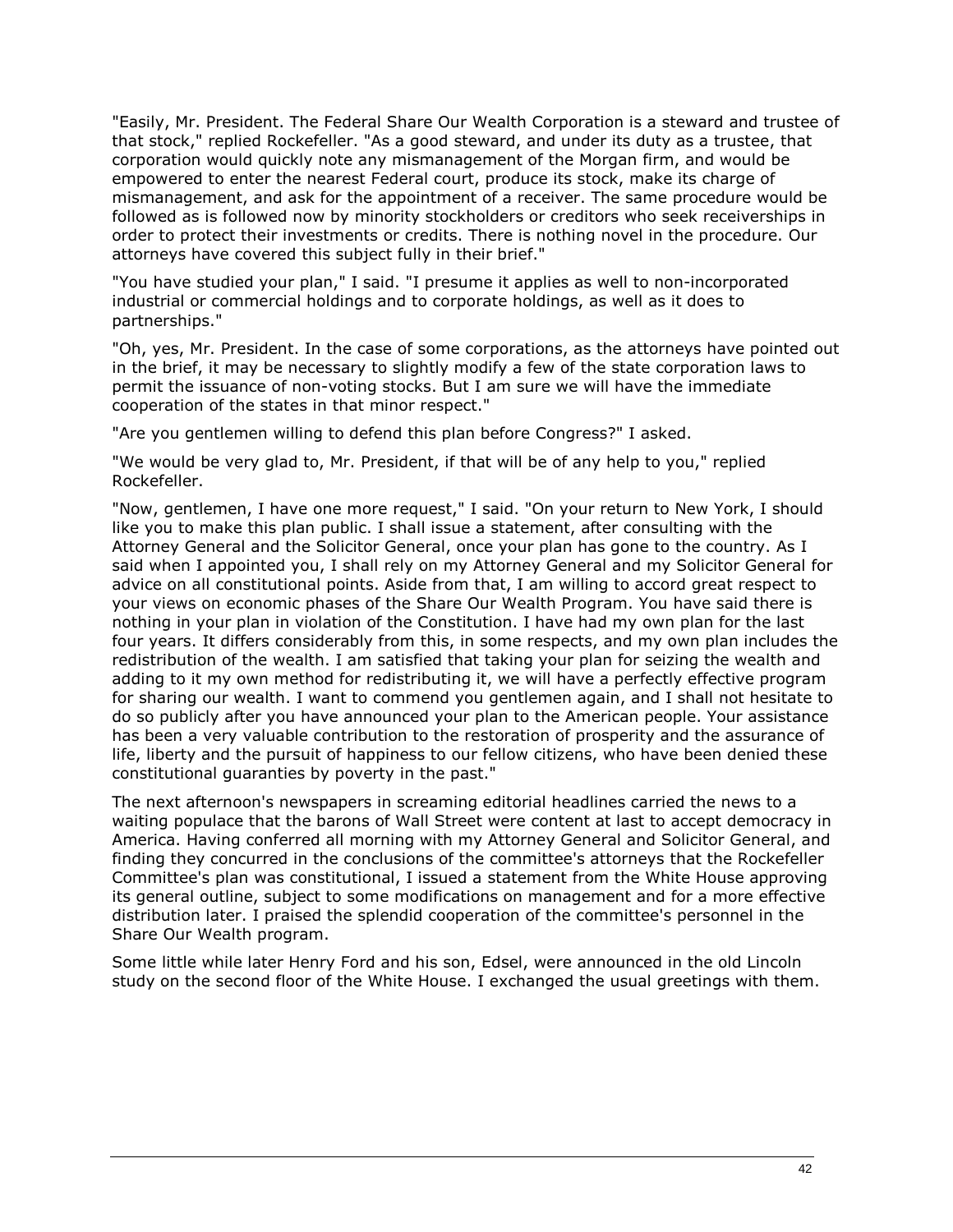"Mr. President," said Henry Ford, getting down to business at once, "my son and I came here tonight to tell you in person that we are accepting your Share Our Wealth program without reservation and without condition. We have been preparing for it ever since your election. Now, we have a plan by which we will share our own wealth. We bring it to you tonight for your approval. If it will interfere with the government's plan for redistributing wealth, we will abandon it, and abide by whatever arrangement the government sees fit to impose upon us."

### "What is your plan, Mr. Ford?" I inquired.

"Mr. President, as you know, I have built up a vast organization, reaching into every state of the Union. Aside from my automobile factories around Detroit, we have assembling plants in scores of cities. We have agencies everywhere. We have ore mines, steel mills, glass works, and a vast assortment of other interests. It is a tremendous organization, and we were a little fearful that the government's redistribution of our wealth would disrupt and destroy that organization. We hope that the government will permit us to redistribute our own wealth so that we may keep this organization intact."

#### "How great is your wealth, Mr. Ford?"

"Mr. President, I cannot estimate it," replied Ford. "I actually mean that. It includes so many properties on which we have placed an arbitrary value. For instance, we construct a glass factory with materials manufactured in our own plants, using our own workmen. Its cost to us is \$400,000. We figure it out that if we use the same machinery and the same man power in manufacturing automobiles, we would produce cars which would give us a profit of \$300,000. Therefore, we place an arbitrary value on that glass plant of \$700,000. On the other hand, if a private contractor had built the plant, he would have charged us one million dollars. In prosperous times, the plant could be capitalized and sold for a million and a half, or two million dollars. During this depression, a private owner might have been glad to get rid of it for \$500,000 and probably couldn't find a buyer at that price. Based upon the return on capital, the plant might be valued at \$100,000, its junking value, because we perhaps have not turned a wheel in it in the last eight months. Now we face the same tortuous process in fixing values on hundreds of our properties. So you see, Mr. President, it is almost impossible for us to place a definite estimate on our wealth, because so much of it .is represented by physical property. We may be worth \$200,000,000 under some conditions, and our properties may be worth a billion dollars under others."

### "Well, what is your plan, Mr. Ford?"

"Both my son Edsel and I are content with the five million dollar limit. We want to keep that share of our properties. Now, we plan to retain control of our properties by dividing their ownership among long-term Ford employees. We propose to use the money invested outside the Ford organization to construct homes for loyal Ford employees not now owning their own homes. That will be a free gift to the Ford employees. We will build different homes for different types of employees, but we will provide at least a \$5,000 home for those not now owning homes. We own land now in the Detroit area, and we can build these homes at nominal cost by using our own materials and our own organization.

"We propose, further, to issue stock against the physical value of our properties, placing a fair capitalization—as fair as our economists can fix it—on each property, and issue stock against it. Then we propose to divide that stock among our workers. We believe that the loyalty of Ford workers will keep the Ford family in control of the Ford Company for generations to come. Now, there may be some surplus left when we have finished the distribution of our wealth under this plan. The surplus would be turned over to the government."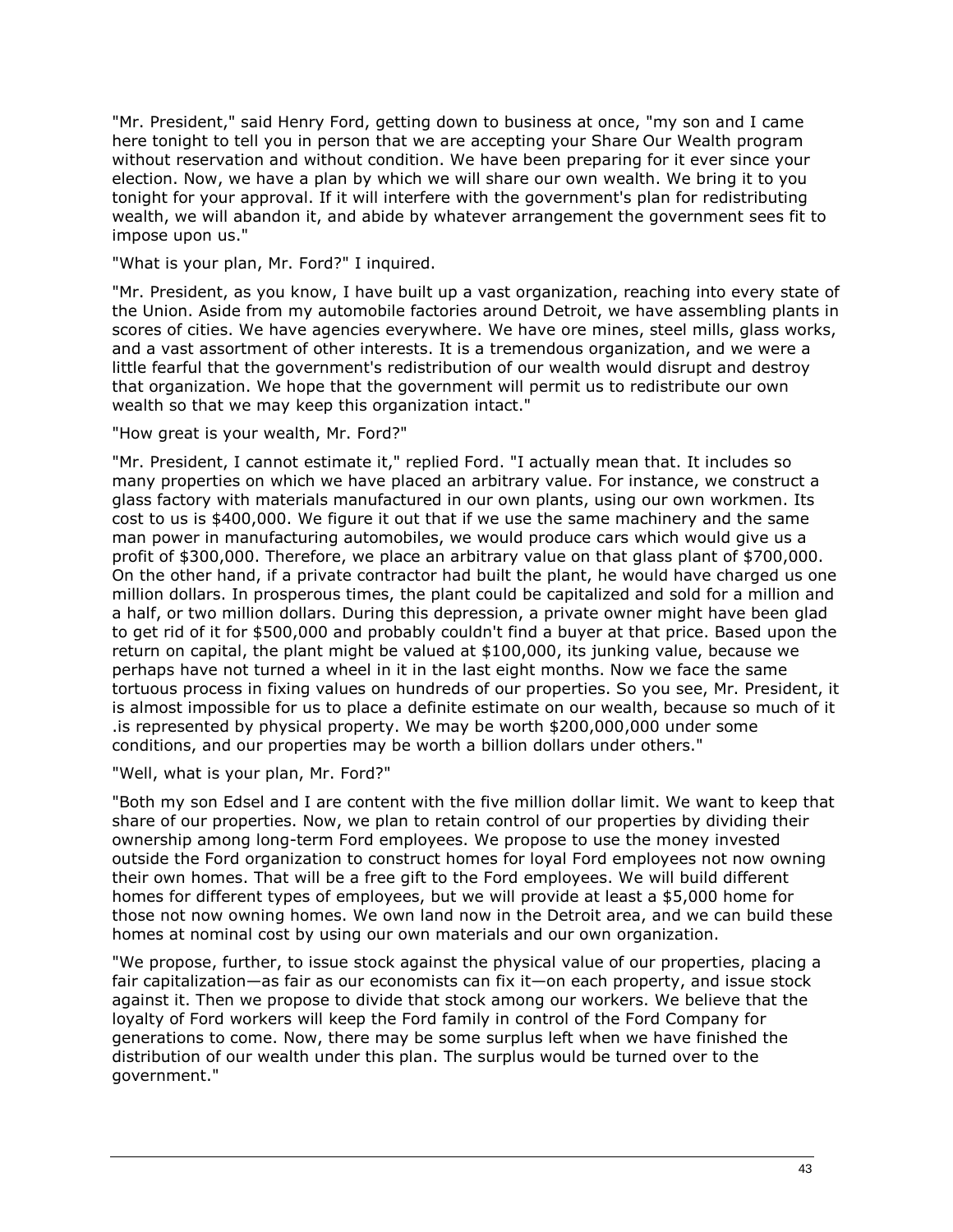"Splendid, Mr. Ford, splendid," I said. "I hope every rich man will follow your wonderful example. But, bear in mind you will have to do all this before Congress passes the Share Our Wealth law, with its capital levy. Once that goes into effect, I doubt whether you could carry out your plan."

"How soon will that law be enacted, Mr. President?"

"Not for another thirty days," I replied.

"Oh, that will give us plenty of time," replied Ford. "Now, Mr. President, one thing more. Will you permit us to make the announcement of our plan in our own way, and when we deem it advisable?"

"Why, certainly, Mr. Ford. I'm so happy to have you cooperate with me that I shall place no obstacle in your path."

The Fords departed. I secretly longed to reveal their plan instantly to the public, because I knew it would set a splendid example to other men of bloated wealth; but I was content to let the Fords carry out their own plan in their own way.

A messenger from the House of Representatives brought a note to the White House requesting that I appear before that body and explain in detail certain questions relative to the Share Our Wealth legislation which I would propose. I responded by announcing that I welcomed the opportunity to address the House at four o'clock on the same afternoon, urging that members of the United States Senate be invited to be present. Contained in my official note of acceptance to make the address before the House of Representatives was the following:

I would ask that the House vary its customary rule so that all members of Congress, both of the House and the Senate, who desire to do so, may propound whatever questions they may wish. I would prefer, of course, as far as possible, these questions be submitted in writing.

At four o'clock in the afternoon, when I arrived to begin my address to the members of Congress, I hurriedly reviewed the questions which had been submitted to me in writing. There were probably twenty written questions. I soon saw that with the exception of three of them, my general address would answer the inquiries.

I spoke at some length–for a period of nearly three hours. In the course of my address I said:

We do not propose any division of property. We propose that no one man shall own too much, and that no one family shall have too little for comfort. There is a sane limit to the amount of water that a horse can drink; to the number of miles than a man can run; to the length of time which one can live. There is also a sane limit to the amount of wealth which it is healthy for one to own.

It may be that the proportions which I suggest are too high or too low, but for the present I ask the law-makers to provide that when a man gets enough wealth so that he has one hundred times as much as the average family in the country, then we say he has reached his limit. Our average wealth at normal values amounts to about \$17,000 to each family. So we would say that when one possesses wealth amounting to \$1,700,000, he has enough, and that for him to have more than that sum would mean that he has more business to handle than his two eyes and ears can safely manage, but, worse than that, he can have that much only by taking away from his neighbors something they need for comfort.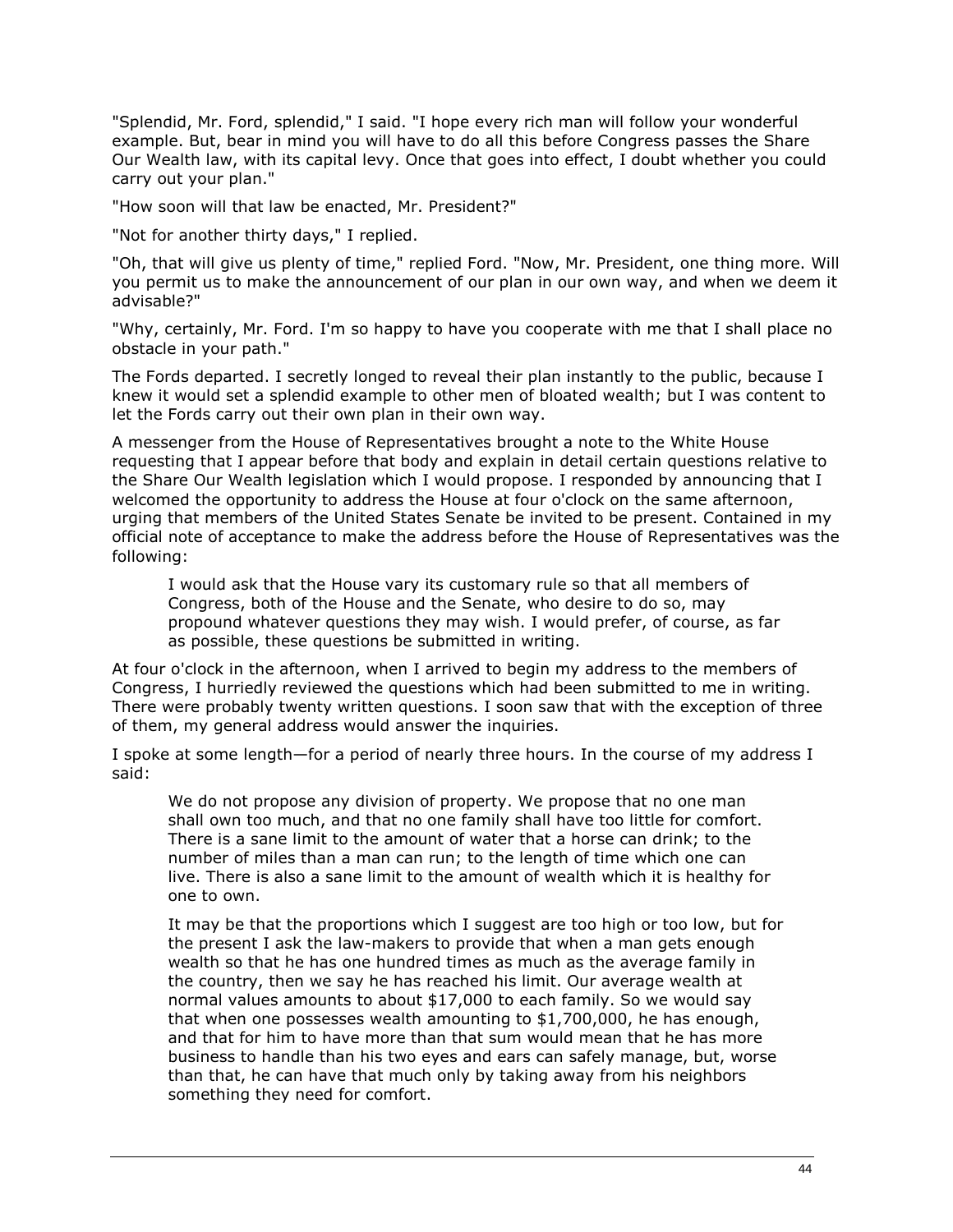"Now, we propose that likewise we must not force a family to survive on too little. How much is too little? For the present we have proposed that no family should ever have less than the substantial home comforts of a value equal to one-third of the average family wealth. That is to say, the mother and children of every breadwinner have the right under our laws to expect not to fall further than two-thirds the distance below the average family wealth. In dollars and cents, at normal values based on our accepted average family wealth of \$17,000, there would be no family in this country which would possess less than the reasonable home comforts and conveniences of a value of from \$5,000 to \$6,000, free of debt.

Now someone may say that the energy, ability and genius of a man whose fortune is limited to less than two million dollars are no longer alive unless he is permitted to accumulate more. Admitting that to be true, though I do not believe it, nevertheless it is better for this nation that it give hope and encouragement to the ambitions and aspirations of 125,000,000 more people rather than to excite the greed of fifty-eight. There are probably several millions of people whose genius will prove equal, if not superior, to the good that is to be found in the greed of fifty-eight.

There are, however, men in the Congress of the United States who have sacrificed fortunes to serve the people. In the yellow fever epidemics there were men who gave their lives for the cause of science. If America for its greatness must depend on exciting super-greed for the sake of modern and greater development, then we have set a bad example to the great inventors, to our great scientists, and to those of us here who manage the country for a mere living.

And now it is further necessary that I say the time may come when we should declare that a guarantee of one-third of the average is not sufficient for our country's better development. If that time should come, it may be necessary to lower the amount which the big man would be allowed to own. It might so happen that in the future the limit of \$1,700,000 to each fortune would be reduced to \$1,000,000 or even less than that. For instance, we may have so many more people worth a million dollars or worth a half-million dollars than we have now, because money will be so much easier to make, that we will have to lower our limit. Whatever that limit may be, we will never allow our people to be deprived of the substantial comforts of life.

Now we will further propose that the earnings of no family shall be less than one-third the earnings of the average family, which means that no family income shall be less than \$2,500 per year, based upon what the best experts of our country estimate if all are allowed to produce. In order to accomplish this we must establish a limit to the amount of earnings which a big man may have. In that particular, we would say to begin with that no one should earn more than one hundred times the average family income, which would mean not more than \$750,000 per year in earnings to any one man.

Something must be done about our debt structure and the burden of taxation. Our debts today, both public and private, amount to \$262,000,000,000. Figured at an average interest rate of 6%, the interest charges alone on this debt each year amount to \$15,720,000,000. To this, if you will add the cost of taxation, each year the interest and taxes demand of the national income more than two-thirds of what has been made during the hard times. Something must be done to reduce the debt structure.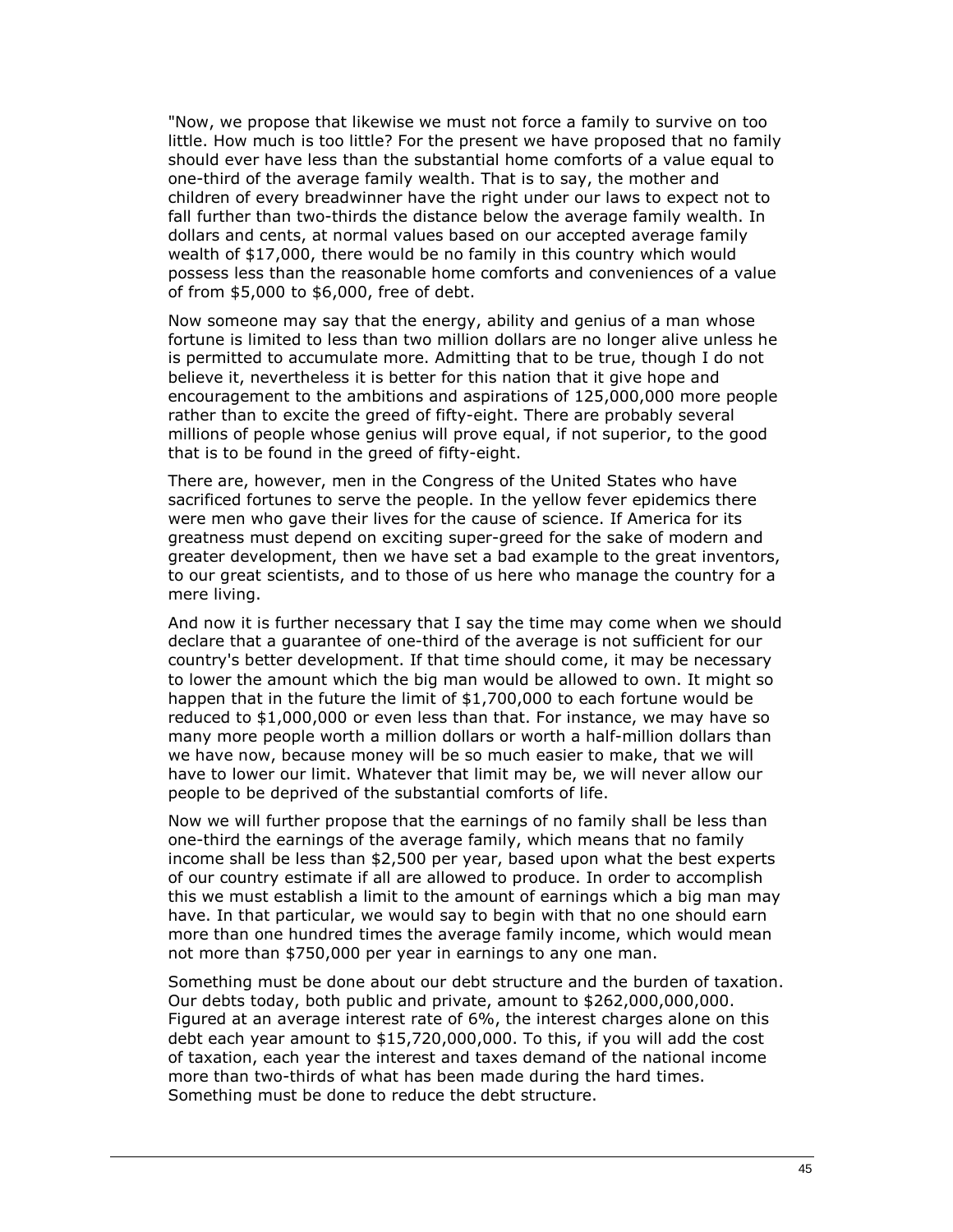Wherever the Bible decrees a policy, undertaking to defy such a mandate of the Scriptures has never led to other than ruin for any nation. In endeavoring to carry this debt structure on the backs of the masses, this country invites certain ruin.

We will propose an actual old age pension adequate and sufficient to care for those who should be retired from the ranks oflabor, without one having to take the pauper's oath, as the so-called Roosevelt legislation requires. Where the income of any person does not exceed \$1,000 a year or where the possessions of such persons do not amount to a value of \$5,000 they will be entitled to draw the old age allowance.

Care and attention will be given for the debts which we owe to our soldiers; for the education and training of the youth of this land; for national defense; but above all things, for the general upbuilding and preservation of the country, and for avoiding any foreign entanglements of any kind or nature."

As Iwas about to conclude, one member arose and asked:

"Would the President permit a question from the floor?"

"Certainly," I answered.



"I CANNOT ESTIMATE MY WEALTH"

"My question is this: Since you limit the amount which one may own to \$5,000,000 to start with, by this tax being collected every year fortunes will be reduced to approximately \$1,700,000 to the person in a few years. How will there be any more big businesses; will this mean that all big businesses will have to be divided up, brick by brick?"

"No," I answered. "I thoroughly explained that point preceding the election, but I will take the time to explain it to you again. It is the same as it would be if a man died and left his property to be divided among his heirs. In this case, it so happens that many of the American people become the heirs instead of a few sons and daughters. We do not propose to break up big enterprises. All that we will do will be to provide that more people will share in the profits and ownership of big enterprises. In other words, instead of one man drawing down several million dollars out of the earnings in a year, the company will make just as much money as ever, but there will be thousands, maybe hundreds of thousand, perhaps millions of people drawing what formerly a few people drew in the way of profits. We do not care how big the business grows so long as it is efficient for the country. Our concern is that their ownership should not be concentrated in too few people, and that their profits should be shared by the people more widely."

A United States Senator arose and said: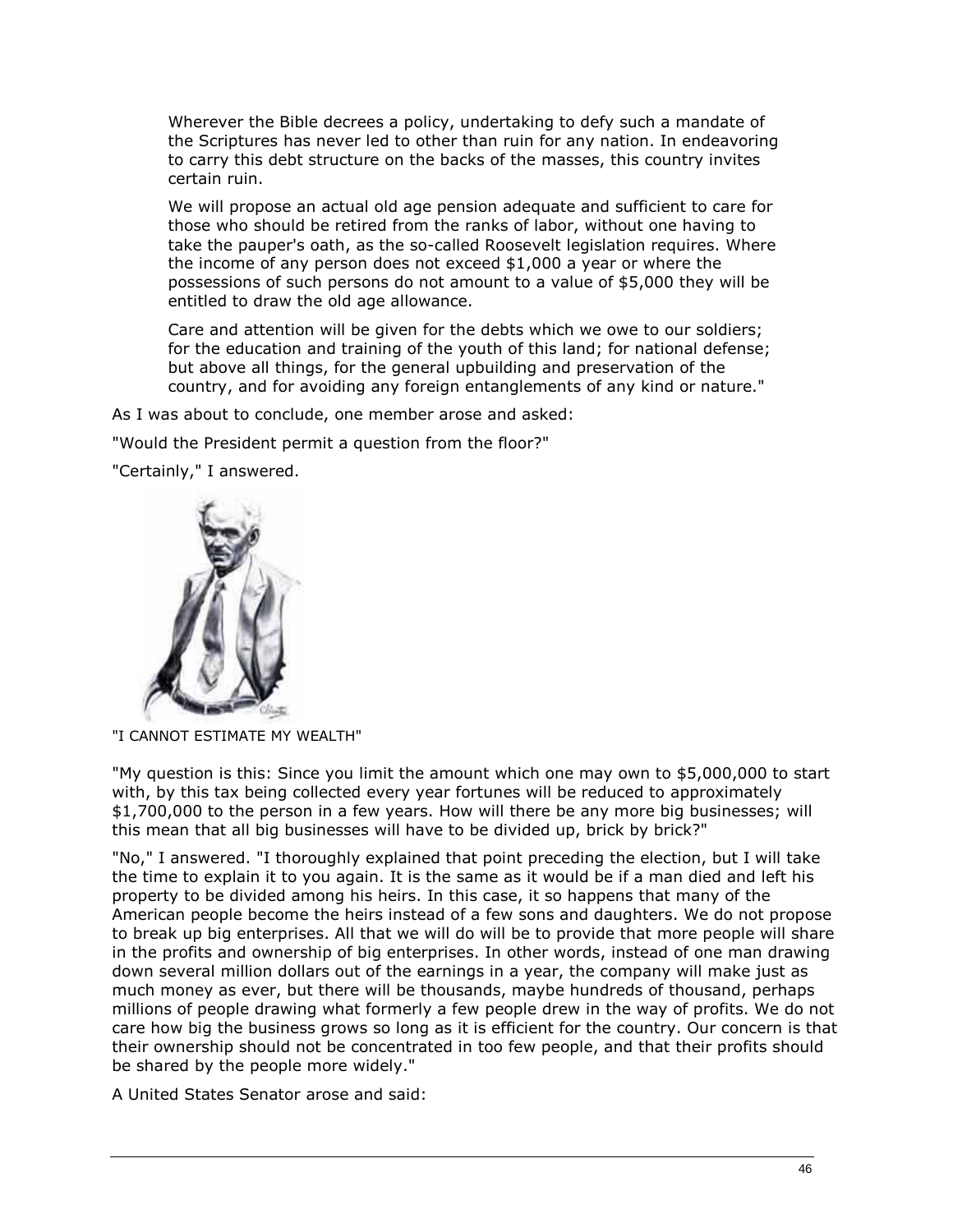"It seems that many of us will have to exercise a great deal of faith and hope."

"Yes, brother," I answered, "and in that connection it would not hurt if some of you would read the 13th Chapter, I Corinthians."

**\***I. Corinthians, Chapter 13:

Though I speak with the tongues of men and of angels, and have not charity, I am become as sounding brass, or a tinkling cymbal.

And though I have the gift of prophecy, and understand all mysteries, and all knowledge; and though I have all faith, so that I could remove mountains, and have not charity, I am nothing.

And though I bestow all my goods to feed the poor, and though I give my body to be burned, and have not charity, it profiteth me nothing.

Charity suffereth long, and is kind; charity envieth not; charity vaunteth not itself, is not puffed up,

Doth not behave itself unseemly, seeketh not her own, is not easily provoked, thinketh no evil;

Rejoiceth not in iniquity, but rejoiceth in the truth;

Beareth all things, believeth all things, hopeth all things, endureth all things.

Charity never faileth: but whether there be prophecies, they shall fail; whether there be tongues, they shall cease; whether there be knowledge, it shall vanish away.

For we know in part, and we prophecy in part.

But when that which is perfect is come, then that which is in part shall be done away. When I was a child, I spake as a child, I understood as a child, I thought as a child: but when I became a man, I put away childish things.

For now we see through a glass, darkly; but then face to face: now I know in part; but then shall I know even as also I am known.

And now abideth faith, hope, charity, these three; but the greatest of these is charity.

The laws \* which Congress enacted not only redistributed wealth and income among the people, but the same laws also levied the taxes for the future support of the government in such a way that the wealth of the country would never again accumulate in a few hands. They likewise made simple and ample provision to insure the man at the bottom from ever owning less than the home and comforts of life which he was originally guaranteed, free of any debt.

Thus I had taken the first step to provide every man, woman and child with the proper food, clothing and shelter-as I had promised them in the campaign.

l

<sup>\*</sup> See Appendix for substance of laws mentioned.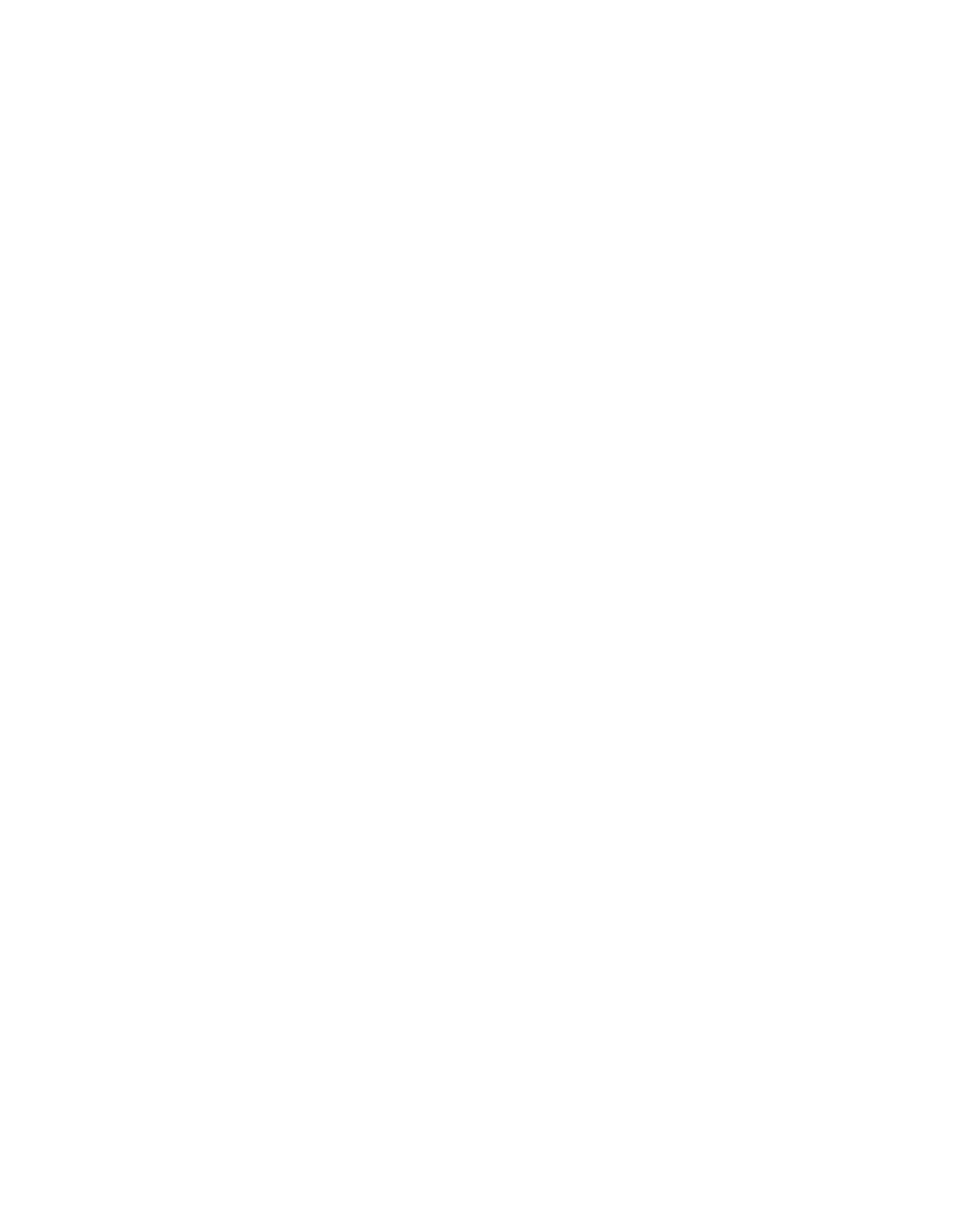### <span id="page-50-0"></span>**VI. Wherein Rebellion Brews And Fades**

*A Governor threatens uprising; the people's resentment; the President comes to the Governor's aid; the appeal to the court; the Supreme Court decides on Share Our Wealth; a member of the Bar attends court.*

When the Congress had adjourned after passing the Share Our Wealth legislation, I immediately signed the bills and announced that they were the law of the land. The basis underlying most of the legislation was a perfect model to prevent future accumulations of property in the hands of a small number of people to such an extent as would impose consequent poverty upon the masses.

Five die-hard Senators staged a filibuster against the capital levy tax bill, which, while lasting less than two days, aroused such public sentiment as to leave it beyond doubt that the American people not only approved, but in whole heart expected and demanded the enactment of the Share Our Wealth legislation in toto.

I decided to spend a few days away from the Capitol at a hunting and fishing lodge belonging to some of my friends. I had made all arrangements to depart, and intended to leave at an early hour of the evening. Suddenly the door of my private office opened and my secretary rushed in, holding in his hand a news agency dispatch.

"The Governor of the State of $---$ has announced today that his state would resist by force, if necessary, any attempt to enforce the national Share Our Wealth legislation," said my secretary hurriedly.

"Let me have that paper," I said. "Let's see what he is saying."

I took the paper from my secretary's hands and read from it the following:

The Governor of  $-$ —today called for the nearby New England states to join in a concerted resistance to the Share Our Wealth legislation enacted in Congress. The Governor declared that he was prepared to resist any effort which might be made to limit the size of fortunes honestly accumulated within the confines of the Commonwealth. He considers that all guarantees of the national republic are swept aside by legislation which would immediately result in the confiscation of fortunes in excess of five million dollars which will gradually be forced down to \$1,700,000 to any one person. The Governor's statement follows:

I read no further. I turned to my secretary.

"We will just change our plans for the weekend. Make our destination the capital of this Governor's state. Arrange for an aeroplane. There will be about ten people in our party."

"When do you wish to leave?"

"At about the time we had prepared to leave. If it is at all possible, let's get away without it being known that we are leaving, or, at all events, where we are going."

"But Mr. President," my secretary asked, "should you not have a little more protection than the few men you are taking, under the circumstances?"

"It is not I who need protection—it is the Governor. He is going to need protection, and I think I should get there soon. I doubt that there is anyone but I who can protect him. I had always thought the man had better sense. He has been in office only a few weeks."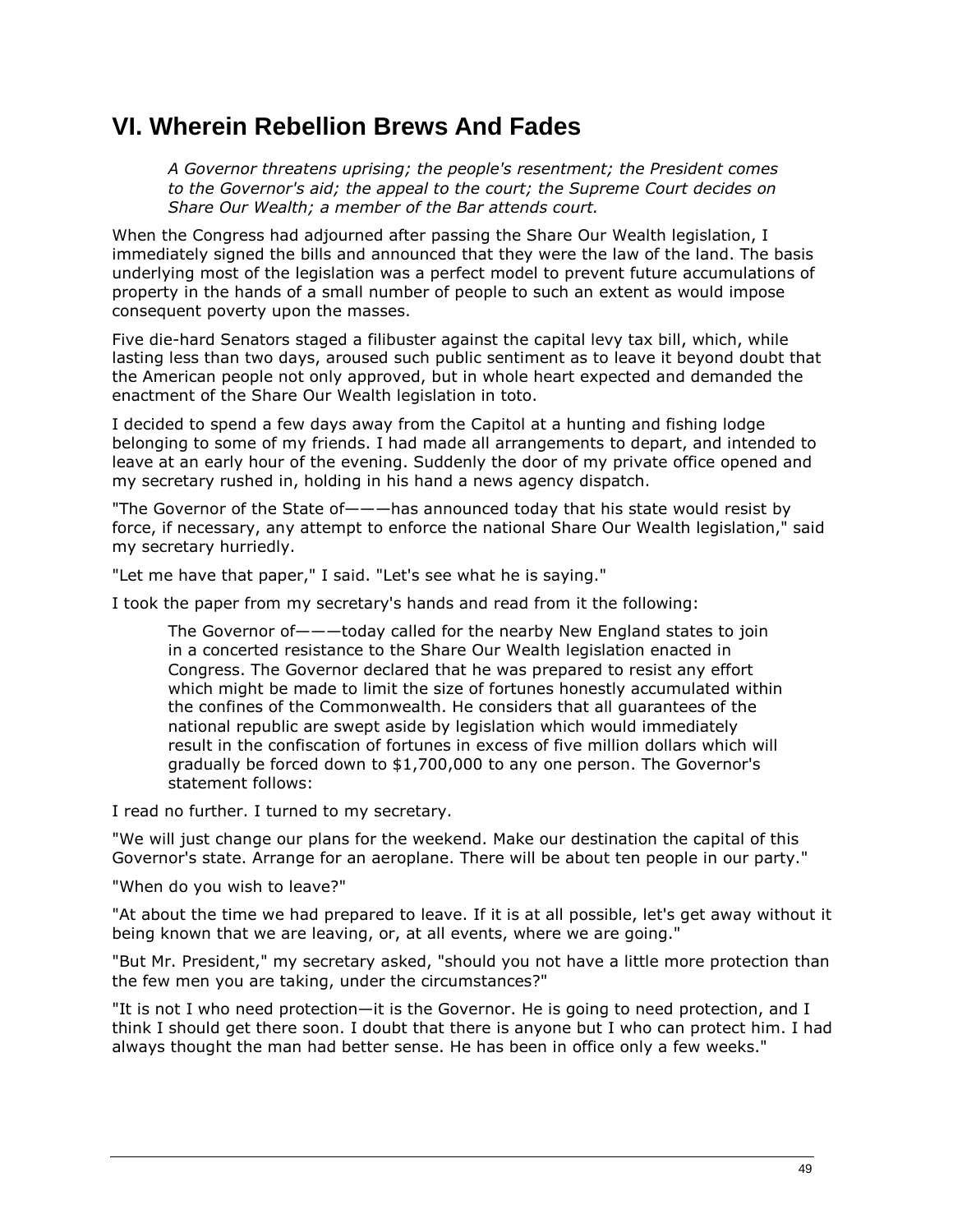I called the two U. S. Senators from that state. I pledged them to the utmost secrecy, and after a short conference arranged that they would accompany me to $---$ . Shortly after 10 o'clock a party of nine, including myself, left the Washington airport headed for $---$ , the capital of the state. We were sure that not more than a half-dozen people had seen us depart, and precautions had been taken to insure that they would not divulge the information.

The ride to $-\text{–}$  was very pleasant and without event. I discussed at some length with the two Senators the situation brought about by the Governor's hasty announcement.

"My idea," said the senior Senator, "is that our best plan would be to get in touch with the Governor as early as possible. Maybe before morning a satisfactory statement could be issued which would set the matter at rest."

"That is not my idea. Senator," I answered. "This thing is going to break out somewhere, and somebody must beat his breast, and it might just as well be your Governor as another one. I think he will find, by the time we see him, that he is in need of our help, and that we need no help from him."

"I do not understand," answered the Senator.

"Well, Senator, those people in $\sim$  - are just as much in need of this program as anybody else. It is life to 95 per cent of them. If they have the idea that their Governor has suspended or frustrated these bills, which mean their immediate life and comfort, there has never been a mob collected that will equal the one that will be after him."

"Oh, you will never see a mob in my home town," said the junior Senator.

"I won't? Now, I know nothing about your home town and you do, but I know humanity. There will be a mob in $-\text{-}$  by the time we get there, unless they are vastly different from what I understand human beings to be. But that is a matter which can wait; a few more hours will determine it."

"Maybe you are right," said the senior Senator.

We arrived at -——airport shortly after midnight. General Smedley Butler, the Secretary of War, had stationed a score of soldiers, who immediately interned the few persons who were at the airport, so that our arrival should not become known to the public. I spent the night at the private home of a friend of the senior Senator in the suburbs ofthe capital city. The next morning it was the Senator who awakened me. He laughed nervously as he spoke:

"Huey, I think you know— $-$  just as well as you do the rest of the country. Hell's popping. No one can find the Governor."

"Well, I think you and I can find him. The chances are he is still in the capital. He will be glad to see us."

"I don't think so," answered the Senator. "They tell me there were a hundred speeches denouncing him in this town last night."

"Poor fellow!"

"I think you are the only man who can save him. It's a good thing you came."

I reached for the telephone at the side of my bed. I called the Governor's Mansion. Someone answered. I said to him:

"Now, take my word, this is the President of the United States talking to you. I must talk to the Governor at once. If he is not there I must know where he is."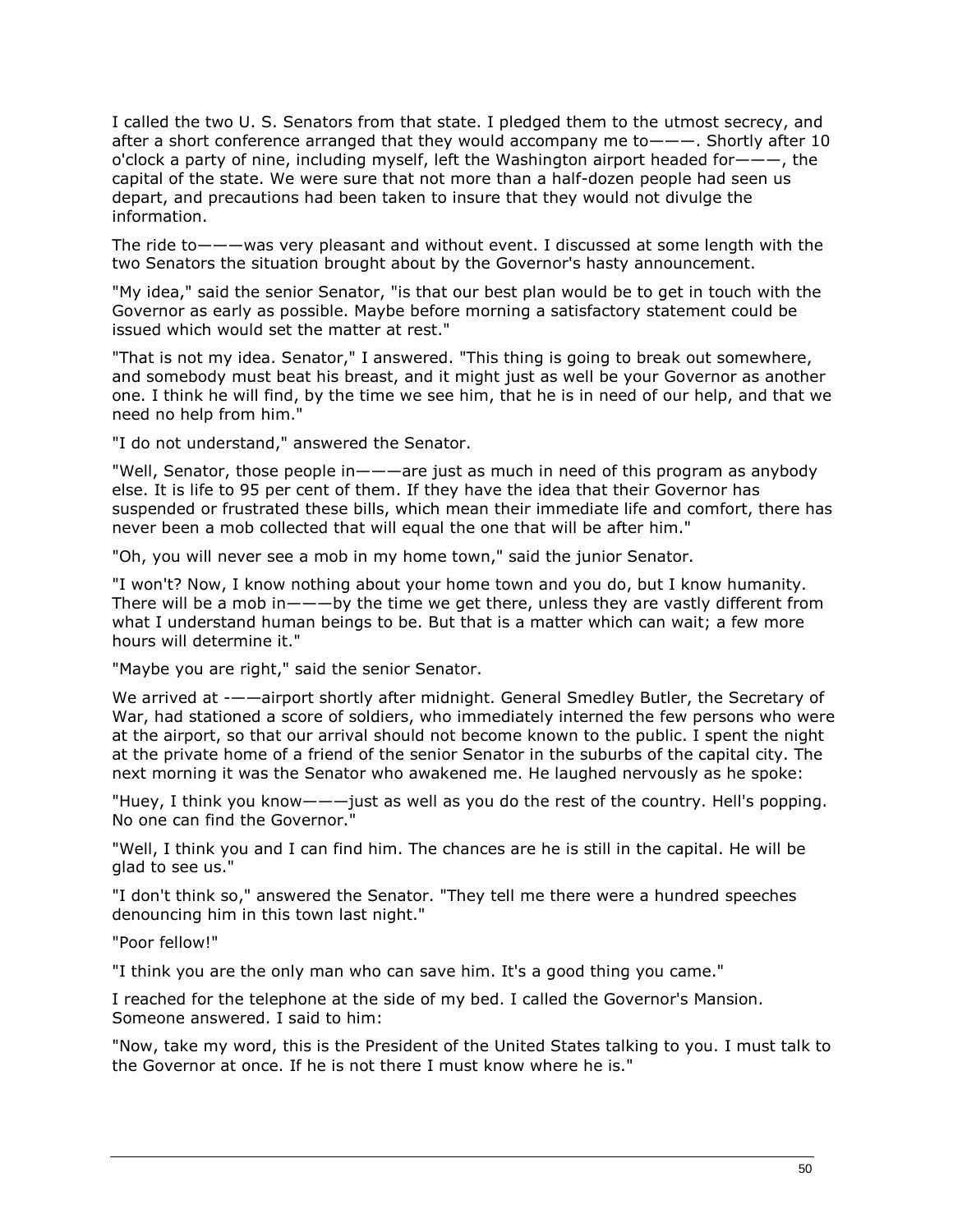"Give me your number and I will have the Governor call you, Mr. President—if you are the President. Are you in Washington?"

"No, I am in $\sim$  -, right here where the Governor needs me most. I want him to call me here."

"Just a moment," he answered.

I waited a few minutes. Another voice was at the telephone:

"You say this is the President?" it asked.

"Yes, this is the President—Huey P. Long. I think you will recognize from my voice that I am the President."

"Well, hello, Mr. President. This is the Governor. What can I do for you?"

"What can I do for *you?"* I asked.

"Well, where can I see you?"

"I am some distance away. Do you think you can reach me all right if I give you the address?"

"I will try my best," he answered. "Maybe you would like to come here for breakfast."

"Maybe I had better come there, breakfast or no breakfast."

"I wish you would," he answered.

"I'm on my way," I said, and hung up the telephone receiver.

There were about a hundred people scattered about the streets within a block of the Governor's Mansion, somewhat more than I would have expected. We did not have to ring the door bell. The attendant was expecting us and I was recognized by some members of the crowd as I entered the Mansion grounds. I, of course, knew that the secrecy of my whereabouts could be preserved but little longer.

I met the Governor.

"Well, Mr. President," he said to me, "it is always a pleasure to meet the first citizen of the land."

"Yes," I said, "it is, of course, a great honor for me to meet the first citizen of the great Commonwealth of $---$ . How is your rebellion?"

As he seated himself, I drew a chair close to the middle-aged new Chief Executive of the state. I leaned close to him and repeated:

"How is your rebellion?"

"All right," he answered, "but you have all the rebels."

"I thought so," I answered. "What has happened since your announcement of yesterday?"

"I think I was misunderstood somewhat," the Governor spoke slowly. "You see, the people read the headlines rather than my statement. Fortunately, I did not leave the Mansion last night, or I would have had serious trouble. I might not be alive. Down the street here one of my close friends was quite seriously hurt, and two or three others were threatened. Somebody took charge of the Capitol grounds and called a meeting on the south side. I understand they have called a meeting for this morning to be held in the big park across from the Capitol. Of course, that doesn't worry me particularly. We won't have mob rule here."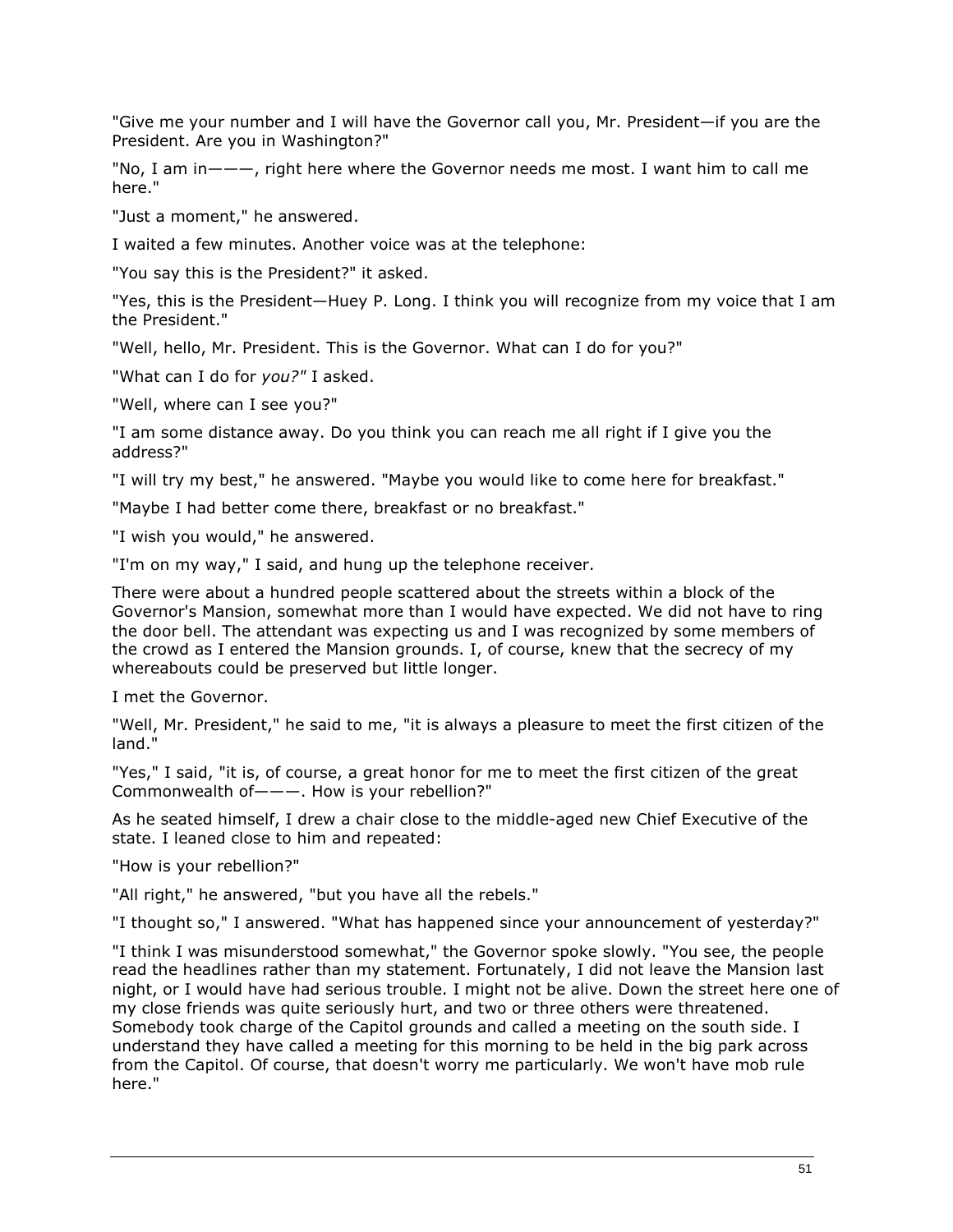"Well, now, you know, as the Governor you have the right to call out the militia, and I would say that 999 times out of a thousand the militia will respond just as the Governor orders; but would you like to call out the militia to fight the Share Our Wealth laws and see how those men would respond?"

"No! That is not my idea. My idea is to preserve order."

"I see. Your statement indicated that you were going to prevent the national legislation from applying in this state with the use of the militia. I am afraid you will have to explain to your militia when you call them that your action is to preserve order, and that you don't intend to thwart United States' laws."

"Well, Mr. President, since you are here, it might be you could help me in the matter by explaining that the purpose was for law and order."

"Oh, you want me to handle the matter. Well, I can quiet them without calling on the militia."

"Very well. All I want, of course, is order preserved."

"Now look here," I said to him, "we might as well talk frankly to one another. I know the bankers elected you Governor of this state, and I know that when you issued that statement yesterday you imagined that you would be the last standard bearer of their idea of government. Now, you see what you have done; you know the consequences, whether you knew them then ornot. I am willing to save your face. There are only two courses open to you: one of them is to resign as Governor, which you do not want to do, and I do not want you to have to do; the other is for you to tender your resignation as the agent of the financiers of this country.

"Do you know Mr. Morgan's telephone number? If you don't, I do, -that is, my office knows it. It seems as if it has been the property of the White House for many years."

"Yes, I know it," he said.

"Then I think you had better tender your resignation to Mr. Morgan, and let him extend the notice to the balance of that small financial clique of the country which attempts to resist this legislation. There are only a few of them left now."

"But isn't there some way that I could relent on the grounds of the acts of the legislation of Congress being upheld by the courts? Wouldn't that be a better way?

"By the way," he continued, "all your laws are going to the courts anyway, sometime."

"You are right," I said.

"Well, following the speech you made in the Senate one day, that the State of Louisiana could file a suit in the Supreme Court, I looked the matter up, and to my surprise found that a state could take that short route to get a quick decision. Why not let us bring that suit, and if you win, then our position is that we are following the law as the court finds it to be."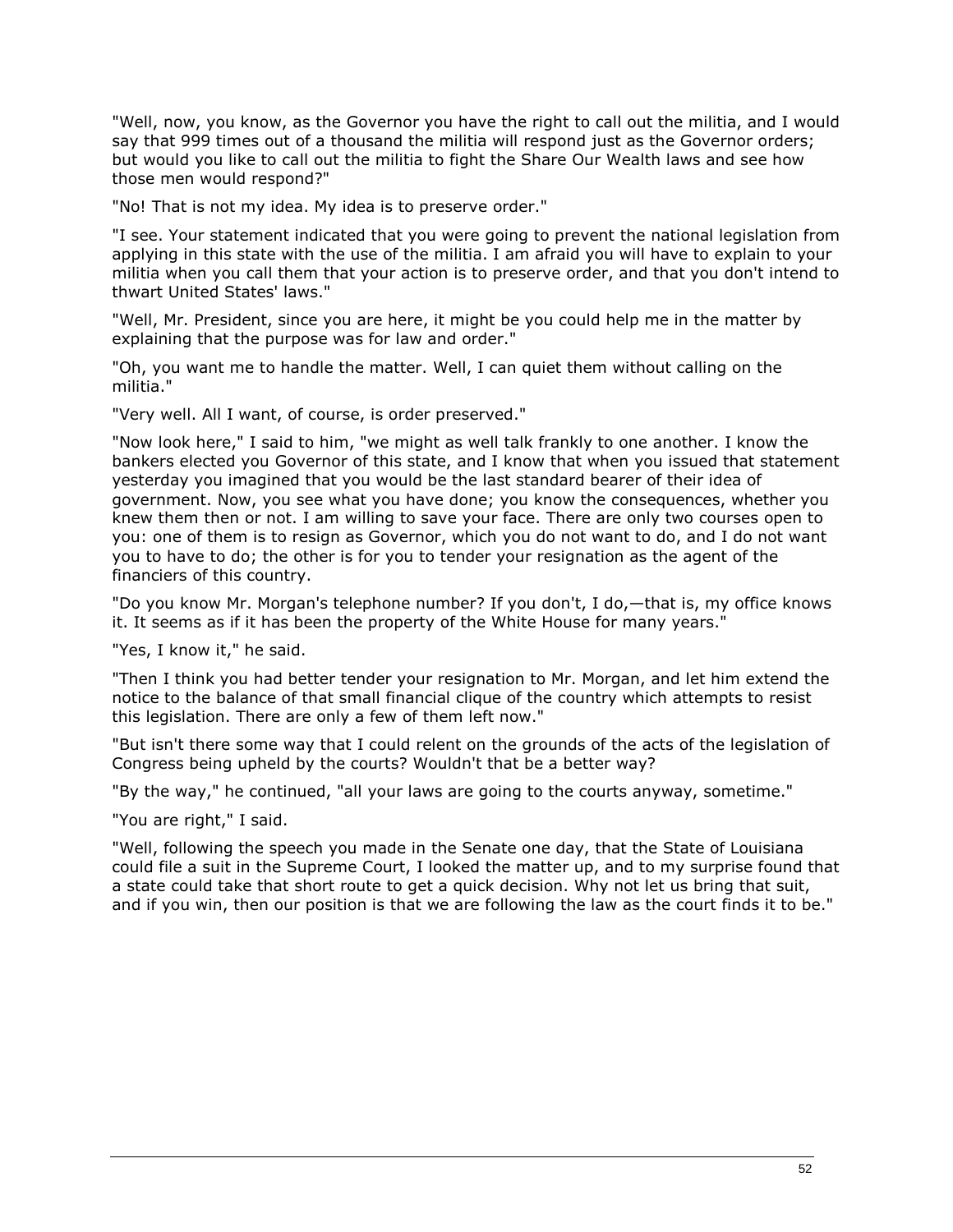

"HOW IS THE REBELLION?

"Well, now, that's not a bad idea," I stated. "An agreed statement of facts In a suit filed by a state would secure a very early decision of that law suit. That might be a good idea."

"Then what will I say now?"

"Just say it is a matter for the courts to decide; that in the meantime you will uphold the legislation as the law of the land."

He paused a moment before speaking, then he said:

"I do not know that I want to have it appear that I am the champion fighting the legislation in the courts. My people are for this legislation, it appears, although I was elected on another, ticket."

"All right, let's do it this way; let's say that there is to be a friendly test in the Supreme Court. You are to bring the suit for the State of  $---$  and allow the financial interests the opportunity to file their briefs and to argue the matter, as against those whom we will select to defend the stand of the Government."

"Well, can we issue a statement?"

"Why, sure," I said. "Very glad to do that."

"Well, we will go to the Capitol and write that statement out."

"How about delivering it to the crowd?"

"What crowd?" he said.

"Oh, you have one at the Capitol by now."

"How do you know?"

"From what you have told me. It will be there waiting for you."

"Then let's go together."

The Governor and I rode into the Capitol grounds and walked up the steps. There was a large crowd. There were some jeers at the Governor, but the general cheering drowned it out. I stopped at the top of the Capitol steps. There I delivered my short speech to the crowd. I said: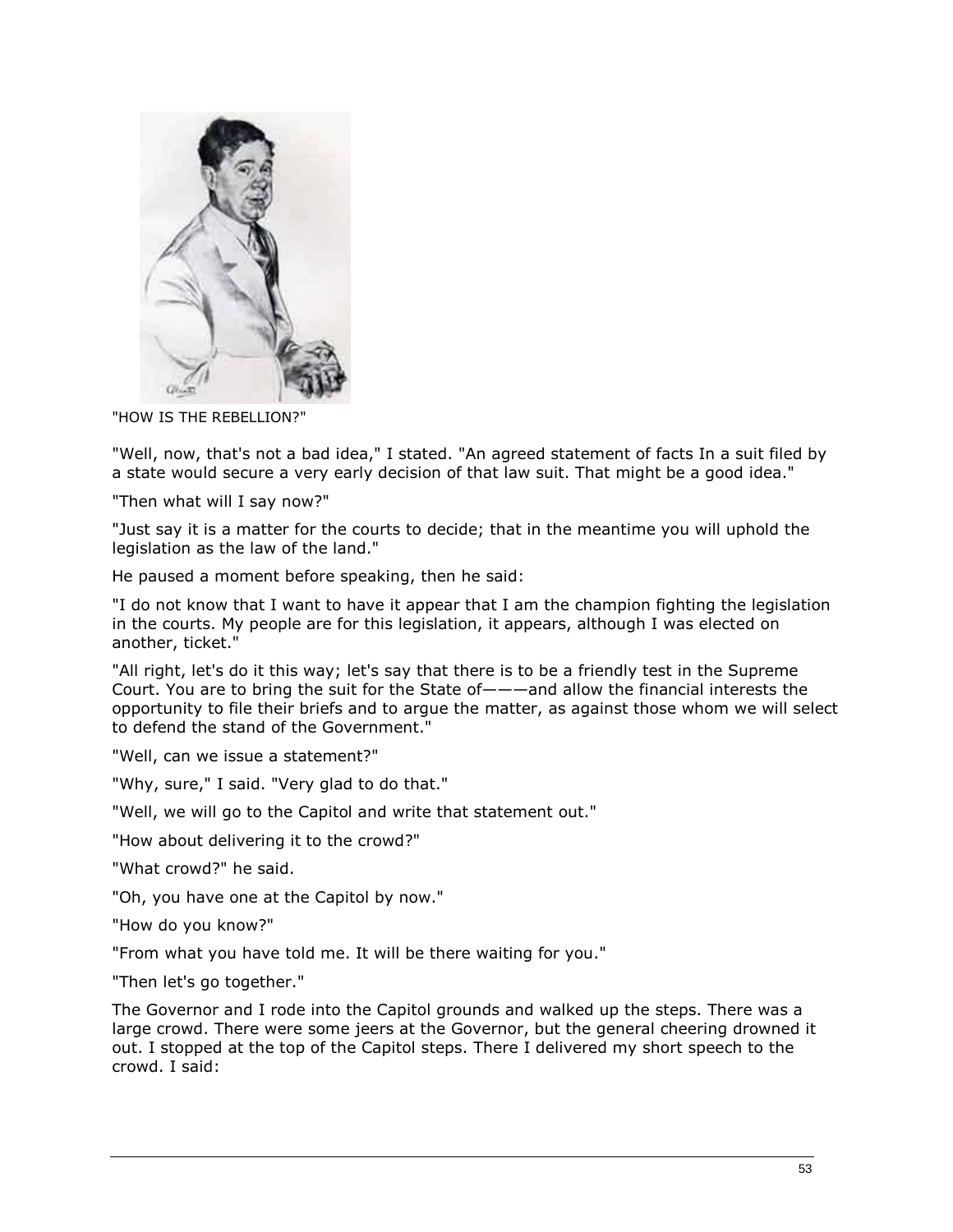There seems to be some misunderstanding. I desire that the legislation recently passed by Congress shall be tested in the courts by the most simple, direct and expeditious route possible. That course can best be done in a friendly suit, filed by a state directly in the Supreme Court. My friend, the Governor, has agreed to assist us in facilitating an early decision in this matter by filing suit in the name of the State of  $---i$ n the Supreme Court of the United States on an agreed statement of facts. In that manner there will be an early argument and an early decision, and I am sure that that decision will uphold the validity of the legislation which has been passed. In the meantime, the law of the land will take its usual course, and all of our citizens will begin to share in the benefits. Please do not misunderstand the attitude of either the Governor or myself. If the legislation should not be constitutional, I should not wish to urge it; if it is constitutional, the Governor will be one of its chief supporters.

I thank you people and the Governor for the opportunity which you are giving in facilitating an early decision by our court of highest resort on the validity of our worthwhile legislation.

There was more applause from the crowd. I bowed, and the Governor bowed. We retired to the Executive Offices of the Governor.

"Who took down my speech?" I asked the Governor.

"Our office had it taken," he answered.

"Have it transcribed and let me sign it, so that the newspapers and radio stations will make no mistake."

I stayed only a few more minutes at the Capitol, after which I departed for the airport and headed back to Washington.

After the suit filed by the State of had been argued in the Supreme Court of the United States, I busied myself working out the details for fully carrying out the laws enacted by Congress. We awaited the final decision of the Court on the constitutionality of our laws. The general consensus in the nation; which seemed to be shared by an almost unanimous sentiment of the lawyers, was that the legislation would be held valid and constitutional, $-i$ n fact, the members of the Bar representing the financiers of the country expected the laws to be upheld.

We were kept very busy setting up the organization to carry out the general program. I knew the youth of the country would never understand delay in starting their courses in college.

"Now, here," I said to some of the men in charge of that detail, "I have said that we will have every youth in the colleges of professional or vocational education and training, regardless of the ability of parents to pay. Every boy and girl is ready and we must be ready."

"But," responded one, "the teachers are a problem we must consider, too."

"Yes," I replied, "but none of the teachers is to receive less than from \$2,000 to \$2,500 for the year's work. They'll be glad to follow their professions now."

In working out the plans to provide for homestead comforts for every family, the state organizations were fast whipping the program into shape with much less difficulty than we expected.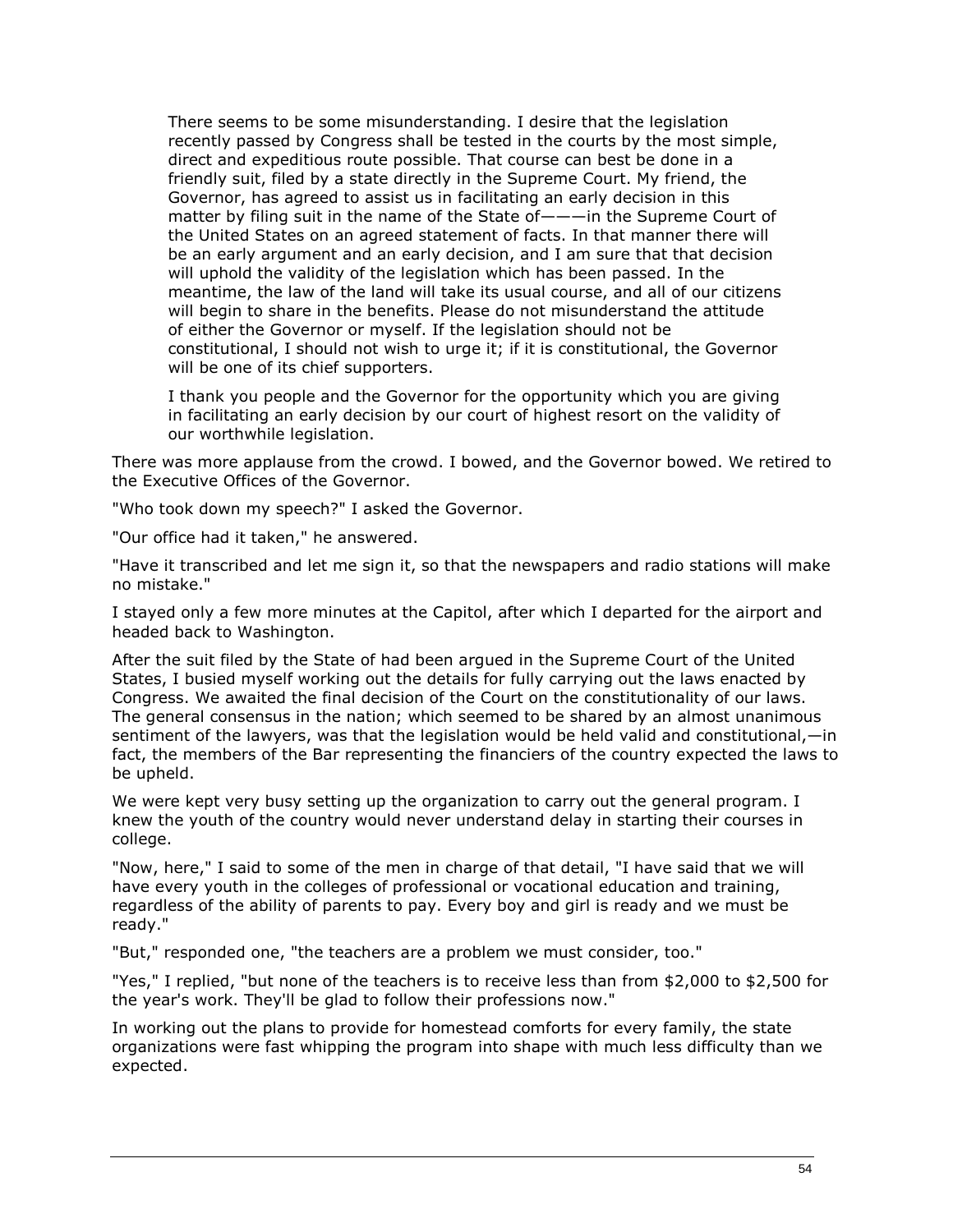Our Senate leaders were collaborating with a number of economists and industrial leaders in working out hours of labor and the minimum earning for every family. They had reported they felt sure a minimum income of \$2,500 per year to every family could be worked out. We preferred a 30 hour week.

We worked at top speed so as to be ready for action immediately following the Supreme Court's decision.

One Saturday afternoon the Chief Justice announced that the Court would deliver its opinion on the Share Our Wealth laws on the following Monday morning, which was one week earlier than the date when most of the decisions were expected to be rendered.

On Monday I had expected to wait at the Executive Offices of the White House for the Court's decision. Somehow I could not quiet a certain restlessness. I was a member of the Bar of the Supreme Court; I had practiced there. In the past, when I was concerned with a decision of that Court, I had attended to hear the judgments read. The thought struck me, why should a difference in positions affect my right as an attorney of that Court to be present at the reading of the decision?

I called for an automobile and rode to the Supreme Court Building. I immediately went to the room where the Court held its sessions, and where it would hand down its decision that day. The attendant standing at the Court door greeted me with a smile. He said:

"Mr. President, I will get you a seat. Where would you prefer it to be?"

"I am not here as the President," I answered. "I am a member of the Bar of this Court."

"Well, there are seats there," he said, and, turning he escorted me to a seat within a few feet of the nine Justices.

When I had been seated for some five or ten minutes, the members of the Court marched in in their usual single-file column and took their respective seats behind the bar. Soon the Chief Justice was reading the decision in the case brought by the State of— $-$ —against the Government of the United States. I was some time catching a note from the decision to show what the ruling of the Court would be, but finally the Chief Justice read:

Just how the Congress of the United States would protect this nation from calamity in the event it were restrained from levying such taxes or how the country could have started; just how armies could be raised and supported in time of war and the general welfare promoted in times of peace, if the hands of the law makers were so restrained ... .

I needed to hear no more. The common-sense grasp of the Court was apparent from the decision. The Chief Justice wound up his summation of the case with the remark:

This Court finds the laws in question to be valid and constitutional. The case of the State  $of$   $-$  is therefore dismissed at its costs.

As Ileft the courtroom I passed the clerk's desk and bowed to the members of the Court. It was the shrine to which I had looked with reverence during my days after I began the study of law. The Chief Justice spoke to me:

"Mr. President, the Court is glad to note that you have kept alive your membership at this bar."

"Thank you," I responded. "It's the only institution in which my membership has never been under attack."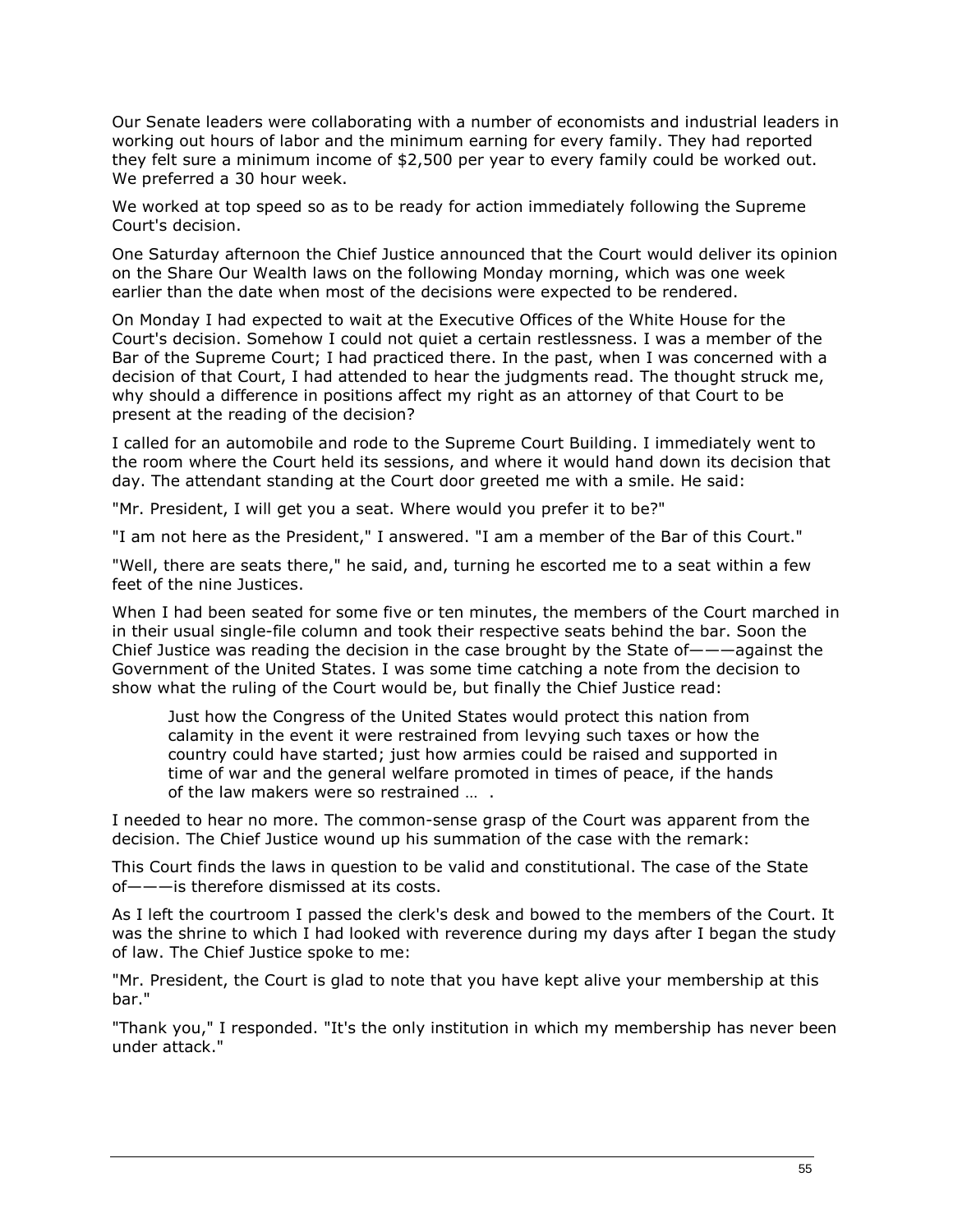

Mr. President the Court is glad you are a member of the Bar.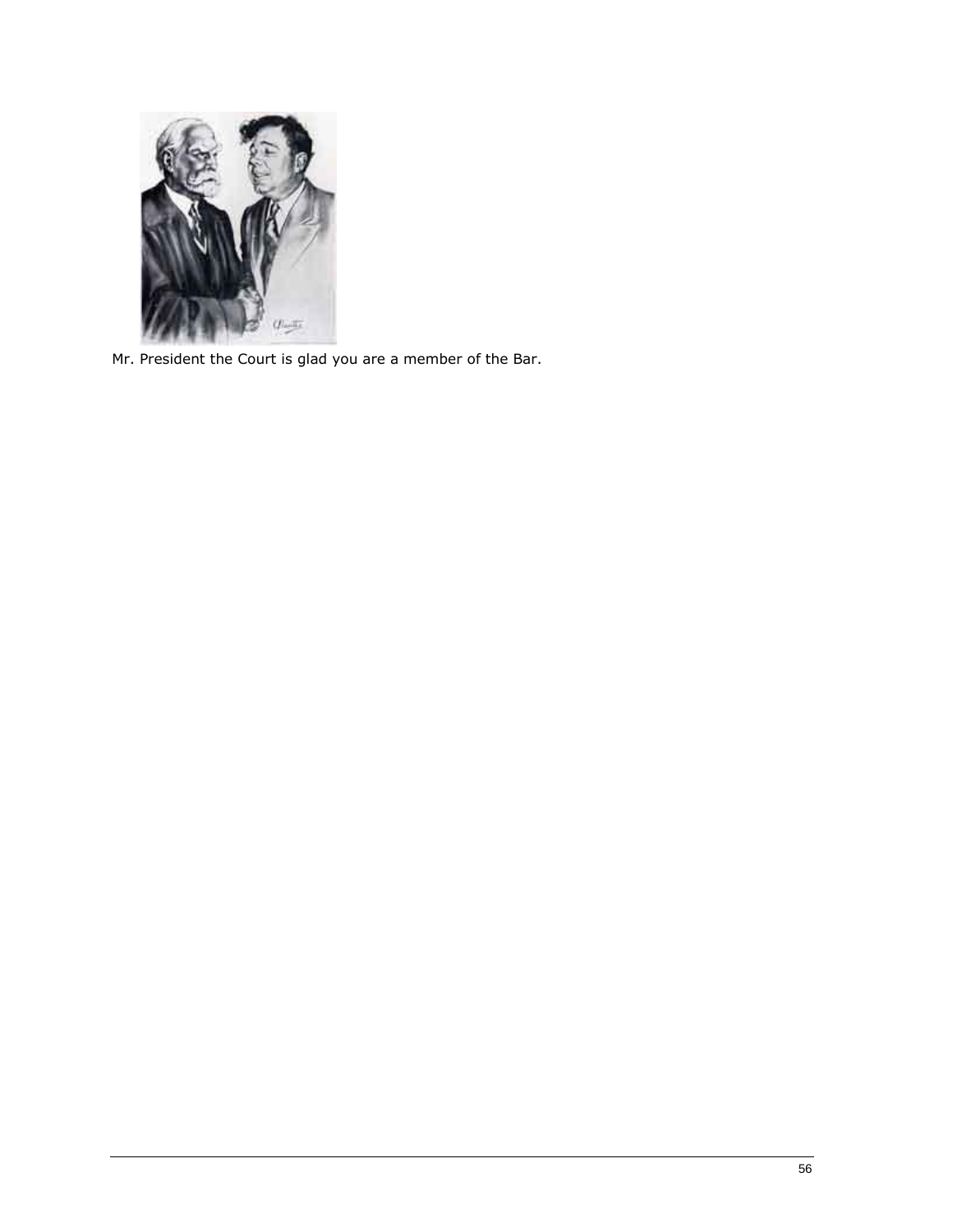### <span id="page-58-0"></span>**VII. Wherein We Inspect The Revived And Greater America**

*The new President prevents boom and speculation orgies; he visits the new America; hears from the grateful people.*

For some several weeks Iacted in a capacity of mentor and umpire of the various agencies and departments which moved into action for sustaining America and the lives and comforts of Americans.

Business had remained somewhat stationary for only a few days, when suddenly such a boom of trading on the exchanges began to break out as had not been seen in any normal time. I immediately called in the heads of the banking system, the Chairman of the Securities Commission and the Secretary of the Treasury.

"We must not permit a boom," I said. "Things must be kept slowed to order and sanity. Move into every line and see what is necessary to have only rational revival of our country."

They soon made themselves effective in curbing hasty and unexplained spurts which, in days past, grew into insane speculation.

From every newspaper and magazine came news and diagrams showing the use of more modern machinery and of plans for greater production but with more leisure and shorter hours of labor rather than unemployment.

Demands for machinery and for automobiles and tractors had risen so much as to tax the output of many factories. Mine owners reported that there was such demand for their products that they could not reduce the hours of labor below 40 hours per week even with every labor-saving device they could install.

An adjustment had to be made of labor to be used in several instances. It was a race for inventive blessings to be installed quickly enough to meet a developing labor shortage under the curtailed hours of work and the increase in demands for all things.

But matters were orderly. The public was sure its problems had been solved. Practically no such things as homeless, hungry or unemployed people were mentioned. Their permanent status in many cases awaited certain general adjustment, but so much temporary activity was abroad that none was without comfort or employment.

School and college expansion was proceeding like magic. Adult education was becoming a large institution. The shortened day gave time for the leisure when men in their forties and over returned to learn what was not taught in their teens.

Foreign countries began to send emissaries and statisticians in groups to explore and study the revived America. I had trouble in finding time to see all these friends from other shores and climes. My general answer became:

"For all I have not told you, the whole explanation is in the Bible."

On a week end I engaged a special train to tour the principal routes of America. My trip would require two weeks. I made no announcement until it was otherwise discovered I was to look over the country. It was my first extended trip from Washington since my inauguration.

We had been out of Washington less than two hours when cheering began alongside the railroad tracks. In villages and towns the railroad platforms were crowded to capacity. I ordered that we should stop everywhere.

At the first stop I said to my secretary: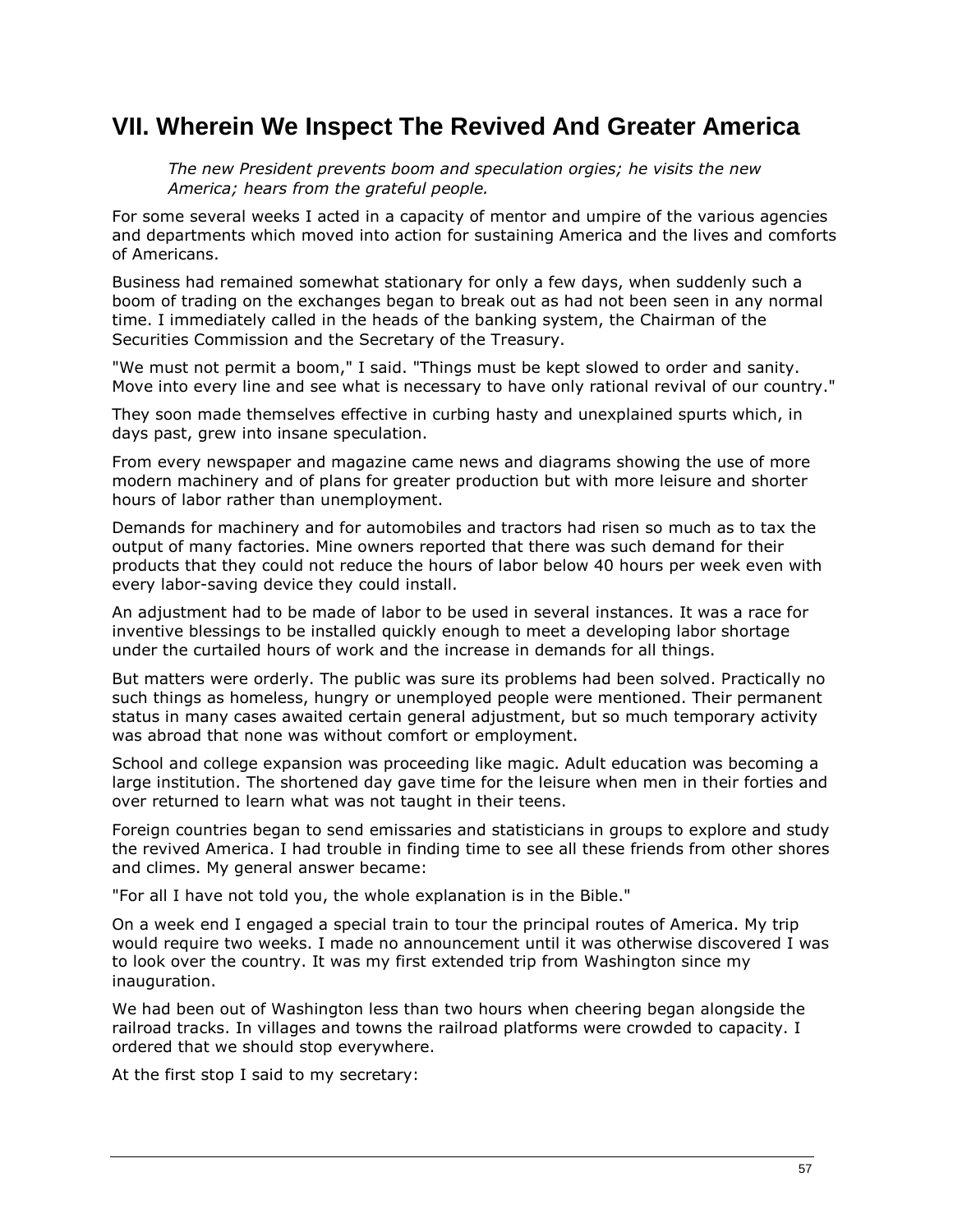"I'm going to find out something for myself. Are we really moving the way the people want? I will soon know."

I stepped to the rear of my train and shouted:

"All right, folks, what's wrong?"

Everyone seemed to cheer at once. I shouted again:

"Tell me, what can I do for anyone? What's wrong?"

There was more cheering until a loud voice roared:

"Nothing! We have just found out how bad we needed you for President all the time."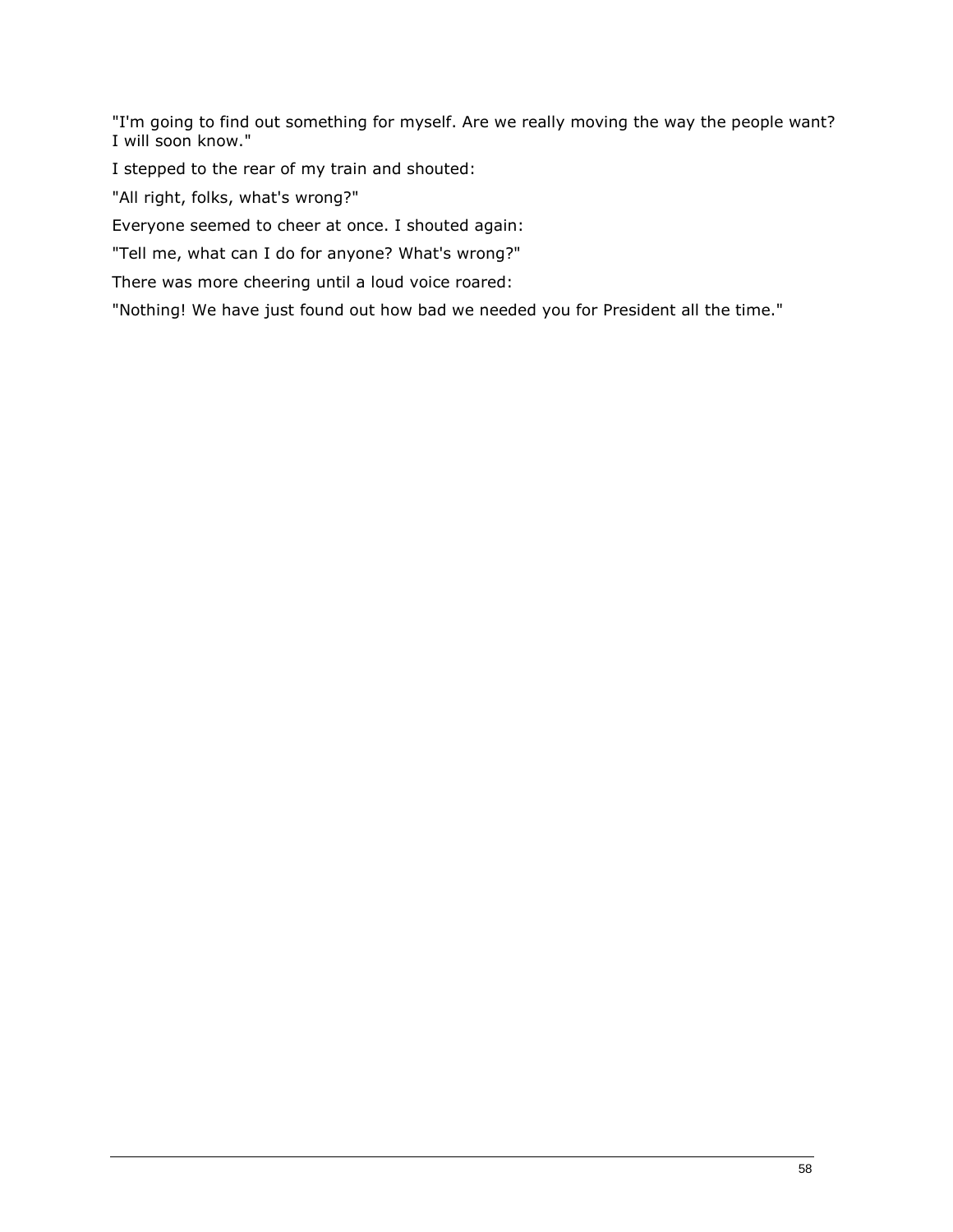# <span id="page-60-0"></span>**Appendix**

Wherein a Digest of the Share Our Wealth Legislation is Contained.

### **LIMITATIONS ON FORTUNES**

(Minimum and Maximum) Redistribution of Wealth

Congress provided that as a matter of national policy necessary for the preservation of the nation and its defense against foreign foes that the United States declare it against public policy for any family to have less than the comforts of home and of life, free of debt, and equal to at least the value of one-third the average American family wealth; that in order to guarantee such comforts and necessities of life to all the people, it was necessary that some reasonable limit be placed on the wealth which one person might own; and, accordingly, Congress declared that it was against the public policy of the United States for any one person to possess wealth in excess of one hundred times the average family fortune.

To bring about the redistribution of wealth, not only to give the comforts of home to the people, but to provide some of the revenue needed for expansion and improvement in the United States, Congress imposed a capital levy tax to be levied every year on every fortune in the nation as follows:

(a) On all wealth owned by a person from 1¢ up to One Million Dollars, no capital tax levy, it being the policy of the law that for one to own up to a million dollars does no injury to the balance of the people having comforts of life.

(b) On all wealth which one owns above One Million Dollars and up to Two Million Dollars, a capital levy tax of 1% on the second million only.

(c) On all wealth which one owns above Two Million Dollars and up to Three Million Dollars, a capital levy tax of *2%* on the third million.

(d) On all wealth which one owns above Three Million Dollars and up to Four Million Dollars, a tax of 4% on the fourth million.

(e) On all wealth which one owns above Four Million Dollars and up to Five Million Dollars, a tax of 8% on the fifth million.

(f) On all wealth which one owns above Five Million Dollars and up to Six Million Dollars, a tax of 16% on the sixth million.

(g) On all wealth which one owns above Six Million Dollars and up to Seven Million Dollars, a tax of 32% on the Seventh Million.

(h) On all wealth which one owns above Seven Million Dollars and up to Eight Million Dollars, a tax of 64% on the eighth million.

(i) On all wealth which one owns above Eight Million Dollars, a tax of 99%.

Calculated by simple arithmetic the foregoing table meant that all fortunes would generally fall to a maximum limit of around Five Million Dollars to the person the first or second year, but gradually thereafter, the capital tax, being levied year after year, would reduce the largest fortune to from one to two millions of dollars.

Inasmuch as large quantities of properties could not be converted into cash to make an immediate payment, the person taxed was permitted to turn over property or cash in payment of the tax and was also allowed to pay the tax in installments.